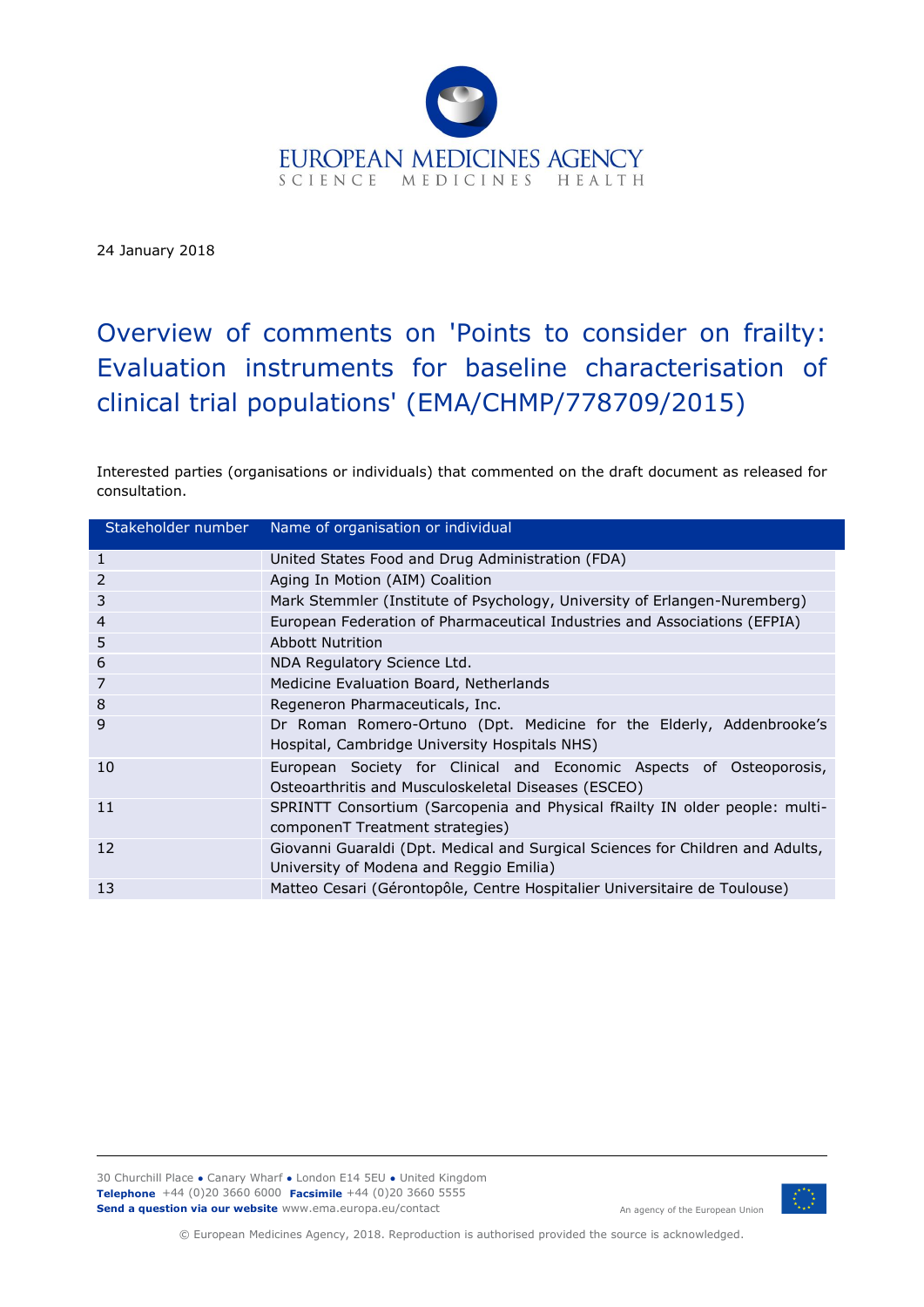# **1. General comments – overview**

| Stakeholder number | General comment (if any)                                                                                                                                                                                                                                                                                                                                                                                                                                                                                                                                                                                                                                                                                                                                                                                                                                                                                                                                                                                                                                                                                                                                                                                                                                                                                                                                                                                                                                                                                                                                                                                                                                                                                                         | Outcome (if applicable)                                                                                                                   |
|--------------------|----------------------------------------------------------------------------------------------------------------------------------------------------------------------------------------------------------------------------------------------------------------------------------------------------------------------------------------------------------------------------------------------------------------------------------------------------------------------------------------------------------------------------------------------------------------------------------------------------------------------------------------------------------------------------------------------------------------------------------------------------------------------------------------------------------------------------------------------------------------------------------------------------------------------------------------------------------------------------------------------------------------------------------------------------------------------------------------------------------------------------------------------------------------------------------------------------------------------------------------------------------------------------------------------------------------------------------------------------------------------------------------------------------------------------------------------------------------------------------------------------------------------------------------------------------------------------------------------------------------------------------------------------------------------------------------------------------------------------------|-------------------------------------------------------------------------------------------------------------------------------------------|
| $\mathbf{1}$       | The focus on frailty is a critical parameter as we advance<br>our understanding of the impact of co-morbidities and the<br>organ changes associated with the aging process. The<br>document well articulates these considerations, including<br>challenges due to cognitive change/decline. The document<br>focuses on the "frailty" assessment for baseline<br>categorization of elderly patients. Although it successfully<br>highlights the need to include elderly in clinical trials for<br>which we agree, "frailty", as the document points out, is a<br>concept for which there is no expert consensus definition.<br>Strengths and Weaknesses of Selected Instruments<br>Notable strengths of the document are inclusion of other<br>domains of frailty beyond physical and acknowledgement of<br>the impracticality of incorporating the Comprehensive<br>Geriatric Assessment into clinical investigations. Another<br>strength is the document's allowance for different scales for<br>specific frailty domains to be selected based on specific<br>characteristics of the clinical development program. Also,<br>the document encourages development and validation of<br>alternative scales for characterization of specific<br>subpopulations as needed.<br>A shortcoming of the document is the omission of criteria or<br>instruments validated for frailty, e.g., the Fried frailty<br>criteria (1) and its related - FRAIL scale (2). The Fried<br>frailty criteria have been extensively evaluated for validity<br>and are the most widely used criteria in frailty research (3).<br>The 5-item FRAIL scale is a validated screening instrument<br>for identifying frailty (2). In a consensus conference of | Comment noted.<br>Comment noted.<br>To improve the focus of the document, the final Reflection paper only<br>deals with physical frailty. |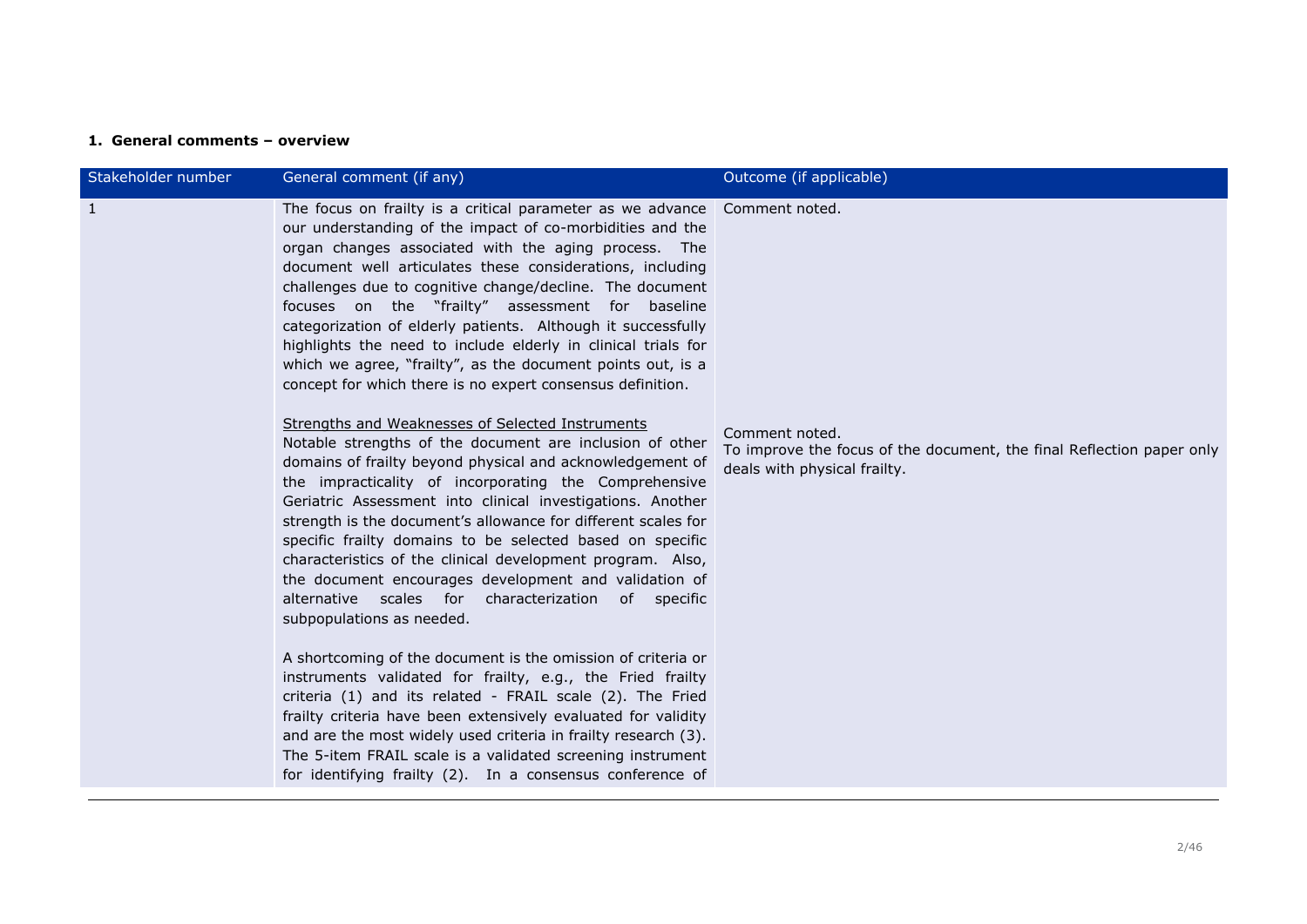| Stakeholder number | General comment (if any)                                                                                                                                                                                                                                                                                                                                                                                                                                                                                                                                                                                                                                                                                                                                                                                                                                                                                                                                                                                                                                                                                                                                                                                                                                                                                                                 | Outcome (if applicable) |
|--------------------|------------------------------------------------------------------------------------------------------------------------------------------------------------------------------------------------------------------------------------------------------------------------------------------------------------------------------------------------------------------------------------------------------------------------------------------------------------------------------------------------------------------------------------------------------------------------------------------------------------------------------------------------------------------------------------------------------------------------------------------------------------------------------------------------------------------------------------------------------------------------------------------------------------------------------------------------------------------------------------------------------------------------------------------------------------------------------------------------------------------------------------------------------------------------------------------------------------------------------------------------------------------------------------------------------------------------------------------|-------------------------|
|                    | frailty consisting of delegates from US, European and 6<br>major international societies, the FRAIL scale and the Fried<br>frailty criteria (also called the Cardiovascular Health Study<br>Frailty Screening Measure) were among the scales agreed<br>to be used to identify individuals with physical frailty (4).<br>Additionally, two other tests, the Get Up and Go (5) and<br>the Mini Cog (6), routinely used in clinical practice in<br>geriatrics and internal medicine in the U.S, are arguably<br>simpler to perform and considered to be practical and more<br>reliable than some of the alternatives mentioned in the<br>document.                                                                                                                                                                                                                                                                                                                                                                                                                                                                                                                                                                                                                                                                                          |                         |
|                    | Another shortcoming of the document is inclusion of<br>instruments that are not sufficient for identifying frailty and<br>instruments that may be of limited value in most geriatric<br>clinical investigations. The Short Physical Performance<br>Battery (SPPB) has not been validated for identifying frailty,<br>and gait speed is not sufficient for frailty identification in<br>clinical investigations because of its high false positivity<br>when used to screen for frailty. Therefore, for physical<br>frailty screening, the FRAIL instrument and Fried frailty<br>criteria are preferred. The Montreal Cognitive Assessment<br>(MoCA), Mini-Nutritional Status - Short Form (MNA-SF),<br>and Cumulative Illness Rating Scale - Geriatrics (CIRS-G)<br>are acceptable instruments for respectively screening for<br>cognitive dysfunction, malnutrition, and multimorbidity in<br>geriatric clinical investigations.<br>However, routine<br>nutritional screening in geriatric clinical investigations in the<br>absence of potential effects of the investigational product<br>on nutrition should be discouraged.<br>Measurement of<br>baseline multimorbidity with instruments such as CIRS-G<br>will be valuable where exclusion criteria are minimal.<br>Otherwise, the added value of CIRS-G is uncertain if clinical |                         |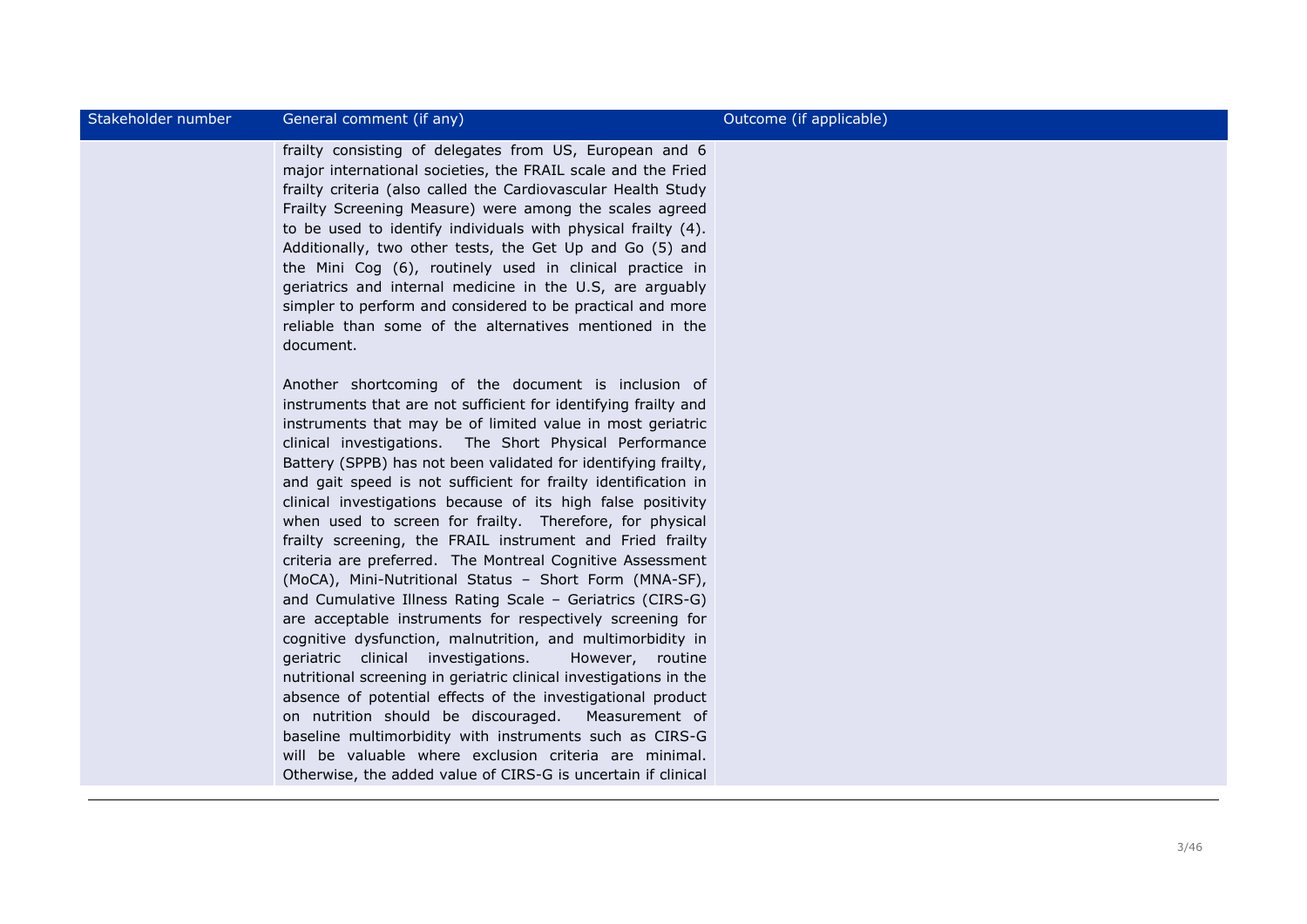| Stakeholder number | General comment (if any)                                                                                                                                                                                                                                                                                                                                                                                                                                                                                                                                                                                                                                                                                                                                                                                                                                                                                                                                                                                                                                                                                       | Outcome (if applicable)                                                                                            |
|--------------------|----------------------------------------------------------------------------------------------------------------------------------------------------------------------------------------------------------------------------------------------------------------------------------------------------------------------------------------------------------------------------------------------------------------------------------------------------------------------------------------------------------------------------------------------------------------------------------------------------------------------------------------------------------------------------------------------------------------------------------------------------------------------------------------------------------------------------------------------------------------------------------------------------------------------------------------------------------------------------------------------------------------------------------------------------------------------------------------------------------------|--------------------------------------------------------------------------------------------------------------------|
|                    | investigations are going to continue to exclude older adults<br>with morbidities as they currently usually do.<br>The document also does not discuss fall risk assessments,<br>which could be a useful measure of frailty. There is<br>limited mention of falls in the document, except in Section<br>4, where frailty is defined as a term used in geriatric<br>medicine to identify older adults at increased risk of<br>falls. Fall risk assessment is an important part of the<br>clinical assessment of older adults and could be a useful<br>measure of frailty.                                                                                                                                                                                                                                                                                                                                                                                                                                                                                                                                         | Fall risk assessment is out of scope of the document since fall is an<br>outcome measure and not a frailty domain. |
|                    | Discussion of Baseline Frailty Characterization: Implications<br>and Applications to Clinical Investigations<br>Although the document makes recommendations for use of Comment noted.<br>specific instruments, FDA is unclear how those instruments<br>will be used in clinical investigations and what added value<br>they are anticipated to provide. Specifically, consider<br>explaining how frailty will play a role in evaluating products.<br>For example, explain how frailty will impact determining<br>baseline characterizations, efficacy determinations, and<br>safety assessments. Without establishing how the<br>instruments will be used, the frailty assessments might<br>constitute exclusion criteria and could compromise<br>knowledge in patients with frailty. In addition, since frailty<br>screening may not have a high yield in certain geriatric<br>clinical investigations (for example, investigations in which<br>the median age is <70 years), EMA should suggest clinical<br>investigation programs in which frailty screening and<br>inclusion may be particularly valuable. |                                                                                                                    |
|                    | In order to help establish the use of specific frailty<br>measures in clinical investigations, the measures need to                                                                                                                                                                                                                                                                                                                                                                                                                                                                                                                                                                                                                                                                                                                                                                                                                                                                                                                                                                                            |                                                                                                                    |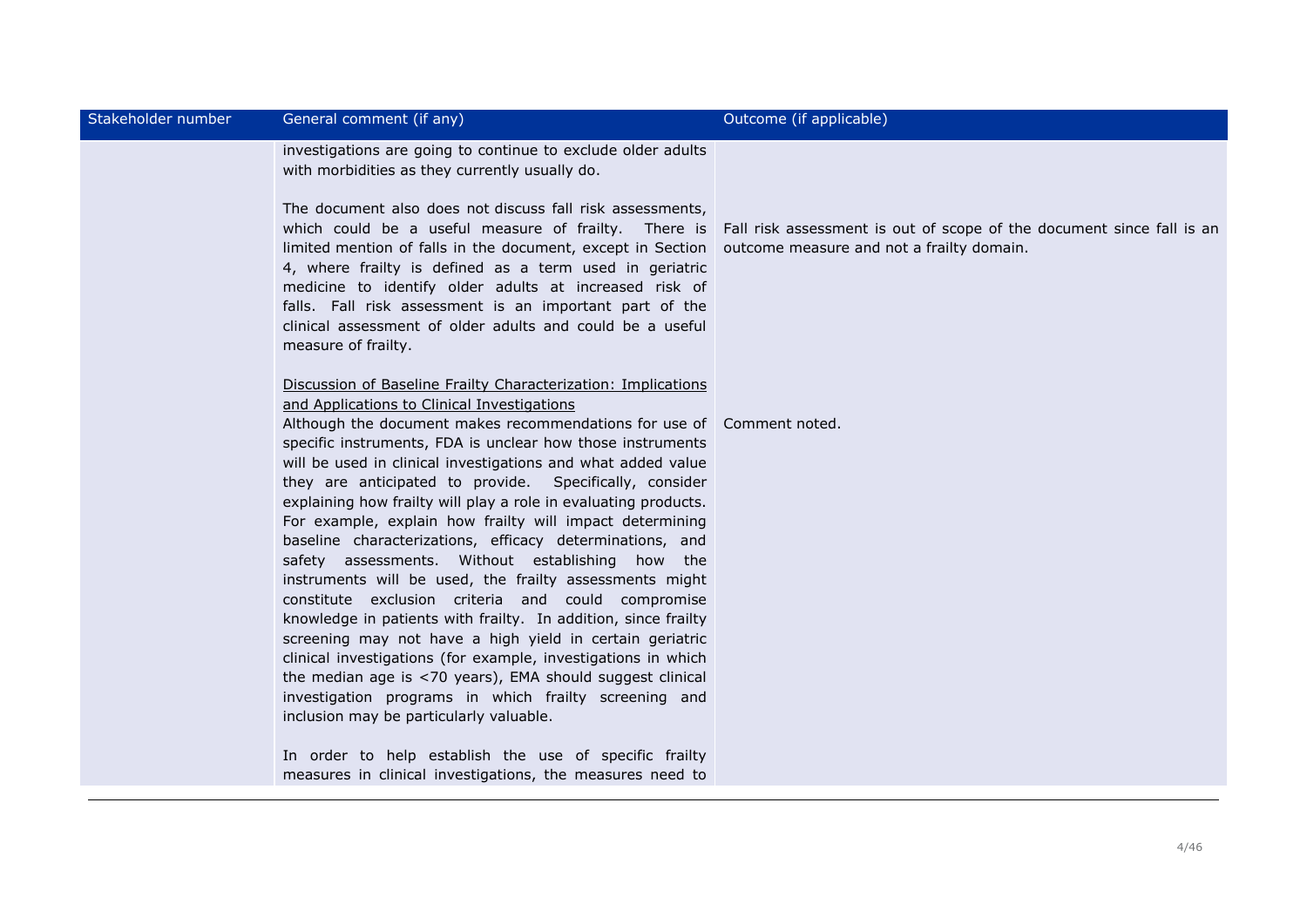| Stakeholder number | General comment (if any)                                                                                                                                                                                                                                                                                                                                                                                                                                                                                                                                                                                                                                                                                                                                                                                                                                                                                                                                    | Outcome (if applicable) |
|--------------------|-------------------------------------------------------------------------------------------------------------------------------------------------------------------------------------------------------------------------------------------------------------------------------------------------------------------------------------------------------------------------------------------------------------------------------------------------------------------------------------------------------------------------------------------------------------------------------------------------------------------------------------------------------------------------------------------------------------------------------------------------------------------------------------------------------------------------------------------------------------------------------------------------------------------------------------------------------------|-------------------------|
|                    | be prospectively evaluated in a defined context and patient<br>population to adequately identify the outcome we are trying<br>to predict. Additionally, elderly subjects and patients with<br>poor status based on the frailty assessment would need to<br>be included in clinical trials in order to evaluate whether the<br>frailty measure represents added value over age alone.<br>Although frailty is more common in the elderly, frailty is not<br>limited to the geriatric population. Consideration should be<br>given to whether other groups enrolled in a clinical trial<br>should be evaluated by such a measure. Conversely, if trial<br>entry is limited to good performance status individuals,<br>consideration should be given to whether frailty screening<br>adds any information.<br>Increased Burden on Clinical Trial Participants and<br>Investigators<br>Use of instruments to assess frailty will place burdens on Comment noted. |                         |
|                    | subjects and healthcare providers involved in clinical<br>investigations. Subjects and providers will likely need to<br>spend an additional 10-15 minutes for each frailty<br>assessment, a time burden which could become significant<br>depending on the total number of instruments needed to<br>assess frailty. The time burden could be a deterrent to<br>clinical trial participation for both subjects and<br>investigators. Further, additional training likely will be<br>needed for the clinical investigation staff because many of<br>the instruments require specific training to properly<br>perform the assessments. For example, the SPPB is<br>currently only included in geriatric fellowship training, but<br>not other specialties.                                                                                                                                                                                                     |                         |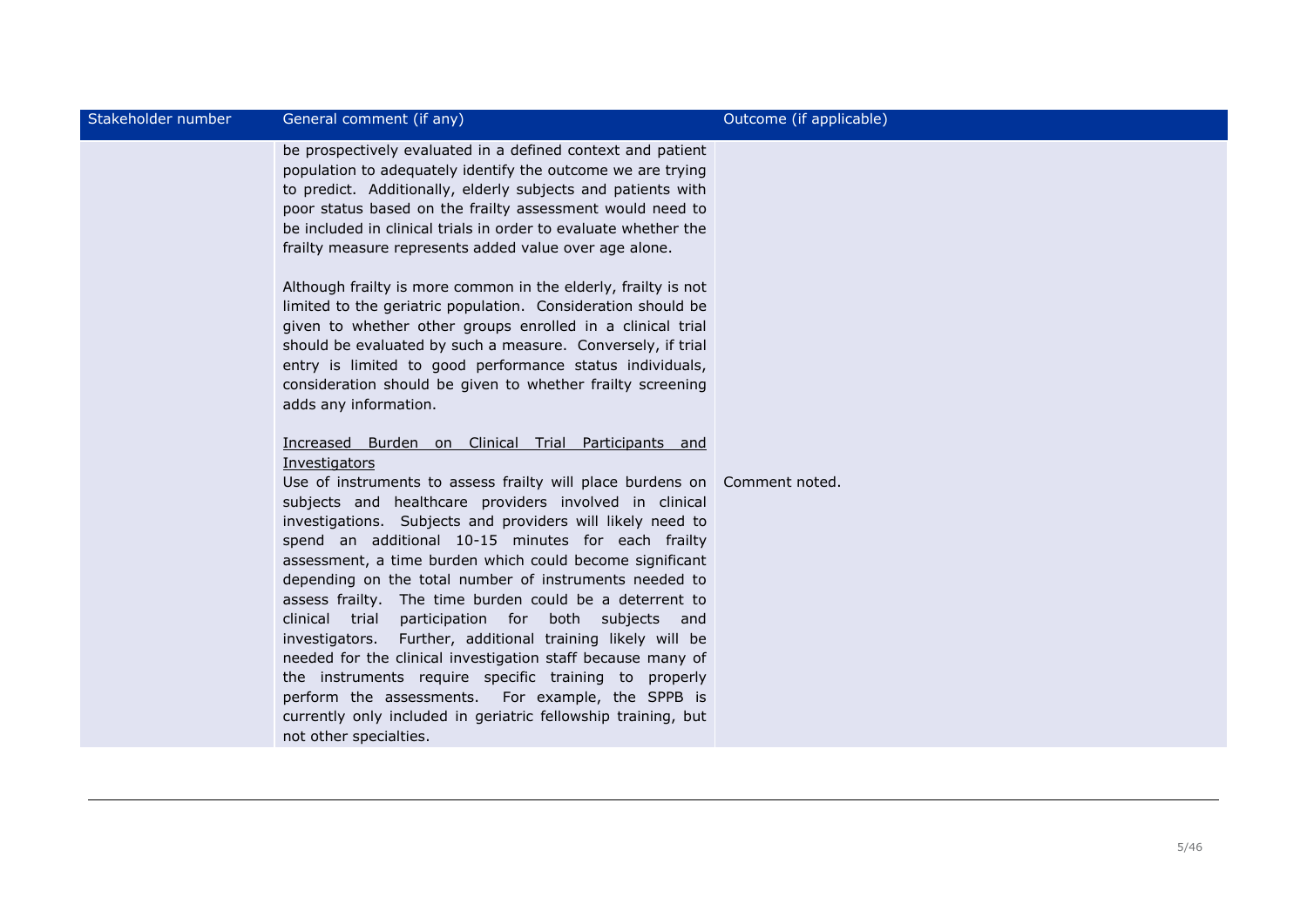| Stakeholder number | General comment (if any)                                                                                                                                                                                                                                                                                                                                                                                                                                                                                                                                                                                                                                                                                                                                                                                                                                                                                                                                                                                                                                                                                                                                                                               | Outcome (if applicable)                                                                                                 |
|--------------------|--------------------------------------------------------------------------------------------------------------------------------------------------------------------------------------------------------------------------------------------------------------------------------------------------------------------------------------------------------------------------------------------------------------------------------------------------------------------------------------------------------------------------------------------------------------------------------------------------------------------------------------------------------------------------------------------------------------------------------------------------------------------------------------------------------------------------------------------------------------------------------------------------------------------------------------------------------------------------------------------------------------------------------------------------------------------------------------------------------------------------------------------------------------------------------------------------------|-------------------------------------------------------------------------------------------------------------------------|
| $\overline{4}$     | The points to consider document does not discuss or Comment noted.<br>recommend a specific Frailty definition. The language<br>used in this draft document at times deviates from the<br>accepted terminology pertaining to the functional<br>impairments and disability in older adults. Especially<br>the term "frailty" is used in the context of, not only the<br>specific geriatric syndrome of frailty, but also functional<br>impairment, cognitive impairment, poor nutritional<br>status and multi-morbidity.<br>The document could be improved if the terminology<br>used was better aligned with the International<br>Classification of Functioning, Disability and Health (ICF)<br>as well as the mainstream geriatrics literature. It would<br>be appreciated if the term frailty would only be used<br>when referring specifically to the geriatric syndrome of<br>frailty per se which has a very specific meaning in<br>geriatric research.<br>Alternatively if the document is only intended to<br>provide industry with some tools that are acceptable to<br>the EMA and can be used to better characterize and<br>describe study populations, this could be more clearly<br>stated. |                                                                                                                         |
|                    | Overall this document provides a good overview of<br>various instruments for the assessment of not only<br>frailty, but also functional impairment, cognitive<br>impairment, nutritional status and multi-morbidity. Our<br>understanding is that the purpose of the document is to<br>highlight instruments that can be employed in<br>development studies to better characterize the enrolled<br>older-adult population, for either risk-stratification or<br>descriptive purposes. As such the instruments outlined<br>in the document are all of value, however it should be<br>noted that many of the proposed instruments would                                                                                                                                                                                                                                                                                                                                                                                                                                                                                                                                                                  | Comment noted.<br>To improve the focus of the document, the final Reflection paper only<br>deals with physical frailty. |

r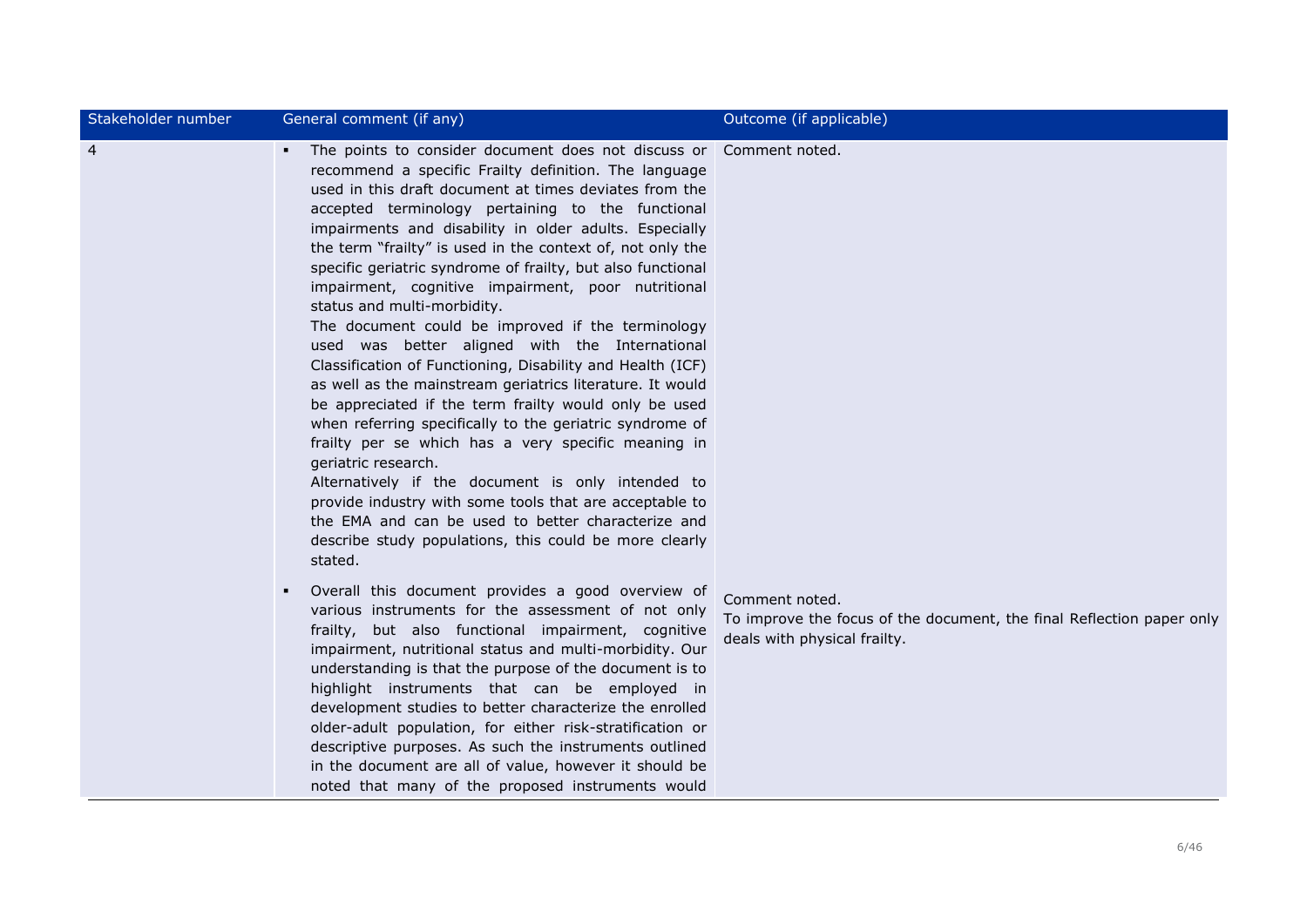| Stakeholder number | General comment (if any)                                                                                                                                                                                                                                                                                                                                                                                                                                                                                         | Outcome (if applicable)                                                                               |
|--------------------|------------------------------------------------------------------------------------------------------------------------------------------------------------------------------------------------------------------------------------------------------------------------------------------------------------------------------------------------------------------------------------------------------------------------------------------------------------------------------------------------------------------|-------------------------------------------------------------------------------------------------------|
|                    | have limitations as outcome measures in a clinical<br>study.                                                                                                                                                                                                                                                                                                                                                                                                                                                     |                                                                                                       |
|                    | Generally it would be highly appreciated if the agency<br>would emphasize that the goal of this document is to<br>provide further guidance on how to better characterise<br>the older adult study population when applicable given<br>that the majority of patients in clinical trials are not<br>frail. For example only 30% of the participants in<br>cancer trials are >65 years of age. The inclusion of<br>these instruments should therefore be indication<br>specific and is not relevant for all trials. |                                                                                                       |
|                    | Frailty is an emerging concept and there appears to be<br>$\blacksquare$<br>a lack of consensus in the definition and diagnostic<br>criteria. It might therefore be useful to provide<br>definitions (e.g. in section 4) of different<br>aspects/domains of frailty referred to later in the<br>document, for instance pre-frailty, psychosocial frailty<br>etc.                                                                                                                                                 | Comment noted.                                                                                        |
|                    | It could be considered to have a wider discussion on<br>the reasons why elderly and frail patients are excluded<br>from clinical trials. One potential reason could be that<br>these patients might not be able to comply with<br>common clinical trial procedures without help of<br>caregivers that might not be allowed for certain<br>assessments. Additional reflection is needed on these<br>broader aspects to provide greater context to the<br>reader.                                                  | Comment noted.<br>The discussion on the reasons for exclusion is out of the scope of the<br>document. |
|                    | It is welcomed to subdivide patients into more relevant<br>$\blacksquare$<br>baseline categories as well as the recommendation on<br>specific instruments to assess physical frailty, cognitive<br>function, nutritional status and multimorbidity. It would                                                                                                                                                                                                                                                     | Comment noted.                                                                                        |
|                    |                                                                                                                                                                                                                                                                                                                                                                                                                                                                                                                  |                                                                                                       |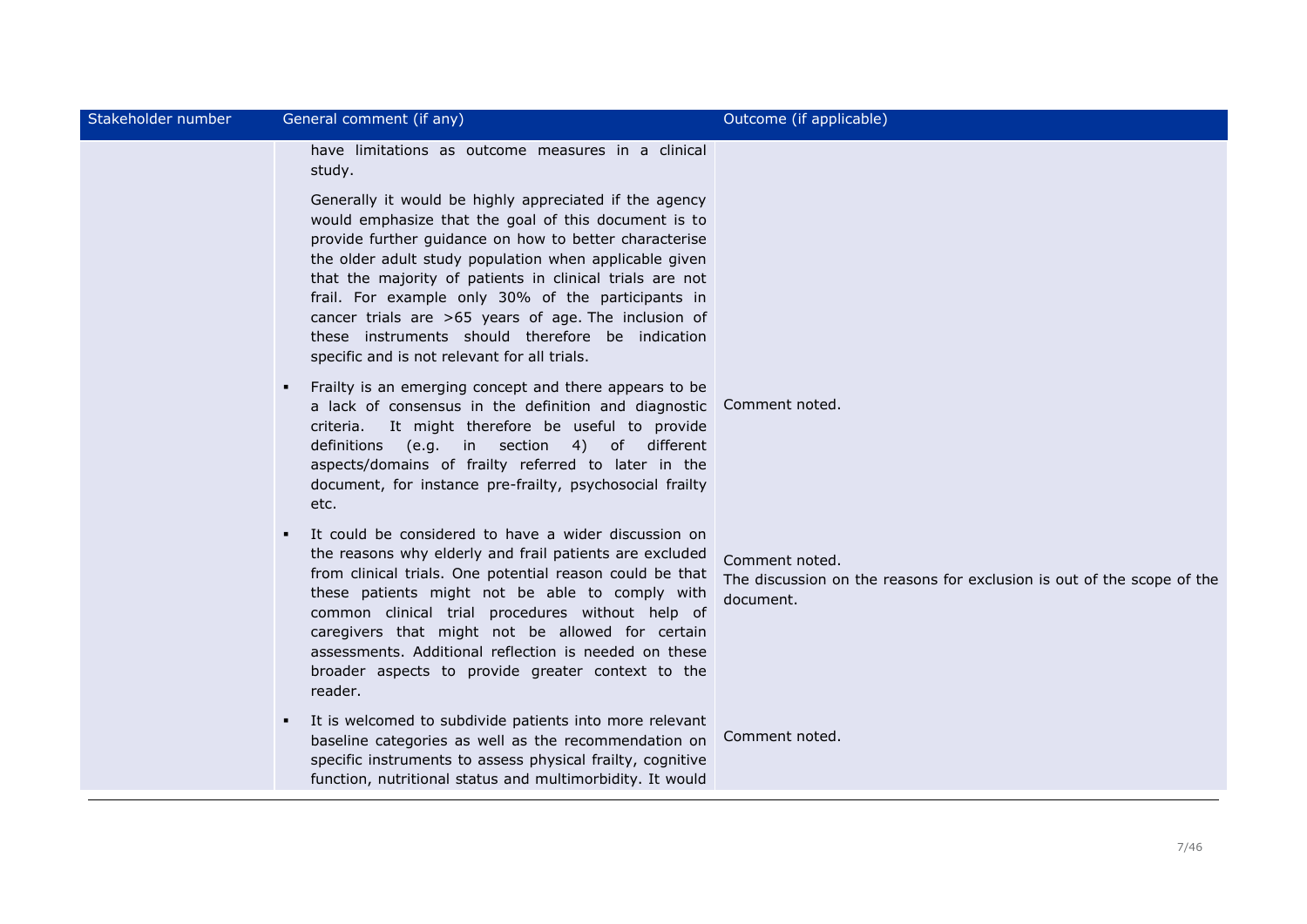| Stakeholder number | General comment (if any)                                                                                                                                                                                                                                                                                                                                                                                                                                                                                                                                                                                                                                                              | Outcome (if applicable) |
|--------------------|---------------------------------------------------------------------------------------------------------------------------------------------------------------------------------------------------------------------------------------------------------------------------------------------------------------------------------------------------------------------------------------------------------------------------------------------------------------------------------------------------------------------------------------------------------------------------------------------------------------------------------------------------------------------------------------|-------------------------|
|                    | be appreciated to stress the need for the consistent<br>application of "golden standards" instruments (rather<br>than just providing suggestions of scales that could be<br>selected from) in order to enable the comparison of<br>results between development programmes and within<br>programmes.<br>The document does not provide clarity on the definition<br>nor on the number of subgroups (e.g. fit, pre-frail, frail)<br>that can be derived based on the scales and the<br>relevance of their analysis beyond the analysis of age<br>only.<br>Prior to including these scales as demographic<br>assessments in trials some additional information on<br>the above is needed. |                         |
|                    | Although the guideline seeks to find a definition of<br>л.<br>frailty status for the purpose of patient enrolment in<br>clinical investigations (which may be used across<br>therapeutic categories), it tends to focus on frailty<br>resulting from the condition that the product intends to<br>treat.<br>A definition that is related to the indication that is being<br>treated may be clouded by the severity of the disease<br>itself and not by the degree of frailty in general.<br>It would be helpful if the guideline better separates the<br>concepts of background frailty from disease-related<br>frailty.                                                              | Comment noted.          |
|                    | There is concern regarding a potential for the emphasis<br>$\blacksquare$<br>of strength assessments that are isolated from relevant<br>functional assessments in older adults. First, strength is<br>very hard to measure, as it depends on the examiner<br>as well as the participant; requires maximal voluntary<br>effort; is very sensitive to technique; and has high                                                                                                                                                                                                                                                                                                           | Comment noted.          |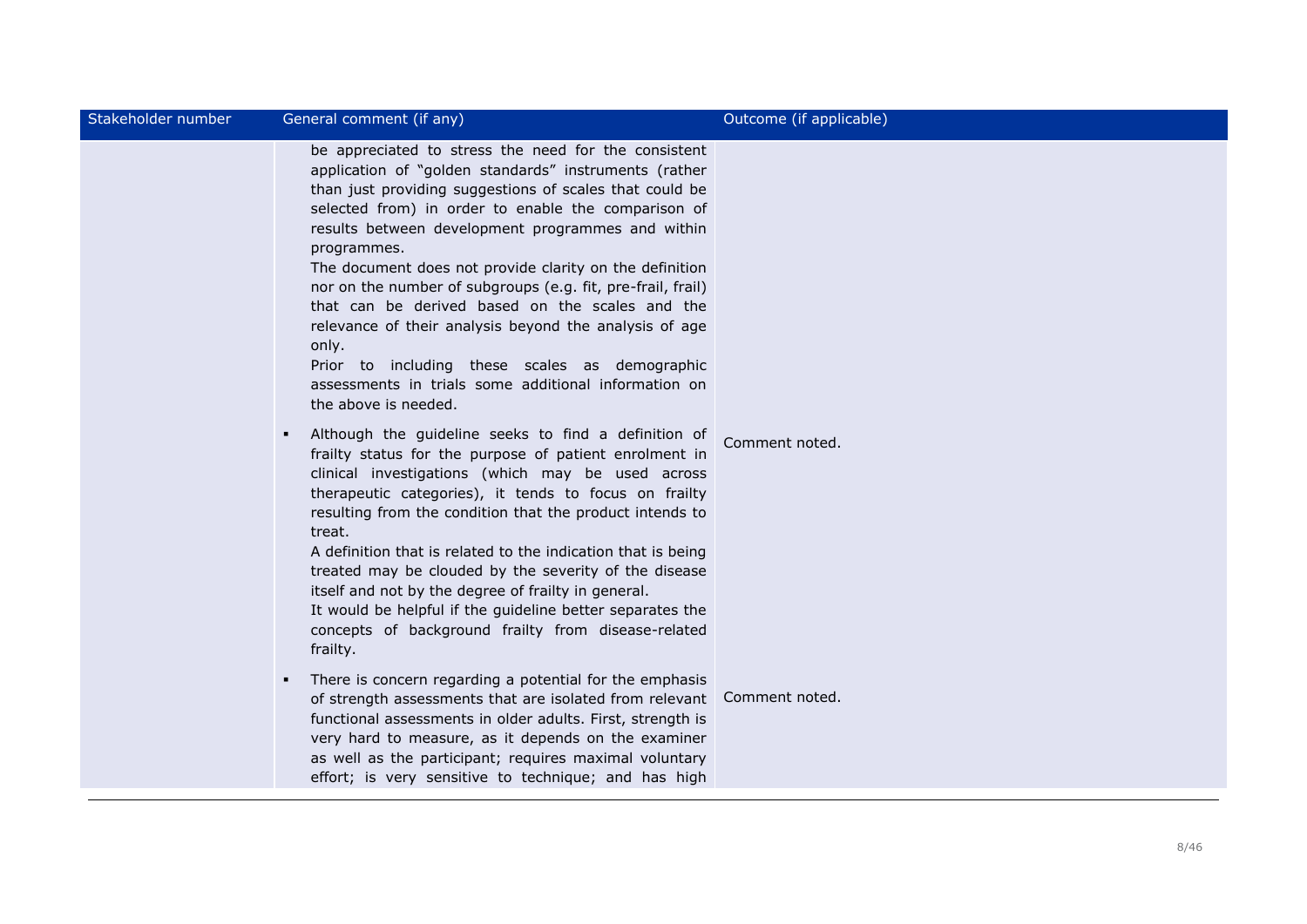| Stakeholder number | General comment (if any)                                                                                                                                                                                                                                                                                                                                                                                                                                                                                                                                                                                                                                                                                                                                                          | Outcome (if applicable)                                                                                                 |
|--------------------|-----------------------------------------------------------------------------------------------------------------------------------------------------------------------------------------------------------------------------------------------------------------------------------------------------------------------------------------------------------------------------------------------------------------------------------------------------------------------------------------------------------------------------------------------------------------------------------------------------------------------------------------------------------------------------------------------------------------------------------------------------------------------------------|-------------------------------------------------------------------------------------------------------------------------|
|                    | inter-subject variability. Second, there are many<br>different kinds of strength - isometric, isodynamic,<br>isokinetic - and they have different levels of relevance<br>for different tasks. Third, there is no intrinsic meaning<br>to a patient from their level of strength in isolation -<br>what matters is whether they can walk, lift, carry, or do<br>other tasks; which tasks are meaningful depends on the<br>individual and their circumstances. Fourth, there are<br>clear examples of exercise interventions which have<br>improved function without increasing strength. For this<br>reason muscle strength measurement is no longer<br>considered necessary by the FDA, however it remains in<br>vogue in EU. Having a clear statement would support<br>sponsors. |                                                                                                                         |
|                    | Handgrip strength may be an exception because it is<br>easy to measure and relatively reproducible (although<br>affected by the presence of hand arthritis, etc.). Thus it<br>would be highly important to the field if the discussion<br>would shift away from strength and toward the types of<br>functional outcomes that have been nicely described in<br>the document. To do so, further information about what<br>not to do would be extremely helpful.                                                                                                                                                                                                                                                                                                                     |                                                                                                                         |
|                    | Although the draft document does not intend to define<br>$\blacksquare$<br>a frail patient in great detail, it would be appreciated if<br>the guidance could provide some background on<br>interpretation of results.<br>For example: if a patient scores between18-23 on the<br>MMSE (mild cognitive impairment), would he be<br>considered frail or would scores between 0-17 (severe<br>cognitive impairment) be required to be considered<br>frail? If it is not possible to provide this level of<br>detailed guidance in this document, reference to other                                                                                                                                                                                                                  | Comment noted.<br>To improve the focus of the document, the final Reflection paper only<br>deals with physical frailty. |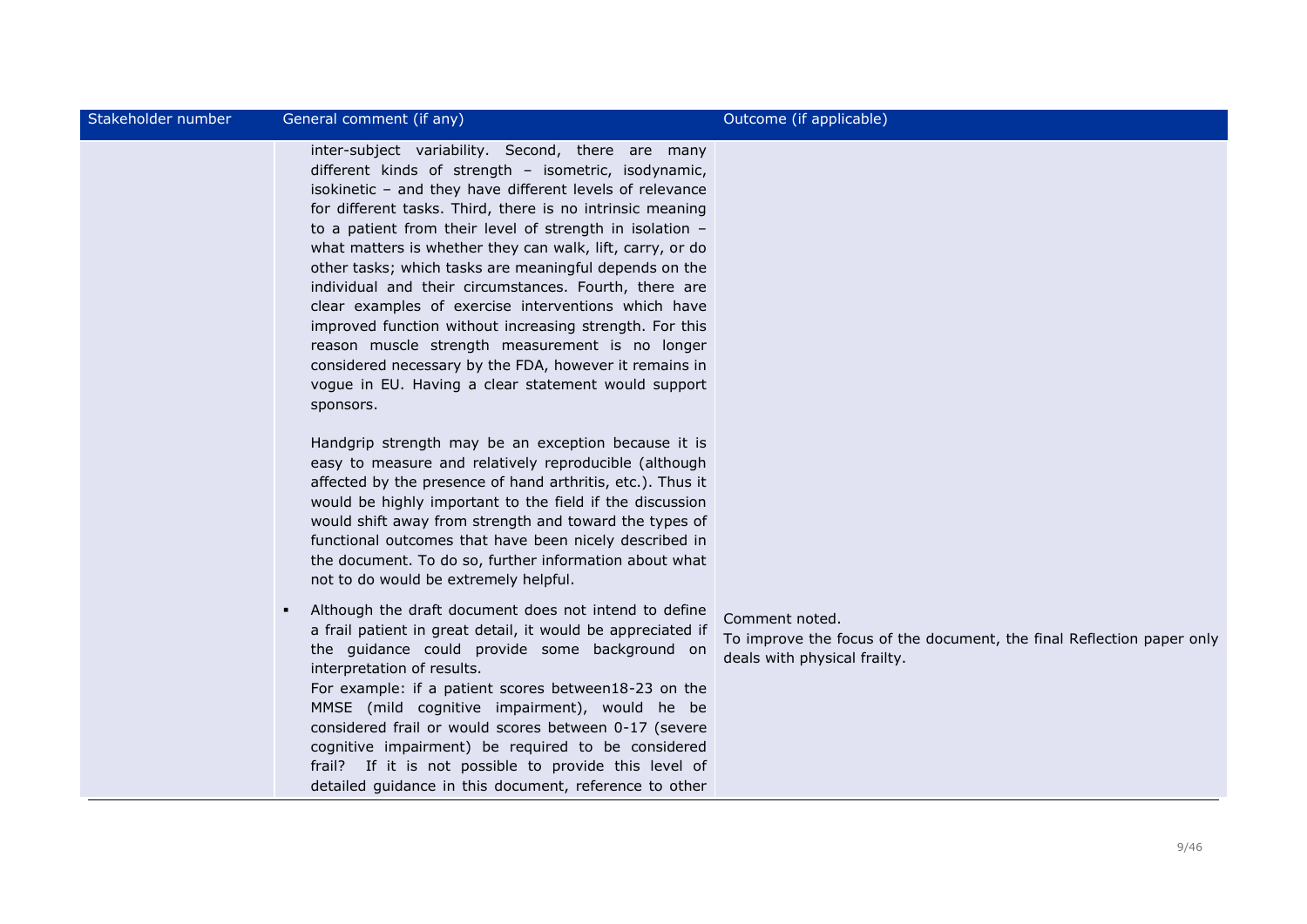| Stakeholder number | General comment (if any)                                                                                                                                                                                                                                                                                                                                                                                                                                                                                                                                                                                      | Outcome (if applicable)                                                                                                 |
|--------------------|---------------------------------------------------------------------------------------------------------------------------------------------------------------------------------------------------------------------------------------------------------------------------------------------------------------------------------------------------------------------------------------------------------------------------------------------------------------------------------------------------------------------------------------------------------------------------------------------------------------|-------------------------------------------------------------------------------------------------------------------------|
|                    | documents for this type of guidance would be<br>appreciated.                                                                                                                                                                                                                                                                                                                                                                                                                                                                                                                                                  |                                                                                                                         |
|                    | A general concern is that this document breaks down<br>٠<br>the concept of frailty into its individual parts. It should<br>be considered that frailty is an attractive concept<br>because it highlights the idea that the whole is greater<br>than its individual parts. Additionally, it doesn't really<br>matter what caused the frailty (e.g. which comorbidity,<br>lifestyle factor, nutritional status, hormones, etc.), but<br>rather encompasses the accumulation in deficits and is<br>a reflection of the physiologic reserve, which is<br>important to capture for trials.                          | Comment noted.<br>To improve the focus of the document, the final Reflection paper only<br>deals with physical frailty. |
|                    | The numbers of the literature references appear in the<br>ж.<br>titles of some, but not all subsections sections<br>describing the scales. Suggest using a consistent<br>approach throughout the document.                                                                                                                                                                                                                                                                                                                                                                                                    | Comment noted.                                                                                                          |
| 6                  | This long-waited guidance document serves as a tool to Comment noted.<br>direct further the development of new medicinal products<br>for use in older, frail adults.<br>However, it is felt that the document is not detailed<br>enough: it is rather general and does not propose how<br>frailty in the different medical disciplines can be evaluated.<br>In other words, should frailty be evaluated in the same way<br>for the purposes of clinical development of a new<br>cardiovascular drug and for a new vaccine? Probably not,<br>but the document does not take this aspect into<br>consideration. |                                                                                                                         |
|                    | It is suggested that a large table be added to propose<br>which frailty index could be used per discipline. Adding such<br>level of detail and concrete therapeutic field-related                                                                                                                                                                                                                                                                                                                                                                                                                             |                                                                                                                         |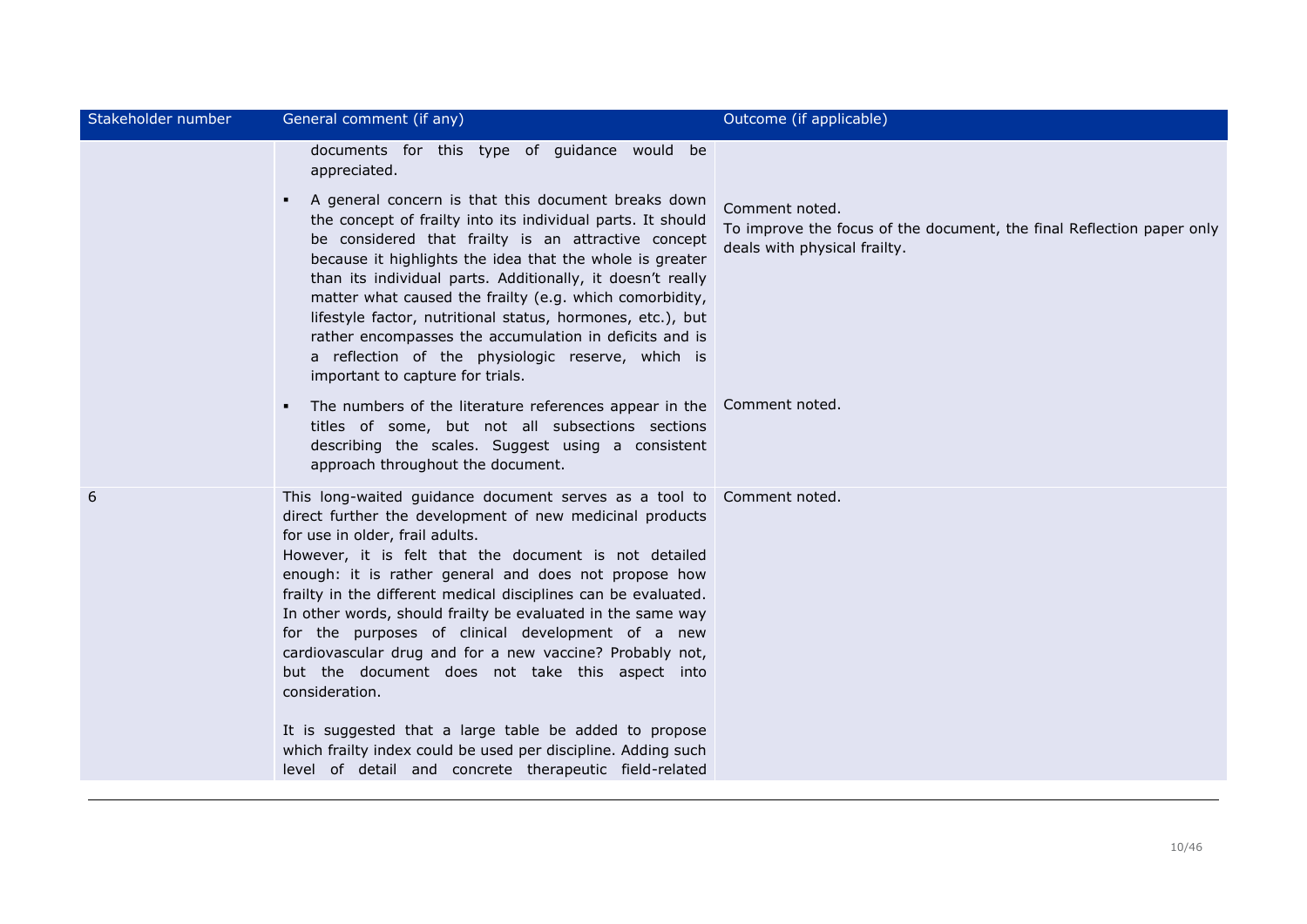| Stakeholder number | General comment (if any)                                                                                                                                                                                                                                                                                                                                                                                                                                                                                                                                                                                                                                                                                           | Outcome (if applicable) |
|--------------------|--------------------------------------------------------------------------------------------------------------------------------------------------------------------------------------------------------------------------------------------------------------------------------------------------------------------------------------------------------------------------------------------------------------------------------------------------------------------------------------------------------------------------------------------------------------------------------------------------------------------------------------------------------------------------------------------------------------------|-------------------------|
|                    | recommendations in the document would likely improve its<br>intended impact on the development of all medicinal<br>products which will also be used in older adults.                                                                                                                                                                                                                                                                                                                                                                                                                                                                                                                                               |                         |
|                    | The document presents a menu of instruments for use, but<br>the dimensions of frailty will continue to be evaluated<br>separately and no cut-off values are available that could be<br>used for subgroup analyses (severity) based on<br>standardised criteria.                                                                                                                                                                                                                                                                                                                                                                                                                                                    |                         |
|                    | This quidance document should ideally go beyond<br>presenting a menu of instruments. It could explain the<br>types of analyses that could be used to anchor benefit and<br>risk endpoints to the presence and level of frailty.                                                                                                                                                                                                                                                                                                                                                                                                                                                                                    |                         |
| 7                  | An element that is missing in this guideline is the purpose Comment noted.<br>of identifying and addressing frailty, apart from age, in<br>clinical studies. If e.g. the purpose is for generalisability to<br>this population then it would help to stratify on frailty and<br>to randomise within strata. This in turn would imply a<br>composite measure and not measuring different aspects as<br>suggested in the guideline (otherwise stratification would<br>need to be on many variables, which is hardly feasible).<br>If on the other hand, the purpose is to learn about<br>adequate dosing, then this may be achieved in less<br>demanding designs (i.e. as opposed to randomised clinical<br>trials). |                         |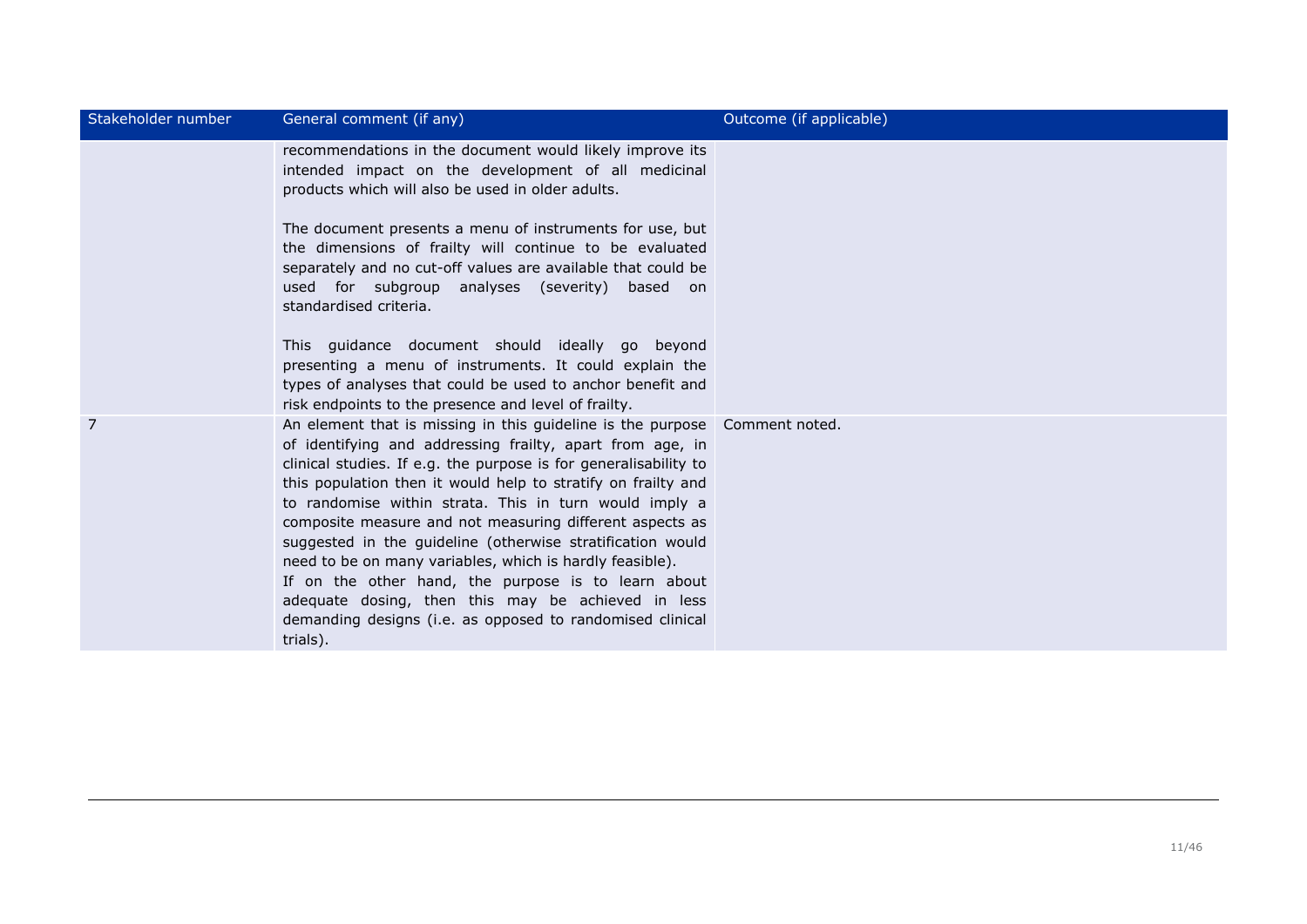8 We note the Executive Summary indicates these points to Comment noted. consider outline general principles that *may* be applied. The goals of the Agency in developing this 'Points to Consider' document are clearly described. However, given that "there is still a lack of both a consensus definition and a standardized assessment instrument to be used in clinical practice and in research" for frailty, it would be premature to *mandate* non-routine evaluation instruments to be used for baseline frailty categorisation of older patients.

### On the practical application of baseline frailty instruments

We find the concept and recommendation of applying measures and evaluation instruments, challenging and not deals with physical frailty.practically applicable in both clinical research and in postapproval safety surveillance programs. As these instruments and assessments are outside routine clinical care, clinical trial coordinators may not be adequately trained in these assessments for the results to have significant clinical implications. For example, sites involved in cardiovascular research would not be familiar with administering neurocognitive scales. In addition, such scales are somewhat subjective and may be open to significant variability, particularly in large multinational studies, that will ultimately impact the usefulness of results. The problems of implementing such assessments in a registry program, as the guidance alludes, should also be acknowledged. The success of a registry typically requires the broad involvement of practitioners who are unlikely to be trained or even familiar with these instruments. Such an instrument could become a hurdle to recruitment or result in inconsistences, and hence bias in the data that would confound the analysis.

Comment noted.

baseline frailty status, as determined by non-routine clinical To improve the focus of the document, the final Reflection paper only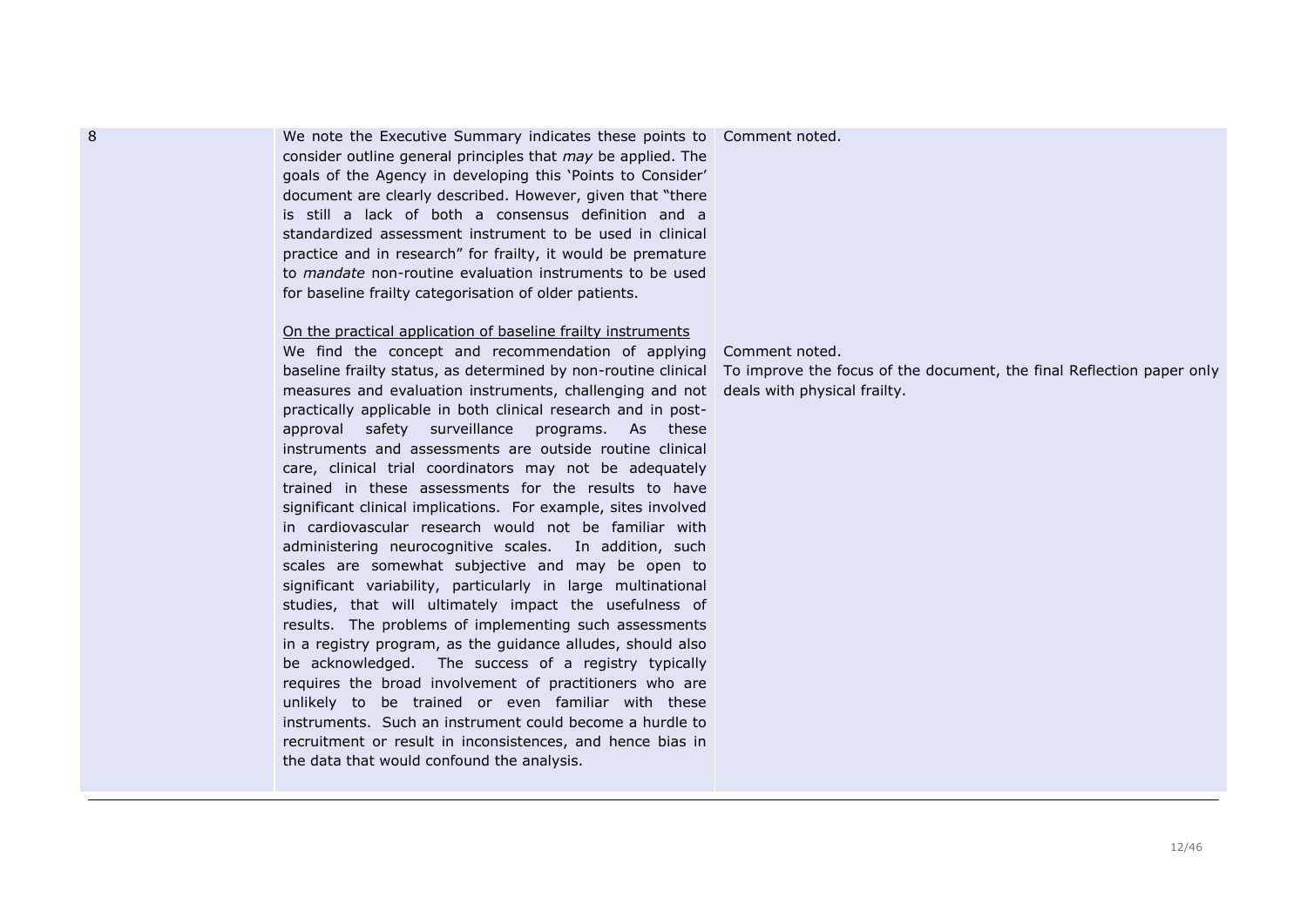Thus, we believe that baseline categorisation of older patients on the basis of frailty status should not be a *general* requirement or recommendation for drug development programs or post-approval safety surveillance programs, but instead be targeted to situations when such measures may provide meaningful data important to public health.

#### On subgroup analysis

Even in the absence of upper age limits in clinical studies, the subgroup analysis of elderly patients is often too small Comment noted. for the results to be clinically meaningful. Additional subanalyses that take account of baseline frailty status are likely to result in extremely small datasets that do not provide significant clinical meaning. Should such a subanalysis cover adverse events (AEs), it is difficult to envisage a clear clinical conclusion being supported by such analysis.

## On the use of baseline frailty assessment in clinical research

Currently, the draft guideline does not address how best to Comment noted.apply the frailty evaluation instruments to drug development programs or post-approval studies. For example, if there are cut-points for the validated instruments indicating different degrees of frailty the Agency believes to be clinically relevant, we request that these be provided in the guidance to assist Sponsors in understanding the Agency's thinking and to ensure consistency in how Sponsors utilize and interpret results from frailty evaluation instruments. If there are no such cut-points, then we request that the guideline acknowledge this point.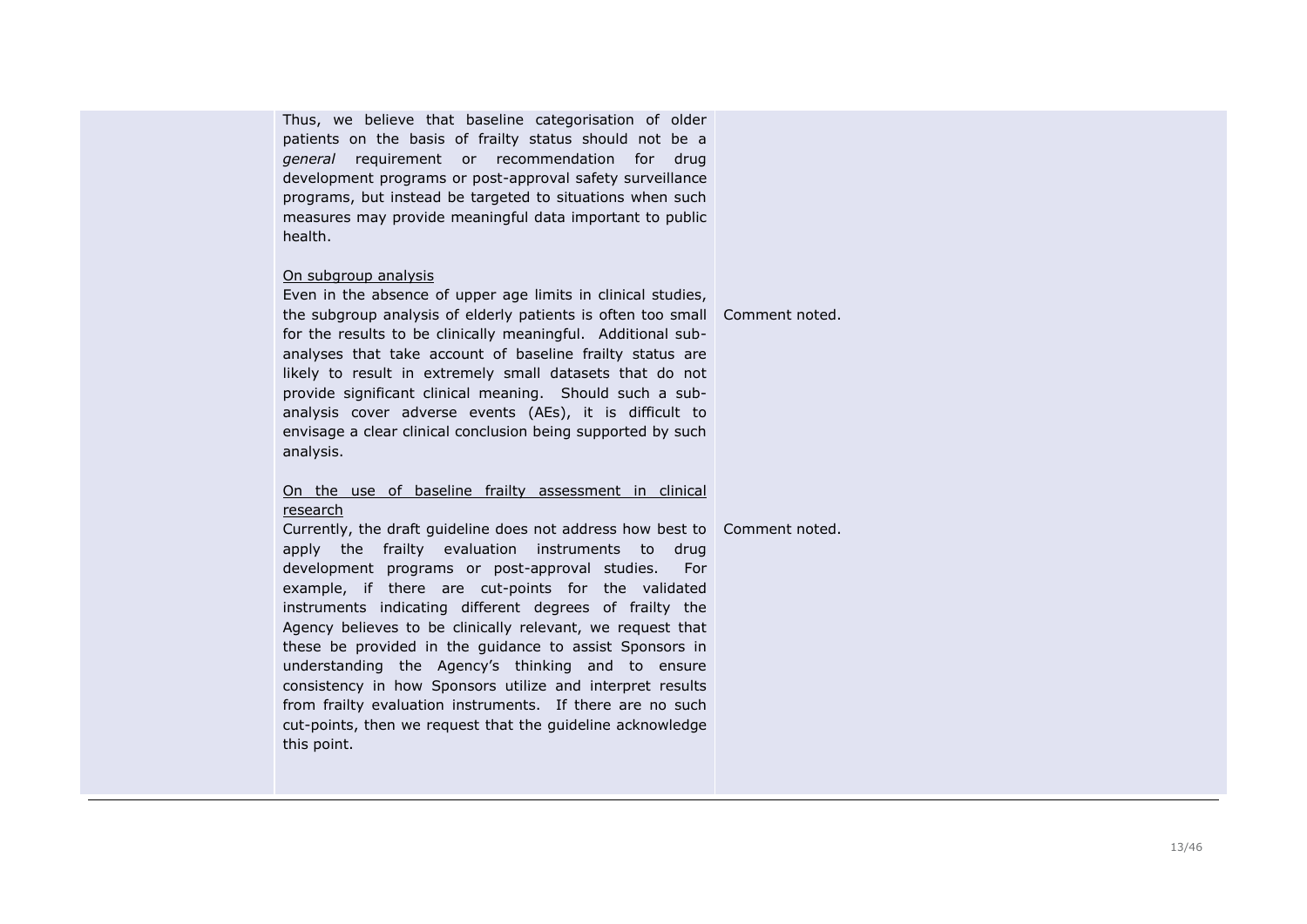|   | On Conclusion<br>While we acknowledge the goal of recruiting a study<br>population for pivotal studies that is reflective of the target Comment noted.<br>population for a particular product, we also note that these<br>same clinical studies need to ascertain unambiguously the<br>efficacy and safety of the investigational medicinal product.<br>To achieve this, it is sometimes necessary to exclude<br>patients who are unlikely to complete all of the<br>assessments for a study; for example, patients with certain<br>comorbidities.<br>The frail elderly are, in fact, such a<br>Within the current framework of the<br>population.<br>Pharmacovigilance legislation, Sponsors are obliged to<br>detail these potential limitations of the final clinical dataset<br>and very often undertake post-approval activity to address<br>any gaps in knowledge. Where there are gaps in<br>knowledge that will be important for public health, the use<br>of these post-approval activities may form a more<br>appropriate mechanism to consider the impact of frailty<br>status on the product performance. However, it will be<br>important for the EMA to be judicious in applying this<br>guidance. This guidance should not be viewed as creating<br>a new category of patients that every drug development<br>program must evaluate, regardless of the importance of the<br>drug to the care of that patient population. Instead, its use<br>should be targeted to situations when the measures<br>discussed may provide meaningful data important for public<br>health. These instruments, which have generally not been<br>used or developed for the purposes noted in the guidance,<br>should only be considered when there is a specific concern<br>and then only after discussion with EMA. |  |
|---|-----------------------------------------------------------------------------------------------------------------------------------------------------------------------------------------------------------------------------------------------------------------------------------------------------------------------------------------------------------------------------------------------------------------------------------------------------------------------------------------------------------------------------------------------------------------------------------------------------------------------------------------------------------------------------------------------------------------------------------------------------------------------------------------------------------------------------------------------------------------------------------------------------------------------------------------------------------------------------------------------------------------------------------------------------------------------------------------------------------------------------------------------------------------------------------------------------------------------------------------------------------------------------------------------------------------------------------------------------------------------------------------------------------------------------------------------------------------------------------------------------------------------------------------------------------------------------------------------------------------------------------------------------------------------------------------------------------------------------------------------------------------------------------------------------------------|--|
| 9 | I would like to express some concern about the choice of Comment noted.<br>the SPPB as the recommended measure for physical frailty.<br>Clinical trials where participants are asked to complete<br>balance tests and chair stands, as well as gait speed, may<br>still fail to recruit a large proportion of vulnerable older                                                                                                                                                                                                                                                                                                                                                                                                                                                                                                                                                                                                                                                                                                                                                                                                                                                                                                                                                                                                                                                                                                                                                                                                                                                                                                                                                                                                                                                                                  |  |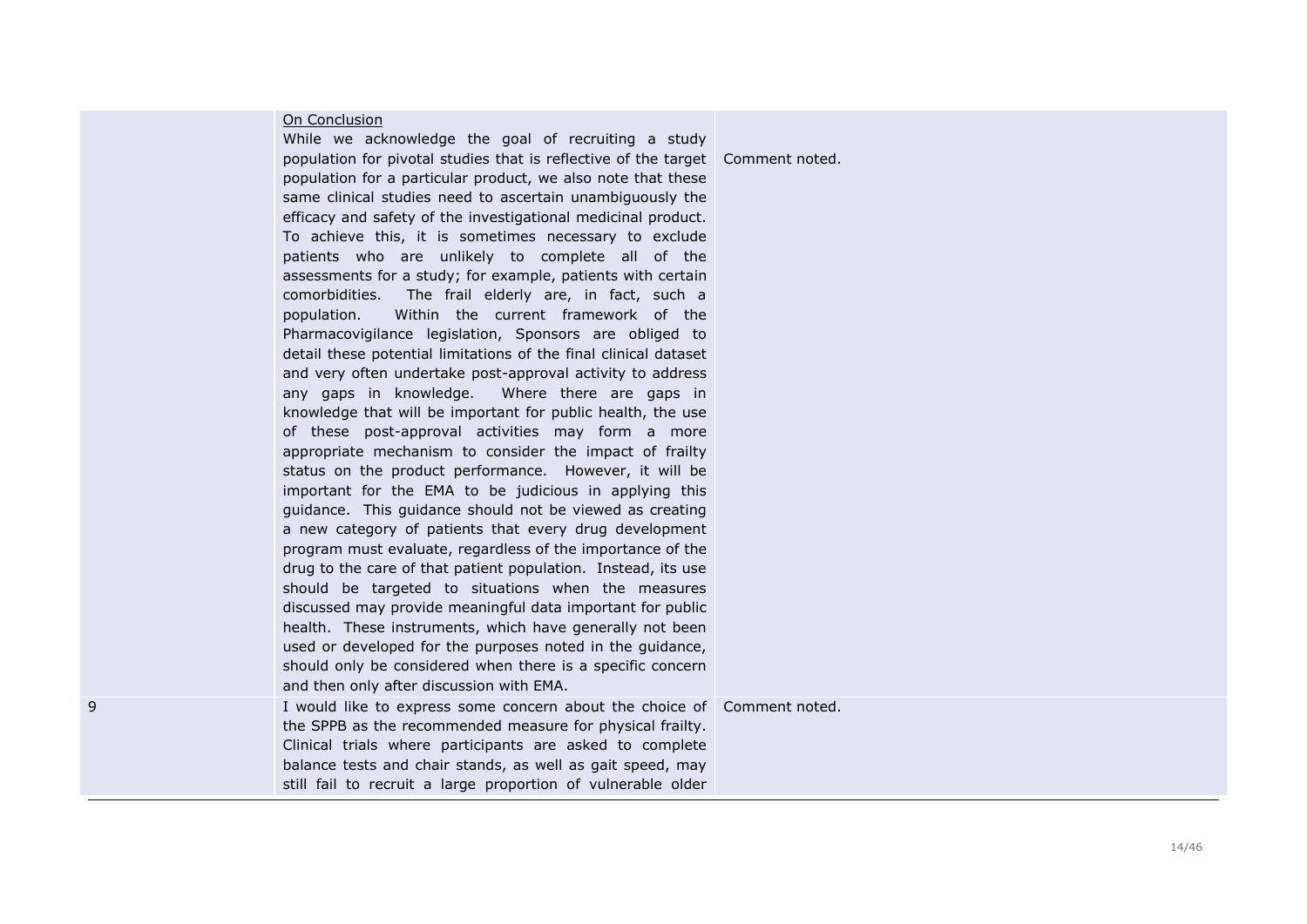adults unable to complete these tests. Indeed, the SPPB was validated in a relatively 'fit', non -disabled population (http://www.ncbi.nlm.nih.gov/pubmed/7838189). For the balance tests, the participant must be able to stand unassisted without the use of a cane or walker, and for the chair stands participants cannot use arms (http://hdcs.fullerton.edu/csa/Research/documents/SPPBIn structions ScoreSheet.pdf).

It has been proven that frailty instruments that are strongly based on performance measures generate a lot of missing data, and this could be a source of potential selection bias. For example, in the African American Health Project, SPPB required imputation for about 50% of scores (http://www.ncbi.nlm.nih.gov/pmc/articles/PMC4561182/).

The Fried's frailty phenotype (http://www.ncbi.nlm.nih.gov/pubmed/11253156) or its European variant SHARE-Frailty **Instrument** (http://bmcgeriatr.biomedcentral.com/articles/10.1186/147 1-2318-10-57) are well validated as measures of physical frailty that still capture a pre -disability state and may be able to include a larger number of frail older adults in clinical trials, because they have less reliance on "difficult" performance measures. For example, the Fried's frailty phenotype only requires preferred gait speed (with walking aid if needed) and handgrip strength (which is done whilst sitting down). SHARE -FI only requires handgrip strength, and its sister instrument  $SHARE-FI75+$ (http://bmjopen.bmj.com/content/4/12/e006645.full) only requires an assessor's observation of gait. The EMA should consider recommending physical frailty instruments that are as inclusive as possible.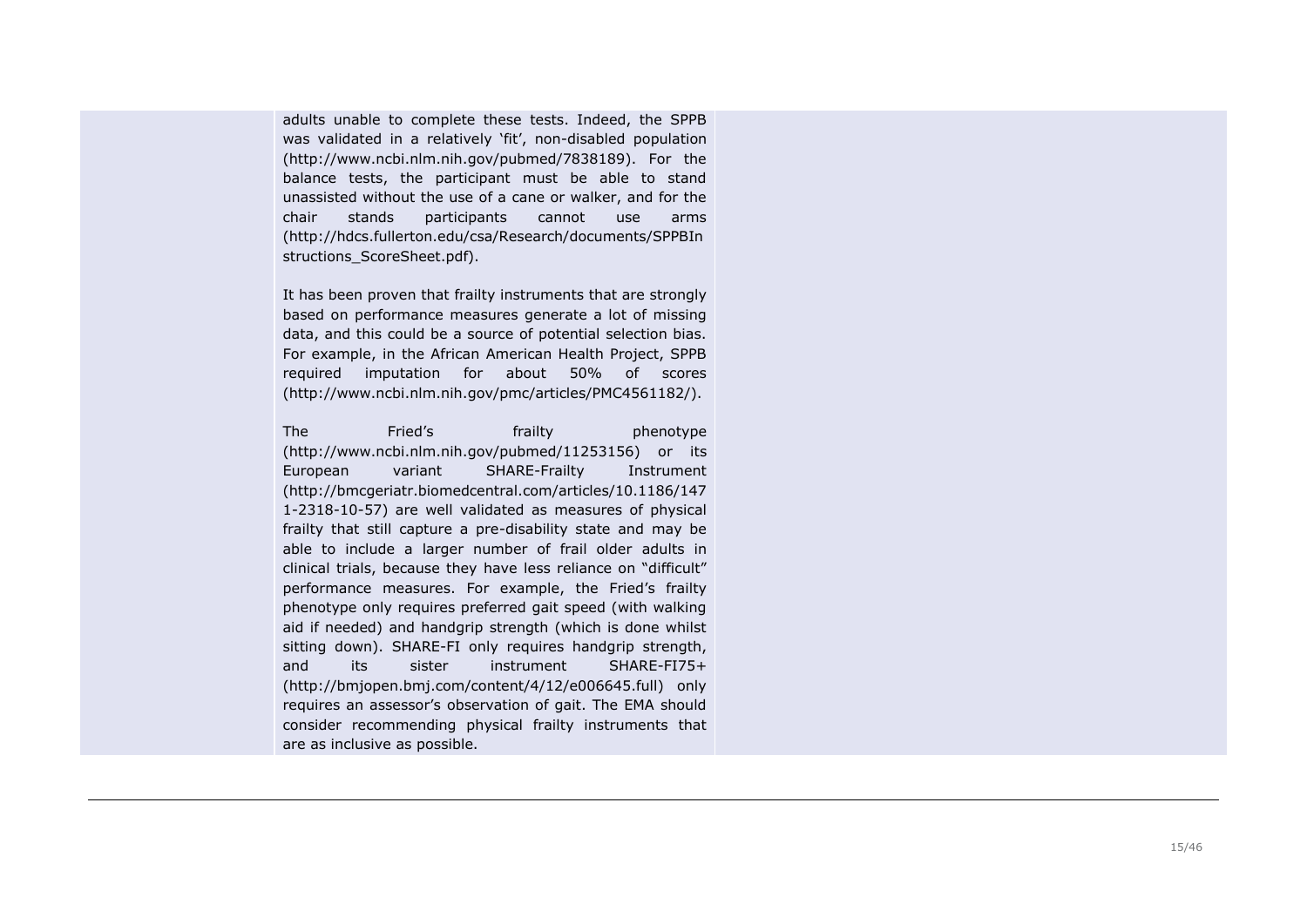| 10 | The aims of this document are laudable. However, as Comment noted.<br>noted, there is no accepted operational definition of frailty<br>and no one practical tool that captures the<br>multidimensional aspects of frailty. This poses a real<br>problem for sponsors of trials in the choice of<br>instrument(s). In turn, results from the use of selective<br>instruments in one or two domains will limit the<br>interpretation of the general relationship between safety<br>and efficacy of interventions as a function of frailty.<br>I suspect that the sentiment is shared by the Expert Group<br>as judged by their excellent review. In this context, the<br>conclusion of the report jars "In the absence of specific<br>pharmacodynamic parameters of interest but a desire to<br>broadly characterise baseline frailty, then the determination<br>of physical frailty status is the preferred option ". This<br>statement appears to render evaluation of the other three<br>domains largely redundant. |  |
|----|----------------------------------------------------------------------------------------------------------------------------------------------------------------------------------------------------------------------------------------------------------------------------------------------------------------------------------------------------------------------------------------------------------------------------------------------------------------------------------------------------------------------------------------------------------------------------------------------------------------------------------------------------------------------------------------------------------------------------------------------------------------------------------------------------------------------------------------------------------------------------------------------------------------------------------------------------------------------------------------------------------------------|--|
|    | This apparently conflicting position would benefit from<br>clarification.                                                                                                                                                                                                                                                                                                                                                                                                                                                                                                                                                                                                                                                                                                                                                                                                                                                                                                                                            |  |
| 11 | Frailty (1) is an independent cause of death, primarily Comment noted.<br>leading to progressive or persistent disability and not<br>systematically overlapping with comorbidity (2, 3). Frailty is<br>a predictor of dependence and death (2) not exclusively in<br>high or middle-income countries (4).<br>Sarcopenia, a combination of low muscle mass and<br>weakness in older adults that causes functional problems, is<br>an essential component of physical frailty (5-7). Frailty has<br>been suggested a common final pathway of sarcopenia,<br>although several impaired mechanisms of homeostasis<br>characterize frailty and generate its propensity to negative<br>outcomes (8). Sarcopenia was recently recognized by the<br>Centers for Disease Control and Prevention (CDC) that<br>established an ICD-10-CM code for sarcopenia, M62.84,                                                                                                                                                           |  |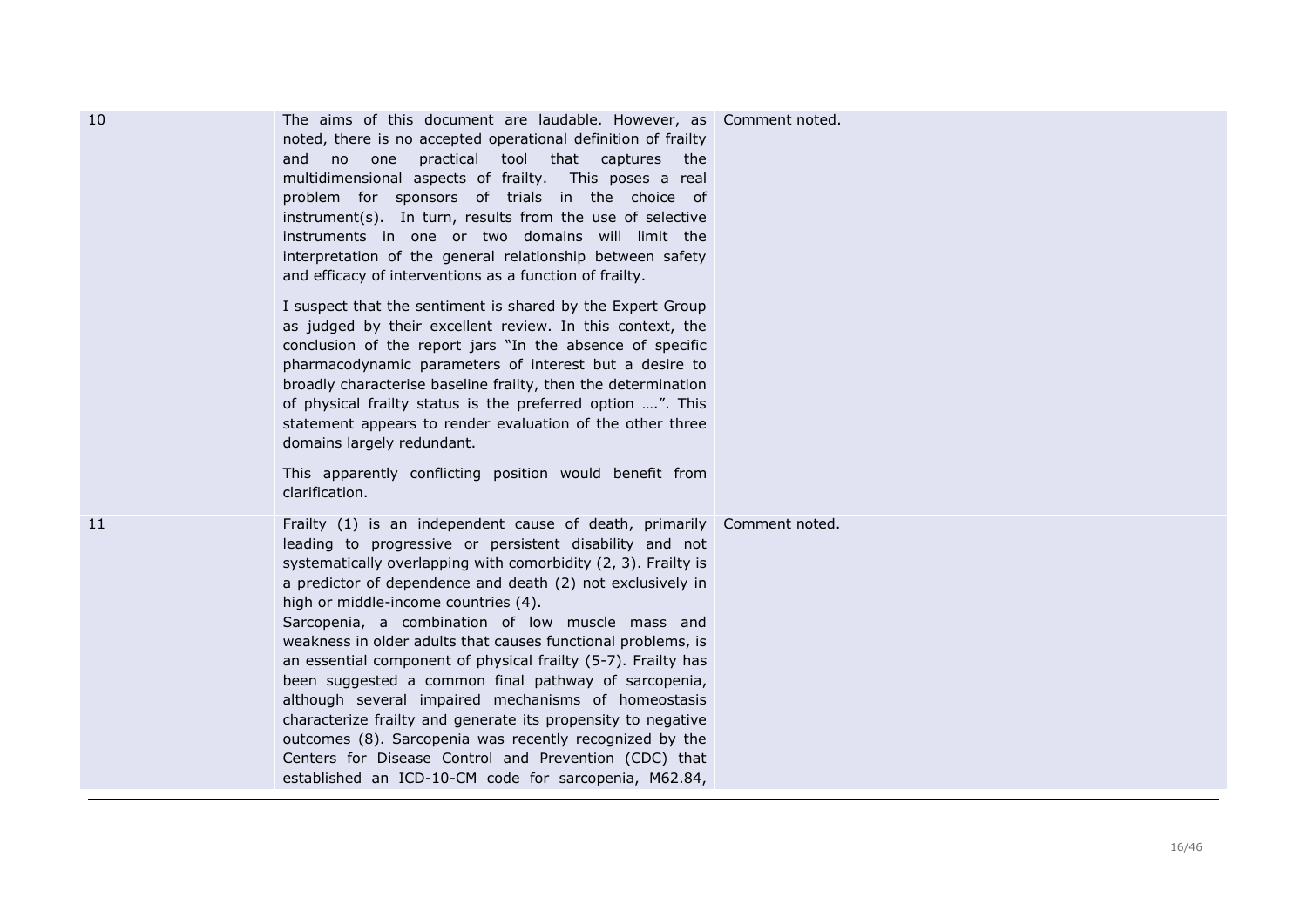| effective October 1, 2016. |  |
|----------------------------|--|
|----------------------------|--|

We also consider physical frailty and sarcopenia as a specific geriatric condition and an unmet need of older patients deserving innovative therapeutic approaches and adapted pharmacological developments.

Because physical frailty in its initial phase is partially reversible, the progressive decline toward physical disability can be slowed or halted. The "Sarcopenia and Physical fRailty IN older people: multi -componenT Treatment strategies" (SPRINTT) project was specifically designed to overcome the existing barriers for an efficient public health intervention against frailty, and promote the implementation of innovative treatment strategies across Europe. The project includes a randomized clinical trial aiming to characterise the frail, sarcopenic older population at risk of mobility disability and adequately describe is clinical history in the presence of non -pharmacological intervention versus standard of care. The SPRINTT CT plans to recruit 1,500 participants aged 70 years and older (750 per treatment arm), distributed across seven regional coordinating site across Europe.

12 **There is the need to make EMA-infectious disease group be** Comment noted. involved in this process because the issue of HIV&Ageing has turned to be an epidemic within the HIV epidemic.

> Last edition of European guidelines on HIV management-EACS has just introduced a sentence which acknowledges the importance of assessing frailty in HIV patients. In this population a higher prevalence of frailty and disability is recognised in comparison of the general population. Nevertheless no data are available regarding specific issue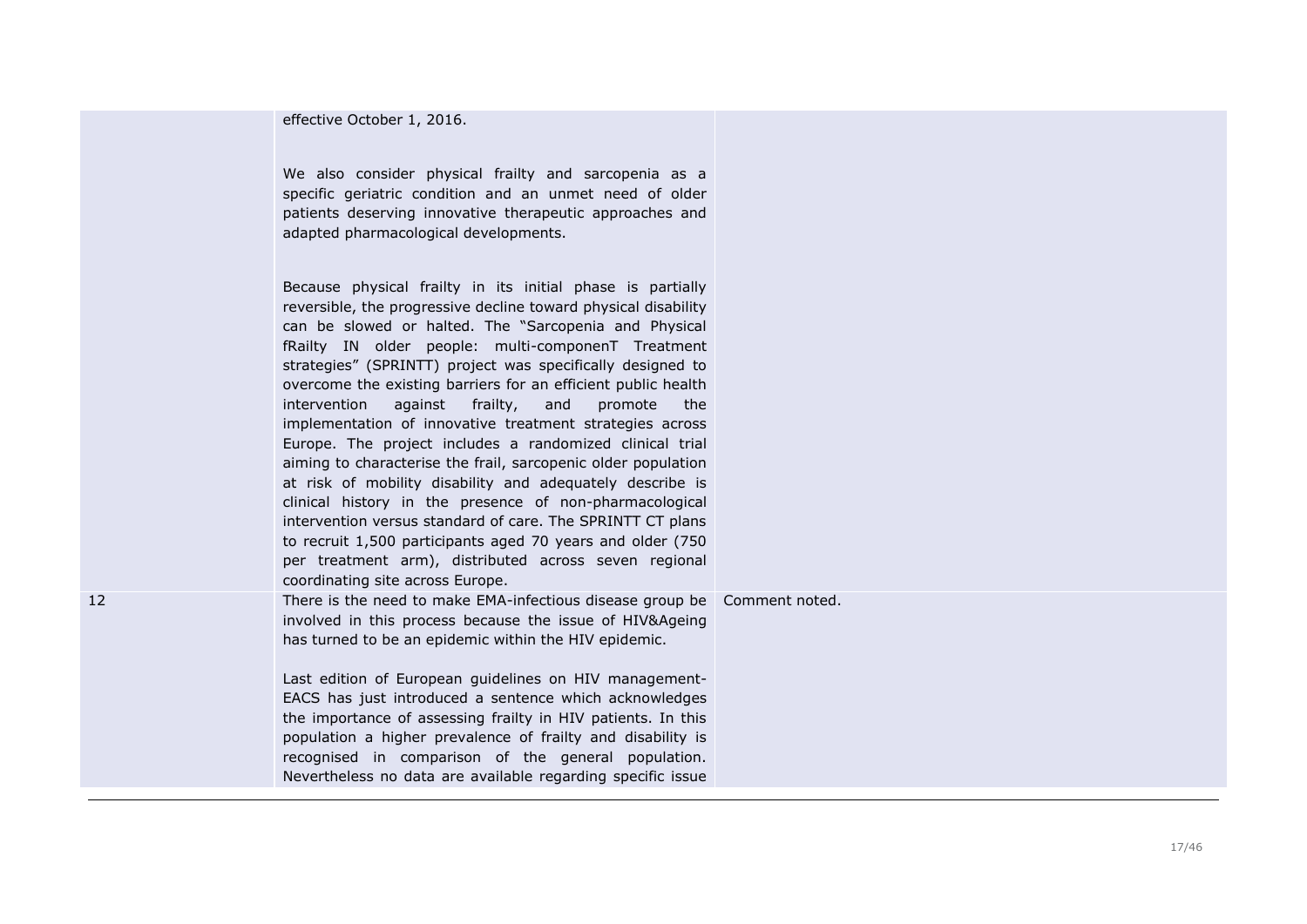on antiretroviral (ARV) management in HIV patients, regardless the fact that clinicians do consider ageing and frailty as criteria how to choose ARV. I think that EMA should recommend drug companies to perform studies in frail patients.

The tools which have been identified in this document including SPPB, MoCA, MNA-SF and CIRS-G have been used in HIV patients. Acknowledge that MoCA has been considered suboptimal to depict NCI in HIV patents where NCI should have some specific HIV issues, nevertheless this test is one of the most widely used in clinical activity.

My comment to the document is that it does not mention how to measure frailty improvement during a clinical trial. A good diagnostic tool is not always the best tool how to monitor frailty change.

In my clinical experience Frailty Index according to the accumulation of deficit conceptualization by Ken Rockwood is what most effective and easy to use tool is. In the context of a clinical trial many variable are collected and these variables can be used to build a trial frailty index able to capture patients who most benefit from intervention.

13 All the presented instruments are not assessment tools of Comment noted. frailty is assessed elsewhere and otherwise. How? If this is not somehow stated, frailty will result as a mix of low physical performance (SPPB), low cognition (MMSE), risk of malnutrition (MNA), multimorbidity (CIRS)..., whereas it might be something more (e.g. socioeconomic issues, depressive mood, postural modifications...). In other words, I believe the document lacks of a (preliminary) section explaining how to operationally define frailty. After this first section, it will be possible to better

frailty, but concur at its characterization. It implies that To improve the focus of the document, the final Reflection paper only deals with physical frailty.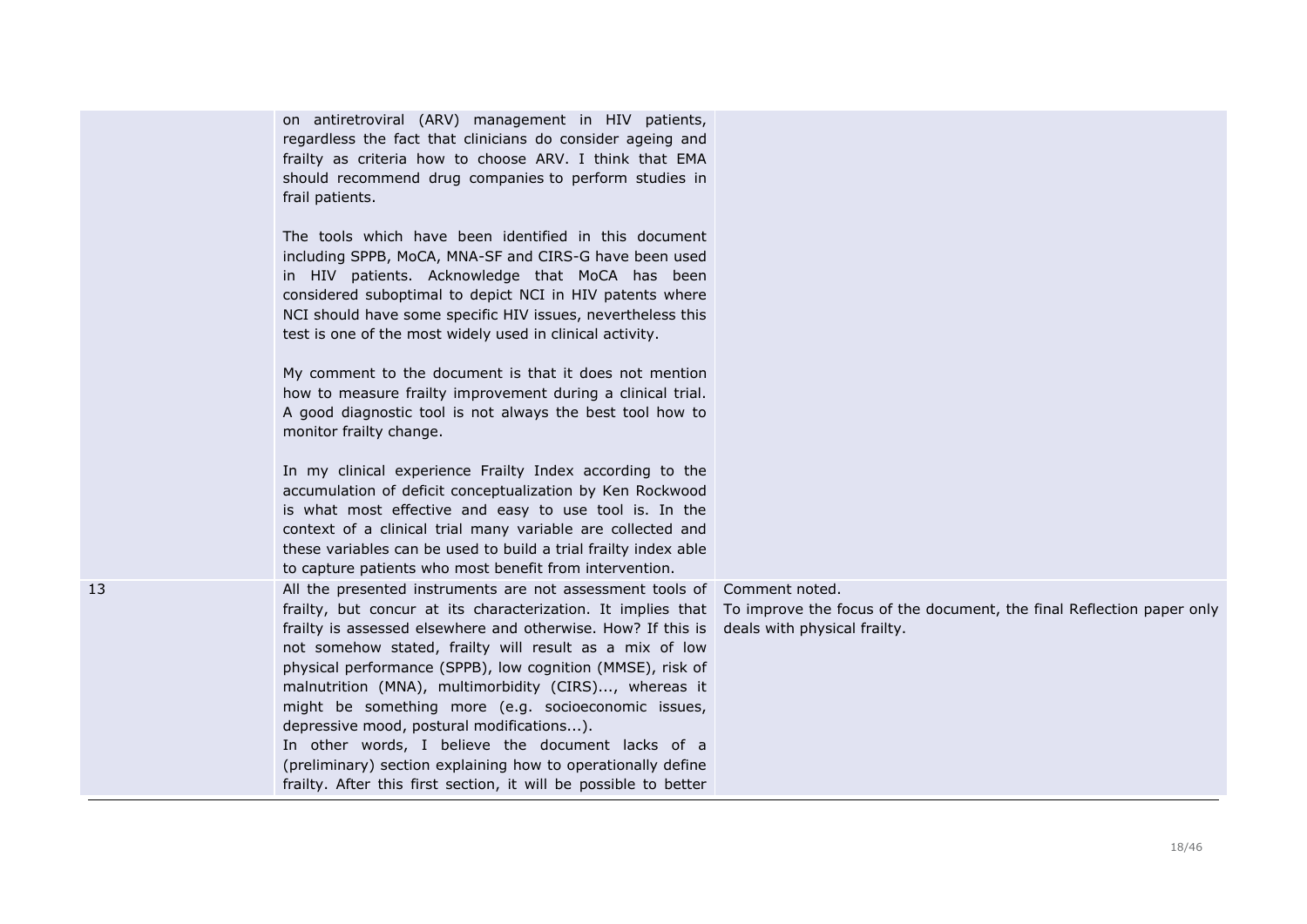provide details about the questionnaires enriching the identified "frailty" condition with insights on specific aspects. By stating this, I realize the difficulty of providing standards in the operationalization of frailty which is still a topic undergoing a huge debate in the literature (Fried? Rockwood? Others?). However, I think it is important to (at least briefly) mention this for better contextualizing the following recommendations.

Talking as a researcher and not as a regulatory agency, I would be perfectly comfortable if instead of the SPPB the Timed-Up-and-Go test is used in a clinical trial to assess physical performance. I would be more concerned if a clinical trial in (frail) older persons would not measure physical function in a standardized and validated way. Similarly, there are a lot of tests for measuring the domains listed in the document that are not considered (probably because considered as not particularly robust by regulatory agencies). And there are also many domains that are equally important for the health status of the individual, but not discussed as well (e.g. quality of life, depressive mood, posture,...). I think it is important to recognize somewhere such limitations because frailty is not only diseases, physical impairment, malnutrition or cognitive decline. And, at the same time, the choice of different tests (other than those listed here) does not potentially affect the quality of the final scientific product.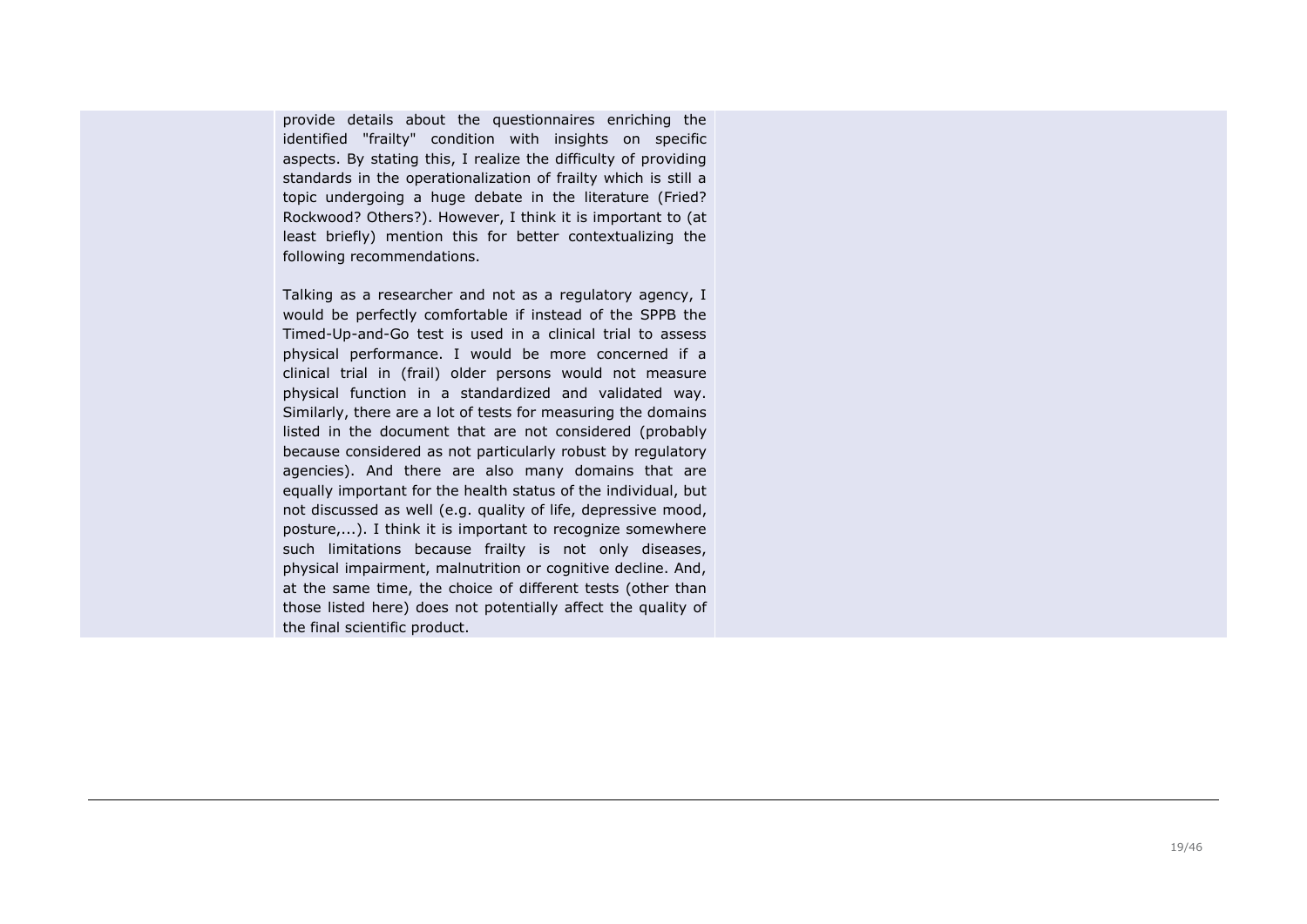# **2. Specific comments on text**

| Line number(s) | Stakeholder    | Comment and rationale; proposed changes                                                                                                                                                                                                                                                                                                                                                                                                                                                                                                                                                                                                                                                                                                                                                                                                                                                                                                                                                                                | Outcome                                                  |
|----------------|----------------|------------------------------------------------------------------------------------------------------------------------------------------------------------------------------------------------------------------------------------------------------------------------------------------------------------------------------------------------------------------------------------------------------------------------------------------------------------------------------------------------------------------------------------------------------------------------------------------------------------------------------------------------------------------------------------------------------------------------------------------------------------------------------------------------------------------------------------------------------------------------------------------------------------------------------------------------------------------------------------------------------------------------|----------------------------------------------------------|
| 11             | $\mathbf{1}$   | <b>Comment:</b><br>In the Scope section, the authors recognize that concepts about frailty<br>are not exclusive to patients older than age 65. However, line 11 refers The final document applies to the population<br>only to baseline categorisation of older patients. Concepts about frailty aged $\geq 65$ years.<br>are applicable to persons of all ages.<br><b>Proposed change:</b><br>Consider replacing "categorisation of older patients" with "categorisation<br>of patients, particularly older patients."                                                                                                                                                                                                                                                                                                                                                                                                                                                                                                | Comment accepted. Text has been reworded<br>for clarity. |
| $13 - 15$      | $\overline{4}$ | "A priori subgroup analysis by baseline frailty parameters may then<br>allow correlation with endpoints including those related to adverse<br>events. Post-authorization risk management could be a further potential<br>area of application of such scales". With respect to the proposed frailty<br>parameters, we would like to caveat that the subgroup definition with<br>respect to each scale has not been well established. Also in the absence<br>of guidance to use the same scales throughout a development plan, it<br>might be difficult to pool data, check consistency across trials.<br>Additionally subgroup analyses from clinical trials could have other<br>issues, e.g. very small subgroups that do not provide meaningful<br>comparisons or subgroups defined by median that may not reveal<br>differences. If implemented, the definition of subgroups should be<br>carefully considered and justified. Some guidance on the groupings to<br>consider for this analysis is considered helpful. | Comment accepted. Text has been revised<br>accordingly.  |
| $14 - 15$      | $\mathbf{1}$   | <b>Comment:</b><br>In line 14, the document states "Post-authorisation risk management<br>could be a further potential area of application of such scales." It is<br>unclear what the EMA definition is for "Post-authorisation risk<br>management."                                                                                                                                                                                                                                                                                                                                                                                                                                                                                                                                                                                                                                                                                                                                                                   | Comment accepted. The wording is revised.                |
| $21 - 23$      | $\mathbf{1}$   | <b>Comment:</b><br>The only instrument mentioned in the executive summary is the SPPB.<br>Consider explaining why the SPPB is singled out or mentioning the                                                                                                                                                                                                                                                                                                                                                                                                                                                                                                                                                                                                                                                                                                                                                                                                                                                            | Comment accepted. Text has been revised.                 |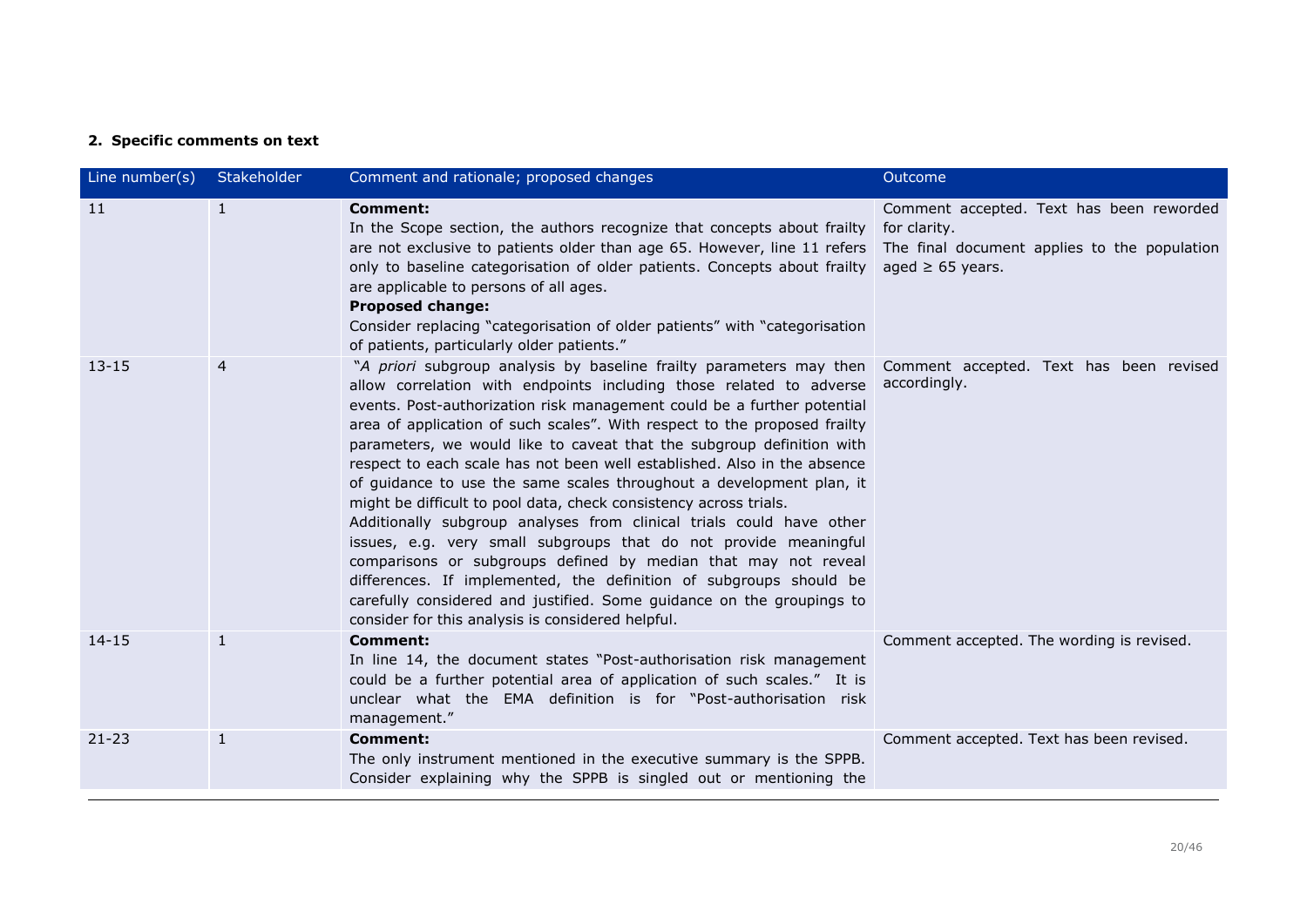| Line number(s) | Stakeholder    | Comment and rationale; proposed changes                                                                                                                                                                                                                                                                                                                                                                                                                                                                                                                                                                                                                                                                                                                                                                                                                                                                                                                                                                                                                       | Outcome                               |
|----------------|----------------|---------------------------------------------------------------------------------------------------------------------------------------------------------------------------------------------------------------------------------------------------------------------------------------------------------------------------------------------------------------------------------------------------------------------------------------------------------------------------------------------------------------------------------------------------------------------------------------------------------------------------------------------------------------------------------------------------------------------------------------------------------------------------------------------------------------------------------------------------------------------------------------------------------------------------------------------------------------------------------------------------------------------------------------------------------------|---------------------------------------|
|                |                | recommended scales for all 3 aspects of frailty.<br><b>Proposed change:</b><br>Consider replacing "However, the Short Physical Performance Battery<br>(SPPB)" with "In the absence of specific pharmacodynamics parameters<br>of interest but a desire to broadly characterise baseline frailty, the Short<br>Physical Performance Battery (SPPB) "                                                                                                                                                                                                                                                                                                                                                                                                                                                                                                                                                                                                                                                                                                           |                                       |
| $21 - 23$      | $\mathbf{1}$   | <b>Comment:</b><br>The document is about patient selection (not outcomes) for trials.<br>However, several of the measures listed (such as the SPPB) do not have<br>strong predictive value for the baseline characterization of physical<br>frailty. Additionally, with respect to the SPPB in particular, FDA has<br>raised concerns about the use of SPPB as an outcome instrument in<br>various trials. Many of the problems with the tool in those outcomes<br>settings would carry over to the context of this document.<br><b>Proposed change:</b><br>Recommend that all the scales mentioned in the document be listed in<br>the summary or recommend deleting the following sentence: "However,<br>the Short Physical Performance Battery (SPPB) is identified as the scale<br>providing the overall best predictive value for the baseline<br>characterization of the (physical) frailty of older people enrolled in a<br>clinical trial." Since it is premature to list many of the scales<br>themselves, deletion is the preferred recommendation. | Comment noted. Text has been revised. |
| $26 - 29$      | $\overline{2}$ | <b>Comment:</b><br>To help expand the availability of new treatment options for patients<br>with sarcopenia, AIM is pursuing qualification of the Short Physical<br>Performance Battery (SPPB) and Usual Gait Speed (UGS) by the U.S.<br>Food and Drug Administration (FDA) through FDA's Drug Development<br>Tool Qualification Process. We believe that these two instruments could<br>be valuable performance outcome measures for use in clinical trials for<br>sarcopenia.<br>The executive summary of 'Points to Consider on frailty: Evaluation<br>instruments for baseline characterization of clinical trial population'                                                                                                                                                                                                                                                                                                                                                                                                                             | Comment accepted.                     |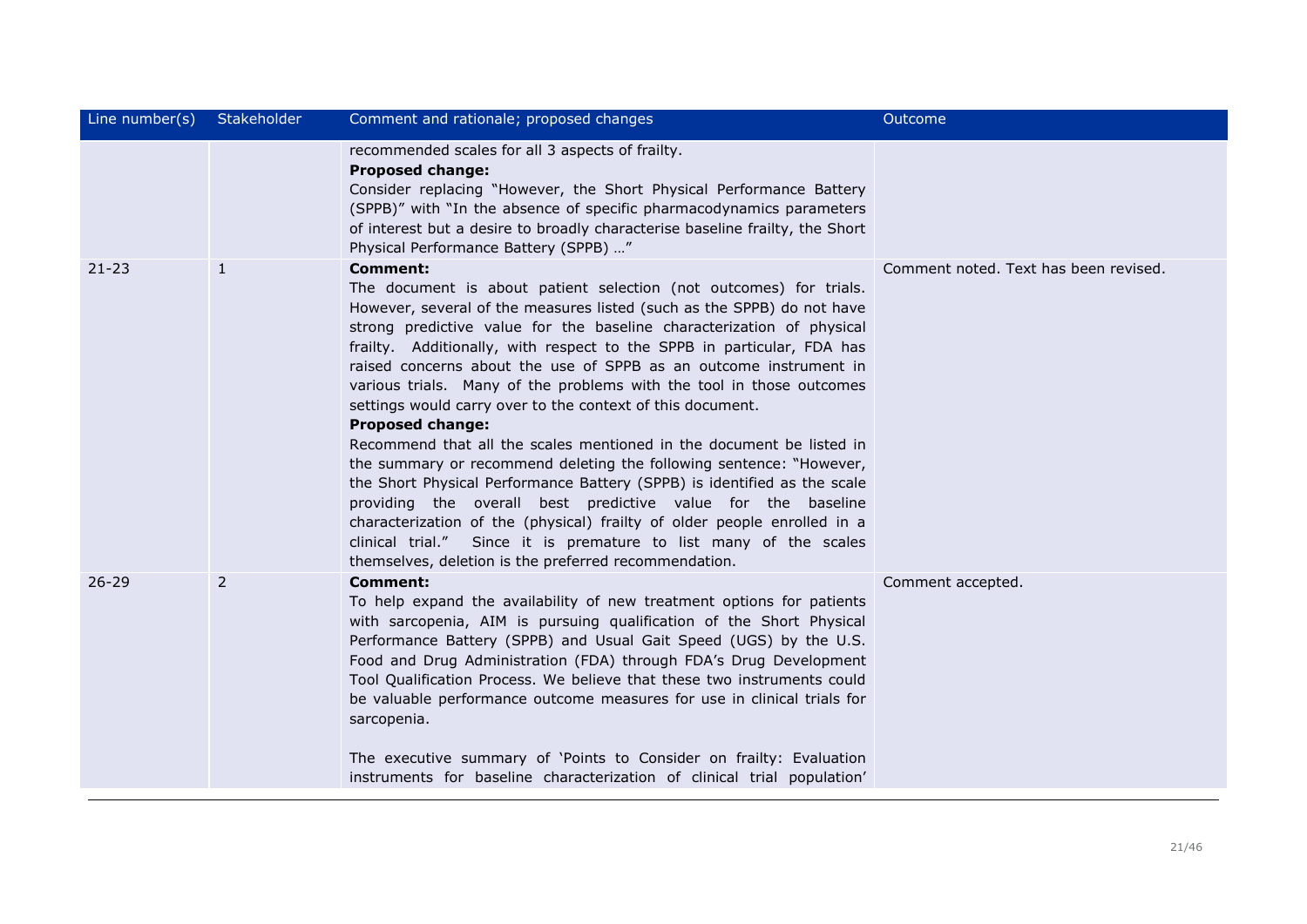| Line number(s)       | Stakeholder    | Comment and rationale; proposed changes                                                                                                                                                                                                                                                                                                                                                                                                                                                                                                                                                                                                                                                                                                                                                                                                                                                                                                                                                                                                                                                                                                                                                                                                                                                                                                                                                                                                             | Outcome                                  |
|----------------------|----------------|-----------------------------------------------------------------------------------------------------------------------------------------------------------------------------------------------------------------------------------------------------------------------------------------------------------------------------------------------------------------------------------------------------------------------------------------------------------------------------------------------------------------------------------------------------------------------------------------------------------------------------------------------------------------------------------------------------------------------------------------------------------------------------------------------------------------------------------------------------------------------------------------------------------------------------------------------------------------------------------------------------------------------------------------------------------------------------------------------------------------------------------------------------------------------------------------------------------------------------------------------------------------------------------------------------------------------------------------------------------------------------------------------------------------------------------------------------|------------------------------------------|
|                      |                | acknowledges that the document is not intended to support development<br>programs for sarcopenia. We are not proposing a change to this<br>summary but we express hope that EMA will consider the utility of the<br>SPPB and UGS beyond their ability to assess the frailty status of patient<br>for inclusion in clinical trials.                                                                                                                                                                                                                                                                                                                                                                                                                                                                                                                                                                                                                                                                                                                                                                                                                                                                                                                                                                                                                                                                                                                  |                                          |
| 105-179<br>Section 4 | 6              | Comment:<br>In this paragraph some of the frailty scales are discussed. E.g. the<br>Frailty Index (reference 29, by Rockwood) however no practical<br>examples are given in which situation the different indexes and scales<br>can or should be used.                                                                                                                                                                                                                                                                                                                                                                                                                                                                                                                                                                                                                                                                                                                                                                                                                                                                                                                                                                                                                                                                                                                                                                                              | Comment noted. Text has been revised.    |
| 105-179<br>Section 4 | $\overline{4}$ | <b>Comment:</b><br>Concept of Frailty, correlation of CGA with individual instruments:<br>The paragraph contains contradictory messages. It is recognized in the<br>document that it is not feasible to obtain a "multidimensional<br>interdisciplinary comprehensive geriatric assessment (CGA)" in all trials<br>including older patients but that it is relevant to document to what<br>degree physical or cognitive frailty is present at baseline. The document<br>appropriately points at preferred instruments in sections 5-8, including<br>recommendations and reasons for the proposed selection. Section 4<br>however does not give clear guidance. This section states: "In clinical<br>trials, if the correlation between a screening instrument and CGA is<br>acceptable for the desired clinical trial outcome, then screening<br>instruments will at least be able to capture baseline frailty characteristics<br>for a clinical trial population" -however it is unclear what would be<br>"acceptable".<br>To provide guidance it would be better to end this paragraph (or<br>section): "The current guideline proposes a selection of instruments for<br>baseline assessment of frailty, where the correlation with a CGA has<br>been deemed acceptable."<br><b>Proposed change:</b><br>"Consideration must also be given to disease-related frailty versus<br>background frailty in the pre-morbid state. The current guideline | Comment accepted. Text has been revised. |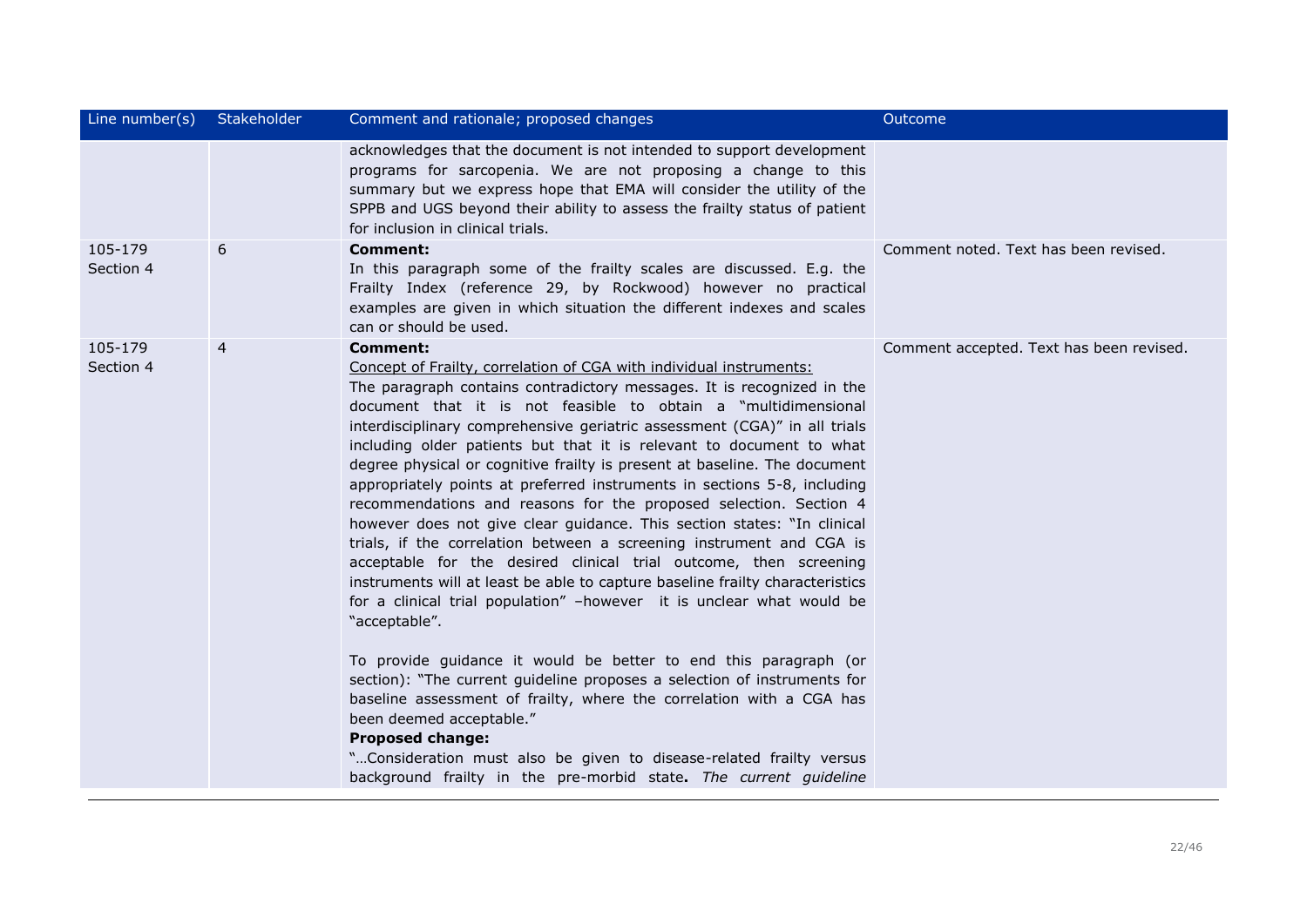| Line number(s)       | Stakeholder  | Comment and rationale; proposed changes                                                                                                                                                                                                                                                                                                                                                                                                                                                                                                                                                                                                                                                                                                                                                                                                                                                                                                                                                                                                                                                                                                                                                                                                                                                                                                                                                                                                                                                                                                                            | Outcome                                |
|----------------------|--------------|--------------------------------------------------------------------------------------------------------------------------------------------------------------------------------------------------------------------------------------------------------------------------------------------------------------------------------------------------------------------------------------------------------------------------------------------------------------------------------------------------------------------------------------------------------------------------------------------------------------------------------------------------------------------------------------------------------------------------------------------------------------------------------------------------------------------------------------------------------------------------------------------------------------------------------------------------------------------------------------------------------------------------------------------------------------------------------------------------------------------------------------------------------------------------------------------------------------------------------------------------------------------------------------------------------------------------------------------------------------------------------------------------------------------------------------------------------------------------------------------------------------------------------------------------------------------|----------------------------------------|
|                      |              | proposes a selection of instruments for baseline assessment of frailty,<br>where the correlation with a CGA has been deemed acceptable."                                                                                                                                                                                                                                                                                                                                                                                                                                                                                                                                                                                                                                                                                                                                                                                                                                                                                                                                                                                                                                                                                                                                                                                                                                                                                                                                                                                                                           |                                        |
| 105-179<br>Section 4 | 13           | Comment:<br>I would carefully check the document for correcting some apparent<br>contradictions/ambiguities.<br>If the document is aimed at providing suggestions for evaluating frail<br>older persons, I would consider frailty as the umbrella under which we<br>find the cognitive, functional, nutritional () domains. For this reason, I<br>would avoid to talk about physical frailty. I would rather talk about<br>"physical function", mainly for avoiding misunderstandings.<br>In this context, there is no mention of traditional scales/instruments<br>measuring physical function (e.g. ADL, IADL). I realize how obsolete<br>they are, but in the literature there are also alternatives worth to be<br>considered.<br>Other issues here are:<br>1) To understand why we need to measure frailty (or a specific domain<br>of it).<br>2) To differentiate the instruments according to their construct and<br>natural objectives.<br>Besides of recommending the use of validated instruments, it is<br>important to consider that the adoption of tools should mainly answer to<br>the specific questions of the investigator. In this context, I think that the<br>easiness-of-use should not be considered as a pivotal factor in the choice<br>of the instrument. Of course, it is important, but simplifying too much<br>sometimes leads to arguable/useless results. Similarly, the predictive<br>value of a tool is a specific property that might not be requested for<br>certain tasks. A wonderful descriptive tool may not necessarily be | Comment noted. Text has been revised.  |
|                      |              | predictive of certain outcomes.<br><b>Comment:</b>                                                                                                                                                                                                                                                                                                                                                                                                                                                                                                                                                                                                                                                                                                                                                                                                                                                                                                                                                                                                                                                                                                                                                                                                                                                                                                                                                                                                                                                                                                                 | Comment noted. Text has been reworded. |
| 107-114              | $\mathbf{1}$ | Section 4 discusses the concept of frailty. Frailty is more common in the The final document applies to the population<br>elderly, but isn't limited to the geriatric population. It is necessary to aged $\geq 65$ years.                                                                                                                                                                                                                                                                                                                                                                                                                                                                                                                                                                                                                                                                                                                                                                                                                                                                                                                                                                                                                                                                                                                                                                                                                                                                                                                                         |                                        |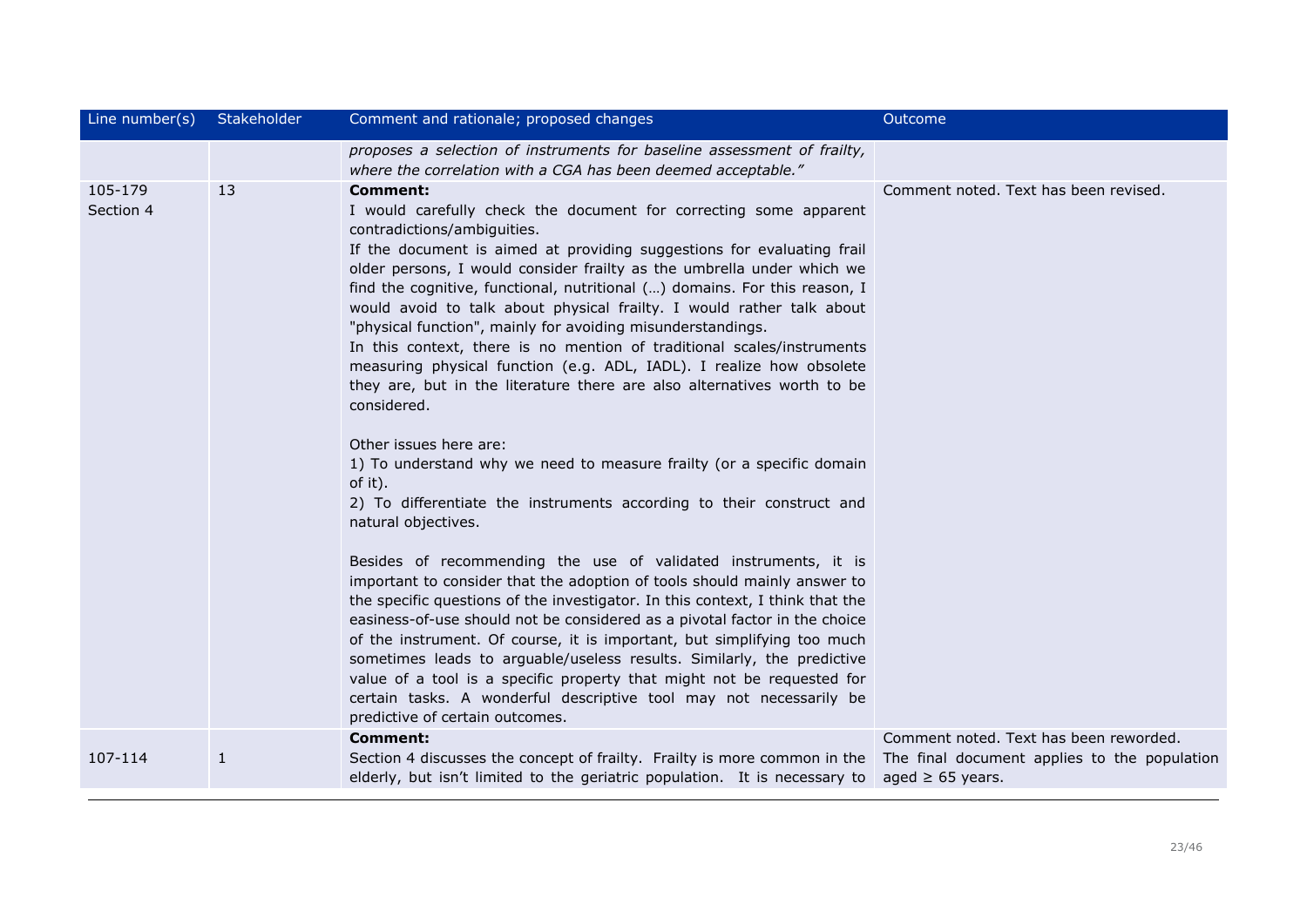| Line number(s) | Stakeholder  | Comment and rationale; proposed changes                                                                                                                                                                                                                                                                                                                                                                                                                                                                                                                                                                                                                                               | Outcome                                     |
|----------------|--------------|---------------------------------------------------------------------------------------------------------------------------------------------------------------------------------------------------------------------------------------------------------------------------------------------------------------------------------------------------------------------------------------------------------------------------------------------------------------------------------------------------------------------------------------------------------------------------------------------------------------------------------------------------------------------------------------|---------------------------------------------|
|                |              | consider whether other groups enrolled in a clinical trial should be<br>evaluated by such a measure. Conversely, if trial entry is limited to<br>good performance status individuals, it is important to consider whether<br>frailty screening adds any information.                                                                                                                                                                                                                                                                                                                                                                                                                  |                                             |
| 112-114        | 13           | <b>Comment:</b><br>Not sure about reporting the exact prevalence of frailty because these<br>figures are strongly related to the studied population, the setting, and<br>the adopted instrument for assessing the syndrome.<br>I would simply state that "Frailty is a highly prevalent age-related<br>condition in community-dwelling older persons" (as already done few<br>lines below).<br>Otherwise, I would present the usual/famous data reported by Santos-<br>Eggiman in J Gerontol (from the SHARE study), citing the paper and<br>explaining that the results are closely related to the adopted instrument<br>(a modified version of the frailty phenotype in that case). | Comment accepted. Text has been revised.    |
| 128-133        | 13           | <b>Comment:</b><br>This paragraph seems to contradict the exact estimates of frailty<br>prevalence reported above.                                                                                                                                                                                                                                                                                                                                                                                                                                                                                                                                                                    | Comment accepted. Text has been revised.    |
| 135-151        | 11           | <b>Comment:</b><br>Frailty is a specific geriatric condition and represents an unmet need of<br>older patients. Frailty is an independent cause of death.<br>Multimorbidity and polypharmacy are certainly to be taken into account<br>as independent prognostic factors. However, the recommendation to use<br>the CGA seems out of scope. The whole paragraph is actually blurring<br>the frailty concept. Please consider to reformulate the 5th paragraph.<br><b>Proposed change:</b><br>Please delete "Consideration must also be given to disease-related frailty<br>versus background frailty in the pre-morbid state."                                                        | Comment accepted. Text has been revised.    |
| 150-151        | $\mathbf{1}$ | <b>Comment:</b><br>In lines 150 to 151, the document states: "Consideration must also be<br>given to disease-related frailty versus background frailty in the pre-                                                                                                                                                                                                                                                                                                                                                                                                                                                                                                                    | Comment accepted. Wording has been revised. |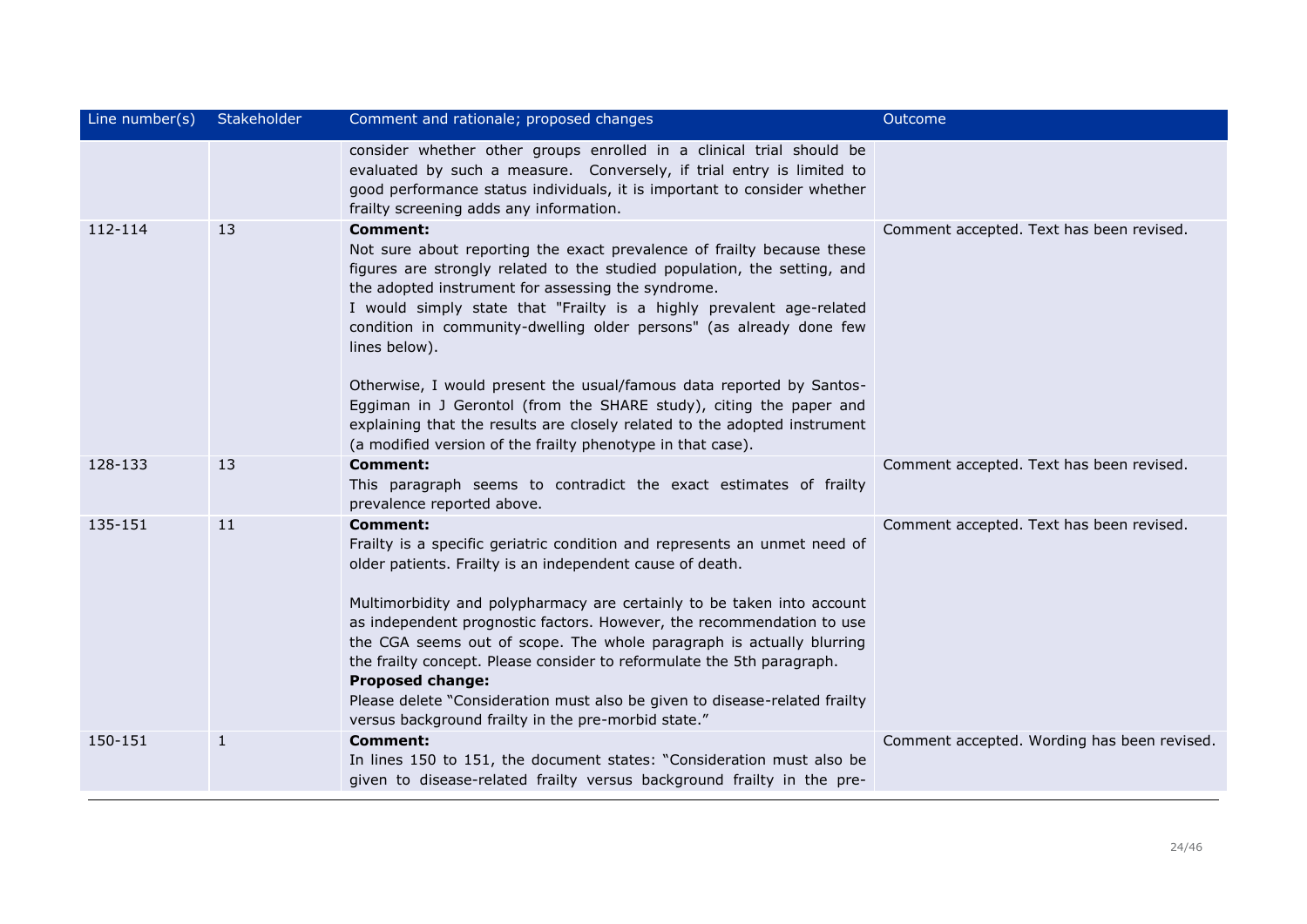| Line number(s)       | Stakeholder  | Comment and rationale; proposed changes                                                                                                                                                                                                                                                                                                                                                                                                                                                                                                                                                                                                                | <b>Outcome</b>                           |
|----------------------|--------------|--------------------------------------------------------------------------------------------------------------------------------------------------------------------------------------------------------------------------------------------------------------------------------------------------------------------------------------------------------------------------------------------------------------------------------------------------------------------------------------------------------------------------------------------------------------------------------------------------------------------------------------------------------|------------------------------------------|
|                      |              | morbid state." It is unclear what is meant by "in the pre-morbid state."<br>Suggest clarifying the difference between disease-related frailty and<br>background frailty. Geriatric frailty may exist with or without disease;<br>this has led to the concept of primary frailty (or premorbid frailty) $-$<br>occurring in the absence of overt disease, and secondary frailty -<br>occurring with the known disease.                                                                                                                                                                                                                                  |                                          |
| 152-153              | $\mathbf{1}$ | <b>Comment:</b><br>In lines 152 to 153, the document states: "Several frailty instruments<br>have been tested and validated in epidemiological studies, while their<br>application in clinical settings has been somewhat limited." With respect<br>to the reference to "application in clinical settings," consider, if<br>appropriate, broadening this reference to make it more applicable to this<br>document.<br><b>Proposed change:</b><br>Consider replacing "while their application in clinical settings has been<br>somewhat limited "with "while their applicability (or generalizability) to<br>other settings has been somewhat limited." | Comment accepted. Text has been revised. |
| 169-171              | $\mathbf{1}$ | <b>Comment:</b><br>In lines 169 to 171, the document states: "Nevertheless the similar<br>predictive ability among different frailty scales suggest that the choice of<br>an instrument should take into account the purpose of the research,<br>information available and the ease of use, in terms of time and<br>equipment." Suggest clarifying whether the different scales all have<br>similar ability to predict, and if so, consider whether that suggests that<br>all the other factors might be relatively unimportant.                                                                                                                       | Comment accepted. Text has been revised. |
| 181-245<br>Section 5 | $\mathbf{1}$ | <b>Comment:</b><br>Section 5 discusses physical frailty measures. The SPPB and gait speed<br>are acceptable scales for physical performance assessment in older<br>adults who are able to ambulate without significant pain or discomfort.<br>SPPB, however, has not been validated for identifying frailty (3). Gait<br>speed, on the other hand, has undergone an assessment which has<br>shown that the sensitivity, specificity, and predictive values are cut-off<br>dependent (7). Clegg et al. reported that a gait speed of $<$ 0.8 m/s has a                                                                                                  | Comment noted. Text has been revised.    |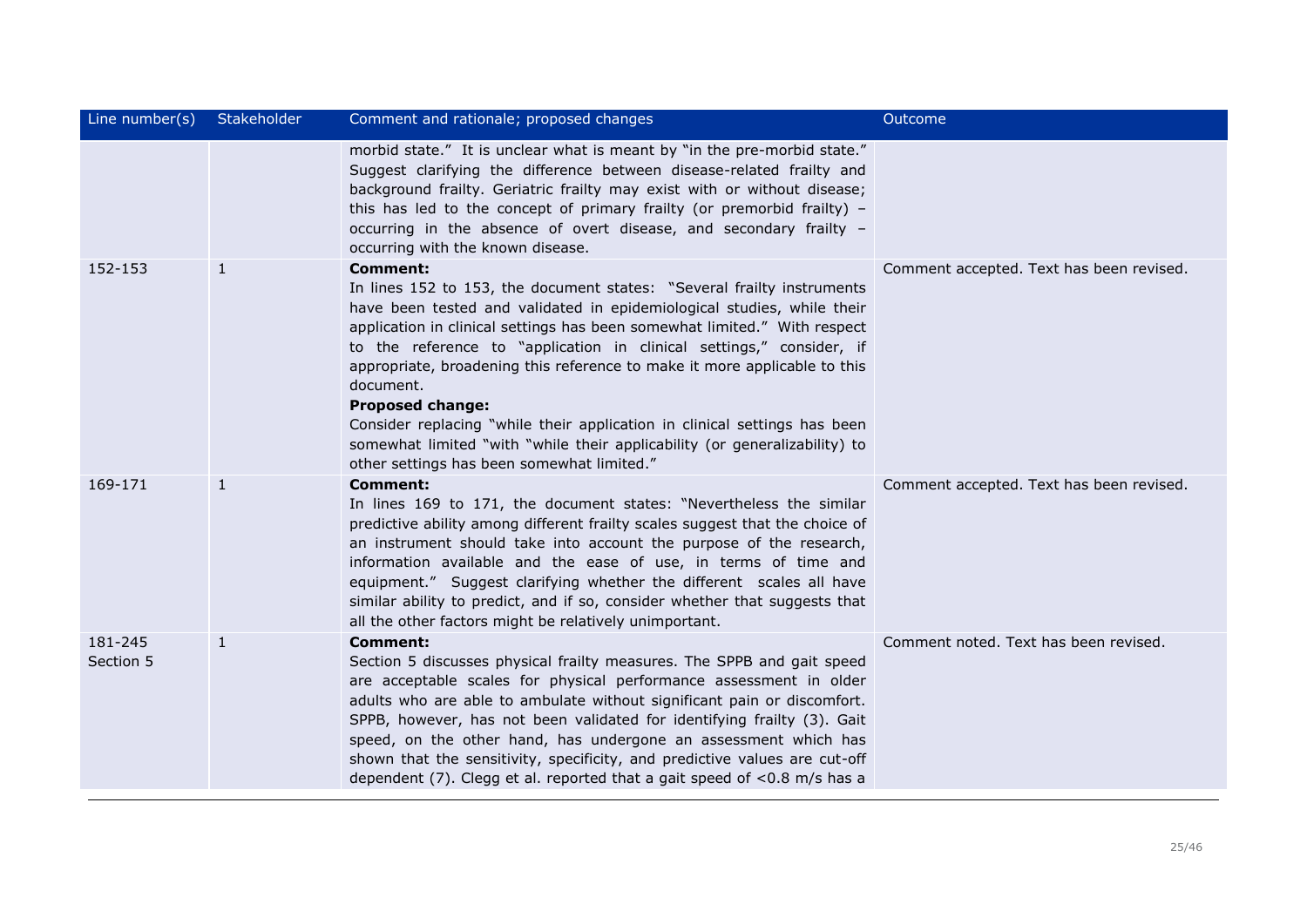| Line number(s)         | Stakeholder | Comment and rationale; proposed changes                                                                                                                                                                                                                                                                                                                                                                                                                                                                                                                                                                                                                                                                                                                                                                                                                                                                                         | <b>Outcome</b>                            |
|------------------------|-------------|---------------------------------------------------------------------------------------------------------------------------------------------------------------------------------------------------------------------------------------------------------------------------------------------------------------------------------------------------------------------------------------------------------------------------------------------------------------------------------------------------------------------------------------------------------------------------------------------------------------------------------------------------------------------------------------------------------------------------------------------------------------------------------------------------------------------------------------------------------------------------------------------------------------------------------|-------------------------------------------|
|                        |             | 99% sensitivity, 64% specificity, and 26% positive predictive value when<br>compared with a reference standard test for frailty. This suggests that<br>although almost all (99%) older adults with frailty will register positive<br>at a gait speed of cut off of $<$ 0.8m/s, of those with a gait speed of $<$ 0.8<br>m/s, only 26% will truly be frail on the basis of the reference standard<br>test (in other words, the false positivity rate was high). Hence, the use<br>of gait speed as the only test for identifying frailty may not be sufficient;<br>especially, in a population of older adults in which the baseline<br>prevalence of frailty is low, as may be seen in many clinical trials. Thus,<br>the limitations of SPPB and gait speed outweigh their simplicity for use in<br>clinical investigations.                                                                                                   |                                           |
| 181-233                | 2           | <b>Comment:</b><br>We agree that based on their extensive use in the clinical setting, the<br>Short Physical Performance Battery (SPPB) and Usual Gait Speed (UGS)<br>have demonstrated the ability to predict adverse outcomes in older<br>adults and reliably identify those individuals with increased vulnerability.<br>These features make the SPPB and UGS suitable for assessing physical<br>frailty, though they were not originally developed for this purpose.<br><b>Proposed change:</b><br>In the limitations section of Section 5.1 and 5.2, we encourage the<br>addition of the word "modest" to the instrumentation requirements for<br>the SPPB and UGS. While the instruments necessary to conduct the<br>SPPB and UGS tests are not common every setting where frailty status<br>would be assessed, they do not present a substantially high barrier to<br>access for investigators and healthcare providers. | Comment accepted. Text has been reworded. |
| 183-211<br>Section 5.1 | 11          | <b>Comment:</b><br>We welcome the introduction of SPPB as the reference tool for<br>operationalising physical frailty. The original Fried's criteria are not<br>satisfactory for clinical trial endpoints. SPPB is increasingly used to<br>operationalise physical frailty in the clinical research in geriatrics,<br>including the SPRINTT CT. SPPB is more comprehensive with respect of<br>Gait Speed, and should be preferred. Overall SPPB can be considered as<br>a good indicator of the physical frailty status and of its changes over                                                                                                                                                                                                                                                                                                                                                                                 | Comment accepted. Text has been revised.  |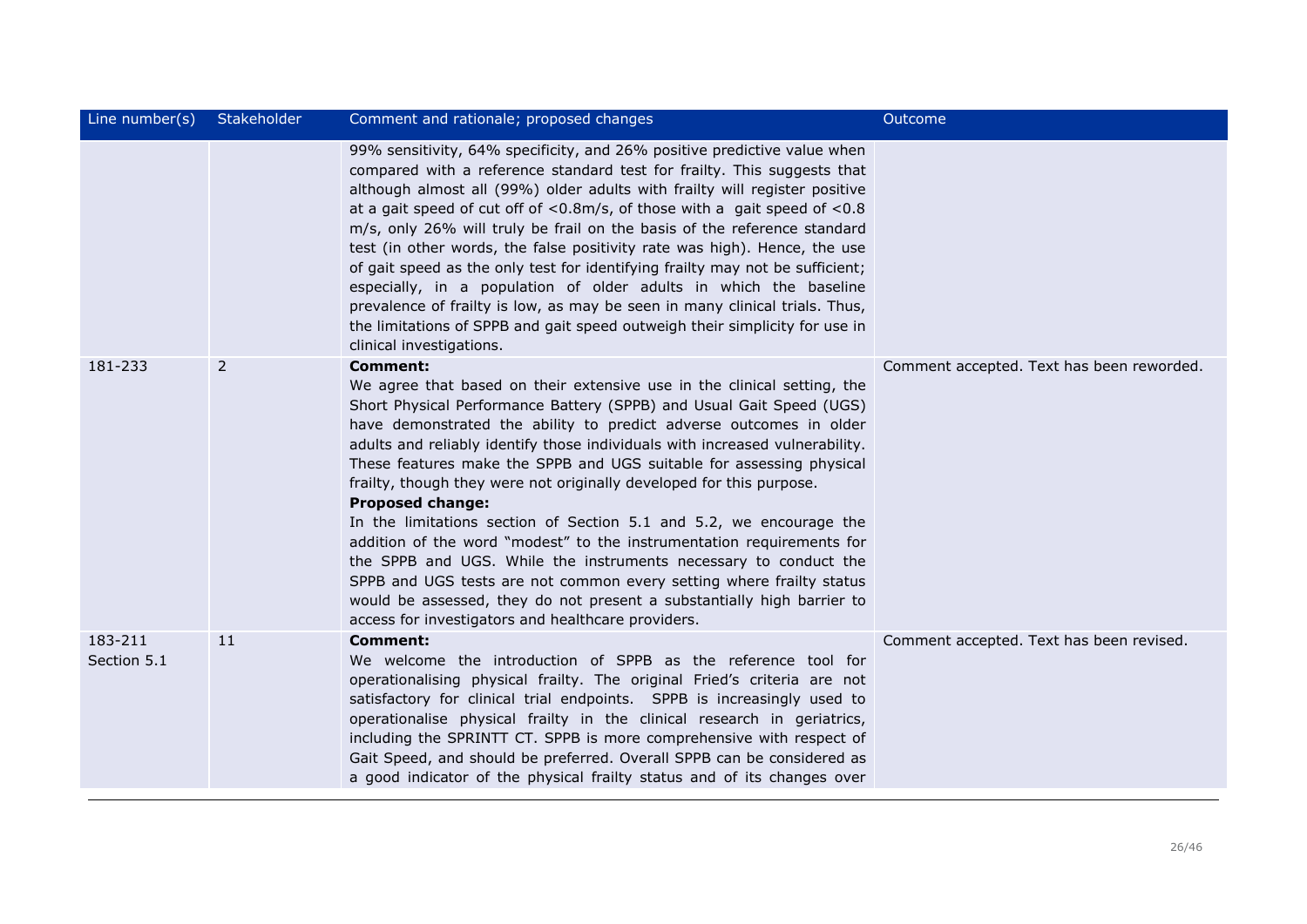| Line number(s)       | Stakeholder  | Comment and rationale; proposed changes                                                                                                                                                                                                                                                                                                                                                                                                                                                                                                                                                                                | Outcome                                                                                                                    |
|----------------------|--------------|------------------------------------------------------------------------------------------------------------------------------------------------------------------------------------------------------------------------------------------------------------------------------------------------------------------------------------------------------------------------------------------------------------------------------------------------------------------------------------------------------------------------------------------------------------------------------------------------------------------------|----------------------------------------------------------------------------------------------------------------------------|
|                      |              | time.<br>What is not clear from the discussion in the draft document, it is if<br>specific values of SPPB are intended to become a threshold for the<br>selection of older patients expected to be enrolled in "general" phase 3<br>clinical trials. As stated elsewhere, frailty should not be intended as a<br>justification for excluding older people from participating to clinical trials.<br>Conversely, clinical trials should be adapted to older people participation<br>if older patients are concerned by the condition that is going to be<br>evaluated in the therapeutic trial.                         |                                                                                                                            |
| 202-204              | 13           | <b>Comment:</b><br>The SPPB does not identify a "preclinical disability". You may mean<br>"physical impairment".                                                                                                                                                                                                                                                                                                                                                                                                                                                                                                       | Comment accepted. Wording has been revised.                                                                                |
| 210-211              | 13           | <b>Comment:</b><br>It simply requires a 4-meter long corridor and a chronometer. I do not<br>understand what this "strip" is.                                                                                                                                                                                                                                                                                                                                                                                                                                                                                          | Comment accepted.                                                                                                          |
| 232-233              | 13           | <b>Comment:</b><br>Same as above. Be aware that the gait speed can be assessed on<br>different distances. 4 meters is usually considered as the standard, but it<br>is very common to find 6 meters, 15 feet, 20 meters, 8 feet, And it<br>has been demonstrated that gait speed measured on different short-<br>track distances maintains its properties. There are even equations for<br>transforming results obtained on different distances to the 4-meter long<br>standard.                                                                                                                                       | Comment accepted.                                                                                                          |
| 246-367<br>Section 6 | $\mathbf{1}$ | <b>Comment:</b><br>Section 6 discusses frailty and cognitive dysfunction. Although cognitive<br>dysfunction may increase the risk of frailty in older adults, whether<br>frailty increases the risk of cognitive dysfunction is an issue still under<br>investigation. In a longitudinal study in which older adults without<br>dementia underwent annual assessment for cognition, diagnostic<br>assessment for Alzheimer's Dementia (AD), and frailty, both baseline<br>level of frailty and annual rate of change in frailty level were associated<br>with increased risk of incident AD (8).<br>Such findings make | Comment noted.<br>To improve the focus of the document, the<br>final Reflection paper only deals with physical<br>frailty. |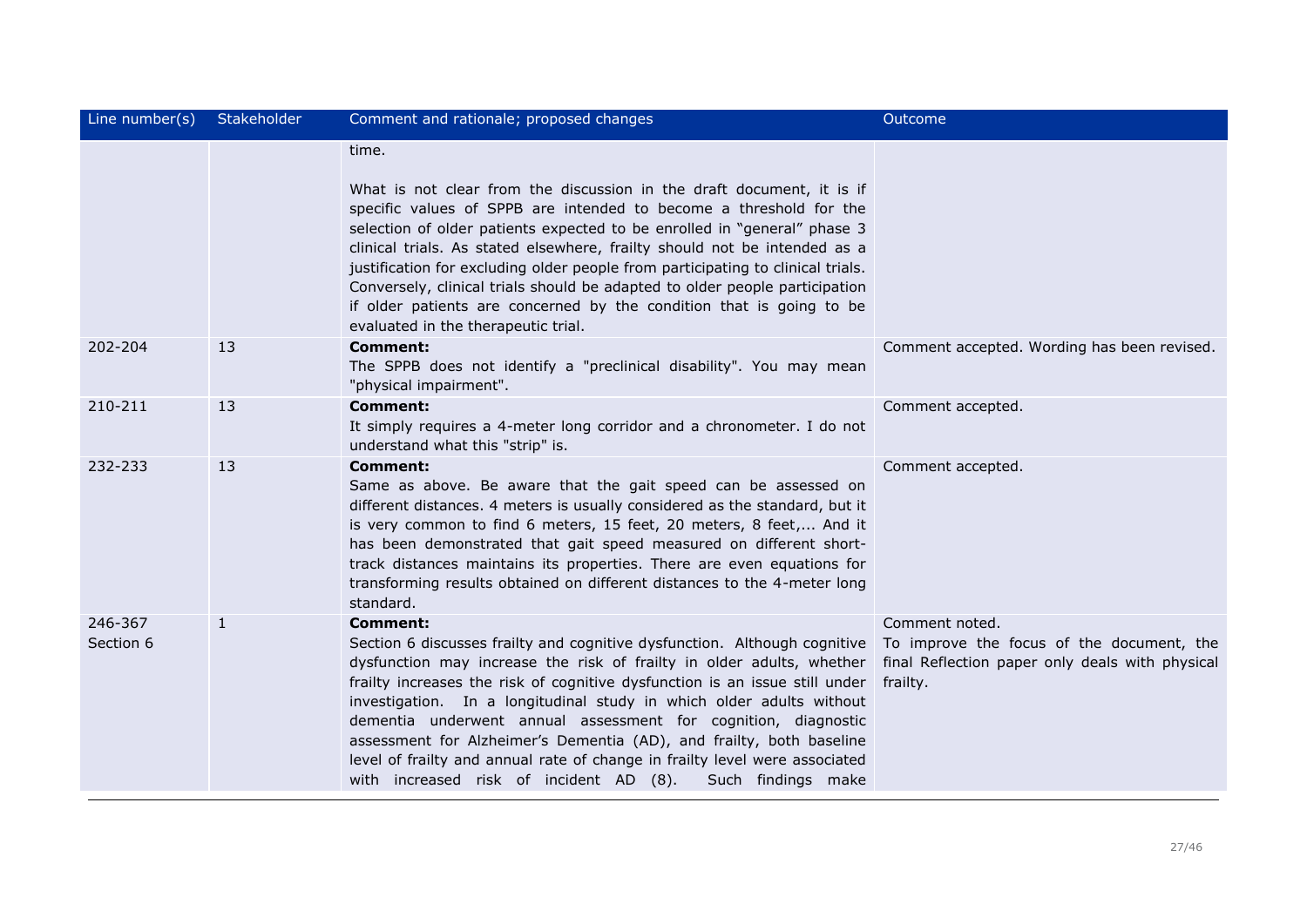| Line number(s) | Stakeholder  | Comment and rationale; proposed changes                                                                                                                                                                                                                                                                                                                                                                                                                                                                                                                                                                                                                                                                                                                                                                                                                                                                                                                                                                                                                                                                                                                                                                                                                                                                                                                                                                                                                                      | Outcome                                  |
|----------------|--------------|------------------------------------------------------------------------------------------------------------------------------------------------------------------------------------------------------------------------------------------------------------------------------------------------------------------------------------------------------------------------------------------------------------------------------------------------------------------------------------------------------------------------------------------------------------------------------------------------------------------------------------------------------------------------------------------------------------------------------------------------------------------------------------------------------------------------------------------------------------------------------------------------------------------------------------------------------------------------------------------------------------------------------------------------------------------------------------------------------------------------------------------------------------------------------------------------------------------------------------------------------------------------------------------------------------------------------------------------------------------------------------------------------------------------------------------------------------------------------|------------------------------------------|
|                |              | recommendations such as the proposal by EMA for determination of<br>cognitive status of frail older adults reasonable. Indeed, documentation<br>of the cognitive status of older adults participating in clinical<br>investigations regardless of frailty status is also reasonable. This is<br>because the prevalence of cognitive impairment increases with age and<br>cognitive status influences many important aspects of clinical<br>investigations including<br>obtaining<br>proper<br>informed<br>consent,<br>understanding of the research procedures, etc.<br>The EMA document considered MoCA the preferred instrument for<br>baseline screening of the cognitive functions in geriatric clinical<br>investigations. While MoCA has a sensitivity of about 90% for detection<br>of Mild Cognitive Impairment (MCI), Mini-mental State Examination<br>(MMSE) has a low sensitivity ( $\sim$ 18%) (9). Also, in patients with mild AD,<br>the sensitivity of MoCA was also appreciably higher than that of MMSE<br>(100% versus 78%). Specificity was excellent for both MoCA and MMSE.<br>Since, the typical older adult who will volunteer to participate in a non-<br>dementia trial is more likely to have MCI than moderate or severe<br>cognitive impairment, the low sensitivity of MMSE for MCI makes it<br>suboptimal for screening of a geriatric clinical investigation population.<br>Therefore, the MoCA preference in the EMA document is acceptable. |                                          |
| 265-266        | $\mathbf{1}$ | <b>Comment:</b><br>In lines 265 to 266, the document states: "There is however, no direct<br>correlation between depressive status and frailty, or data addressing to<br>what extent depression modulates frailty due to cognitive handicap." It<br>is unclear what is meant by "data addressing." Consider clarifying<br>whether it means there have been insufficient data to allow a direct<br>correlation between frailty and depression. If uncorrelated, consider<br>clarifying whether that would indicate depression does not need to be<br>evaluated.                                                                                                                                                                                                                                                                                                                                                                                                                                                                                                                                                                                                                                                                                                                                                                                                                                                                                                               | Comment accepted. Text has been revised. |
| 267            | $\mathbf{1}$ | <b>Comment:</b><br>In line 267, the document states: "The same holds true for the social<br>impact on frailty." Consider defining "The same" and clarifying whether                                                                                                                                                                                                                                                                                                                                                                                                                                                                                                                                                                                                                                                                                                                                                                                                                                                                                                                                                                                                                                                                                                                                                                                                                                                                                                          | Comment accepted. Text has been revised. |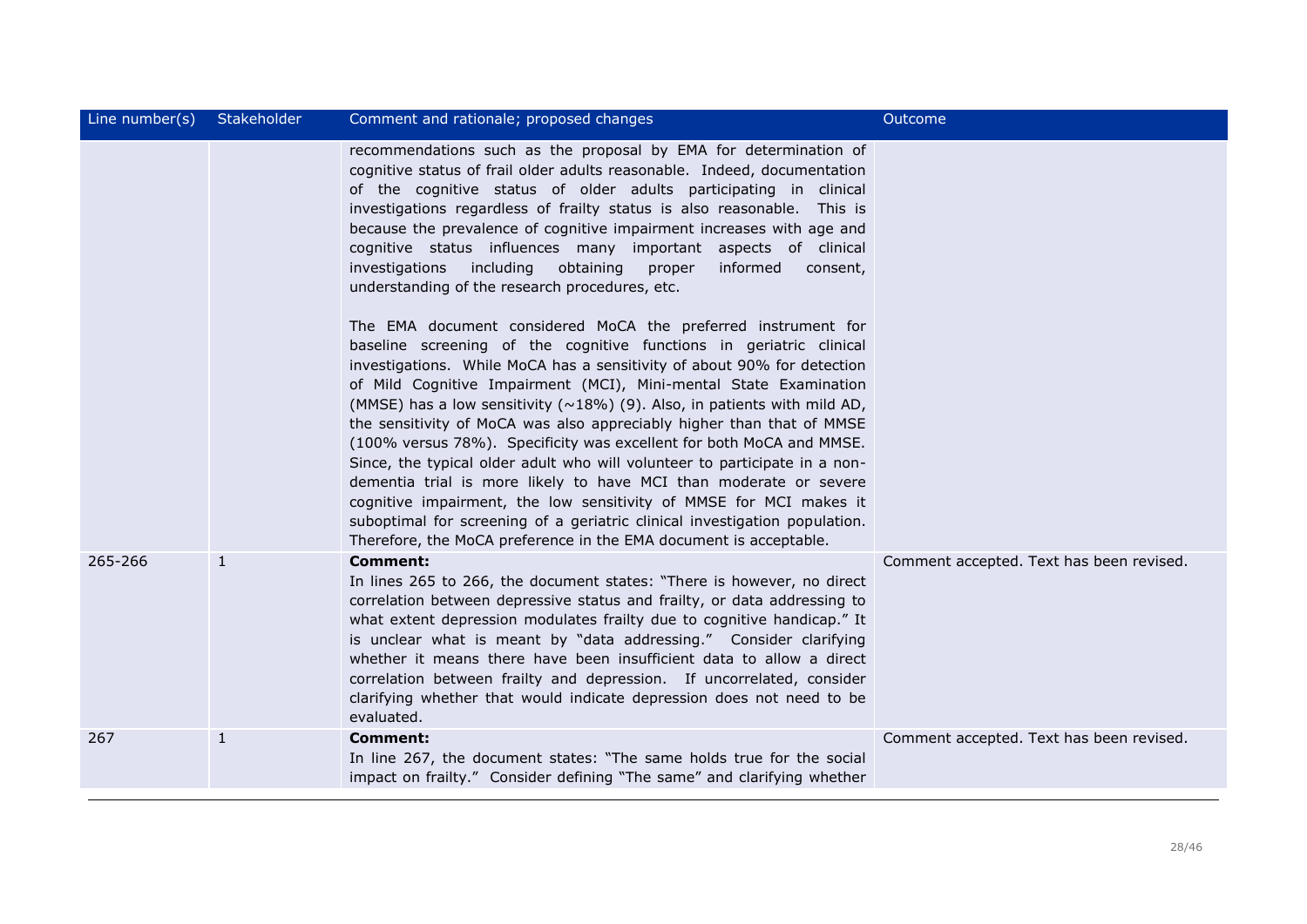| Line number(s)         | Stakeholder  | Comment and rationale; proposed changes                                                                                                                                                                                                                                                                                                                                                                                                                                                                                                                                                                                                                                                                                                                                                                                                                                                                                                                                                                                                                                                                                                                                                                                                                                                                                                                                                                                                                                                                                                                                                         | Outcome                                                                 |
|------------------------|--------------|-------------------------------------------------------------------------------------------------------------------------------------------------------------------------------------------------------------------------------------------------------------------------------------------------------------------------------------------------------------------------------------------------------------------------------------------------------------------------------------------------------------------------------------------------------------------------------------------------------------------------------------------------------------------------------------------------------------------------------------------------------------------------------------------------------------------------------------------------------------------------------------------------------------------------------------------------------------------------------------------------------------------------------------------------------------------------------------------------------------------------------------------------------------------------------------------------------------------------------------------------------------------------------------------------------------------------------------------------------------------------------------------------------------------------------------------------------------------------------------------------------------------------------------------------------------------------------------------------|-------------------------------------------------------------------------|
|                        |              | it means there is no direct correlation between social impact and<br>depressive status or that there is insufficient information to know how<br>one influences the other.                                                                                                                                                                                                                                                                                                                                                                                                                                                                                                                                                                                                                                                                                                                                                                                                                                                                                                                                                                                                                                                                                                                                                                                                                                                                                                                                                                                                                       |                                                                         |
| 269-277<br>Section 6.2 | $\mathbf{1}$ | Comment:<br>Certain scales are described in lines 269-277. Other scales exist and it is<br>unclear why they were not included. Suggest clarifying.                                                                                                                                                                                                                                                                                                                                                                                                                                                                                                                                                                                                                                                                                                                                                                                                                                                                                                                                                                                                                                                                                                                                                                                                                                                                                                                                                                                                                                              | Comment accepted. Text has been revised.                                |
| 269-277<br>Section 6.2 | 3            | <b>Comment:</b><br>There is another cognitive test that would be useful and feasible to<br>assess cognitive dysfunction in frail elderly subjects, the SKT Short final Reflection paper only deals with physical<br>Cognitive Performance Test.<br>Please add a sub-section 6.2.3 describing the SKT Short Cognitive<br>Performance Test.<br><b>Proposed change:</b><br>Add a third paragraph: 3) SKT Short Cognitive Performance Test<br>(Syndrom-Kurztest, SKT).<br>6.2.3. SKT Short Cognitive Performance Test<br>The SKT Short Cognitive Performance Test (German: Syndrom-Kurztest,<br>SKT) has been published first in 1977 and validated extensively in<br>Germany (Erzigkeit 1986). The SKT consists of 9 subtests and is rated<br>on a linear scale; the total scores range between 0 and 27 with higher<br>scores indicating more severe impairment.<br>The SKT assesses above all memory and attention, but it also taps<br>executive functioning as well as understanding and following<br>instructions. It relies entirely on measurable aspects of performance,<br>there are no subjective ratings. The 9 subtests encompass (I) naming<br>objects, (II) immediate recall, (III) naming numerals, (IV) arranging<br>blocks, (V) replacing blocks, (VI) counting symbols, (VII) reversal<br>naming, (VIII) delayed recall, and (IX) recognition memory.<br>There are normative values for various age groups, the youngest one<br>being 17 to 44 years and the oldest one being 84 years and above. The<br>SKT is most sensitive to assess the severity of cognitive impairment as | Comment noted.<br>To improve the focus of the document, the<br>frailty. |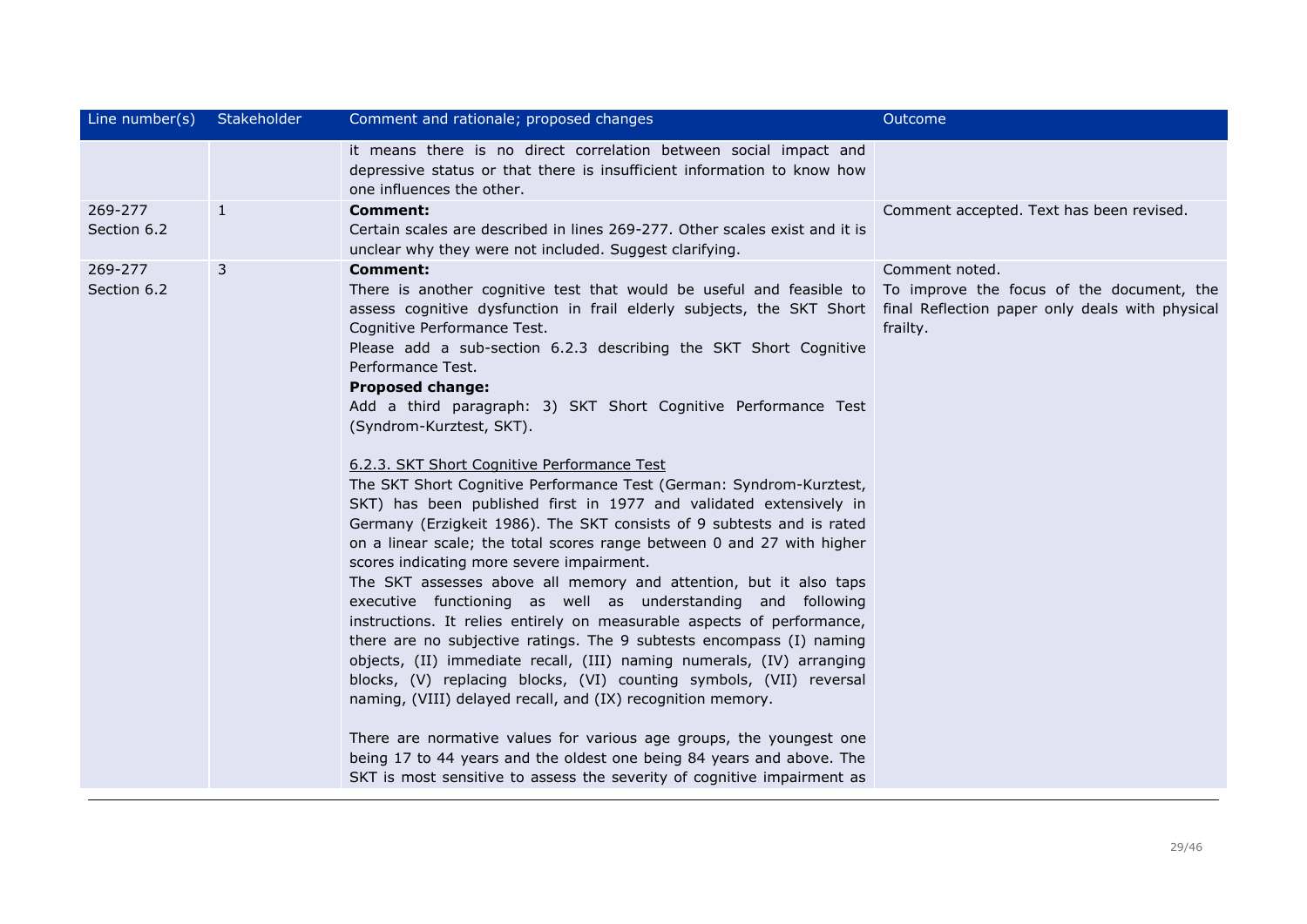| Line number(s) | Stakeholder            | Comment and rationale; proposed changes                                                                                                                                                                                                                                                                                                                                                                                                                                                                                                                                                                                                                                                                                                                                                                                                                                                                                                                                                                                                                                                                                                                                                                                                                                                                                                                                                                                                                                                                                                                                                                                                                                                                                                                                                                                                                                                                                                                                                                                                                                                                                                             | Outcome |
|----------------|------------------------|-----------------------------------------------------------------------------------------------------------------------------------------------------------------------------------------------------------------------------------------------------------------------------------------------------------------------------------------------------------------------------------------------------------------------------------------------------------------------------------------------------------------------------------------------------------------------------------------------------------------------------------------------------------------------------------------------------------------------------------------------------------------------------------------------------------------------------------------------------------------------------------------------------------------------------------------------------------------------------------------------------------------------------------------------------------------------------------------------------------------------------------------------------------------------------------------------------------------------------------------------------------------------------------------------------------------------------------------------------------------------------------------------------------------------------------------------------------------------------------------------------------------------------------------------------------------------------------------------------------------------------------------------------------------------------------------------------------------------------------------------------------------------------------------------------------------------------------------------------------------------------------------------------------------------------------------------------------------------------------------------------------------------------------------------------------------------------------------------------------------------------------------------------|---------|
|                | $\bullet$<br>$\bullet$ | well as disease- or treatment-related changes from the early beginning<br>of impairment to moderate dementia. Whereas the norms published in<br>2001 (Erzigkeit 2001) are still valid for late mild cognitive impairment<br>(MCI) and mild to moderate dementia, a new scoring algorithm and new<br>norms for healthy people and those in the earliest stages of cognitive<br>impairment have been published in 2015 (Stemmler et al. 2015;<br>Stemmler et al., in press). At the moment the new norms are suitable<br>for German-speaking countries, but an English validation is in progress<br>which will be available in 2017.<br>SKT total scores correlate well with total scores of the Mini-Mental Status<br>Examination (MMSE). Ihl et al. (1999) and Lehfeld et al. (1999) reported<br>Spearman correlation coefficients $(r_s)$ of -0.79 and -0.84, respectively.<br>The following properties of the SKT render the test particularly feasible<br>for the assessment of cognitive function in clinical trials and in the<br>context of frailty:<br>The SKT is quick and easy to administer (test duration: 10 to 15<br>minutes). Due to the game-like procedures, testing is convenient to<br>the tested subjects, which increases and helps maintain their<br>motivation.<br>Five validated parallel versions are available, reducing training<br>effects with repeated testing, typically seen in clinical trials.<br>The SKT discriminates well between cognitively healthy persons and<br>those with mild cognitive impairment (MCI), with high sensitivity and<br>moderate specificity, in particular when using the 2015 norms<br>(Stemmler et al. 2015; Stemmler et al., in press). ROC analyses<br>revealed good accuracy of classification with areas under the curve<br>up to 0.88 for the detection of MCI and up to 0.96 for the detection<br>of dementia (Hessler et al., in press). The SKT thereby compares<br>favourably to the MMSE which has lower ROCs for the discrimination<br>of MCI from healthy and demented from non-demented (Hessler et<br>al., in press). The SKT discriminates better than the MMSE between |         |
|                |                        | healthy and minimally cognitively impaired persons, as classified by                                                                                                                                                                                                                                                                                                                                                                                                                                                                                                                                                                                                                                                                                                                                                                                                                                                                                                                                                                                                                                                                                                                                                                                                                                                                                                                                                                                                                                                                                                                                                                                                                                                                                                                                                                                                                                                                                                                                                                                                                                                                                |         |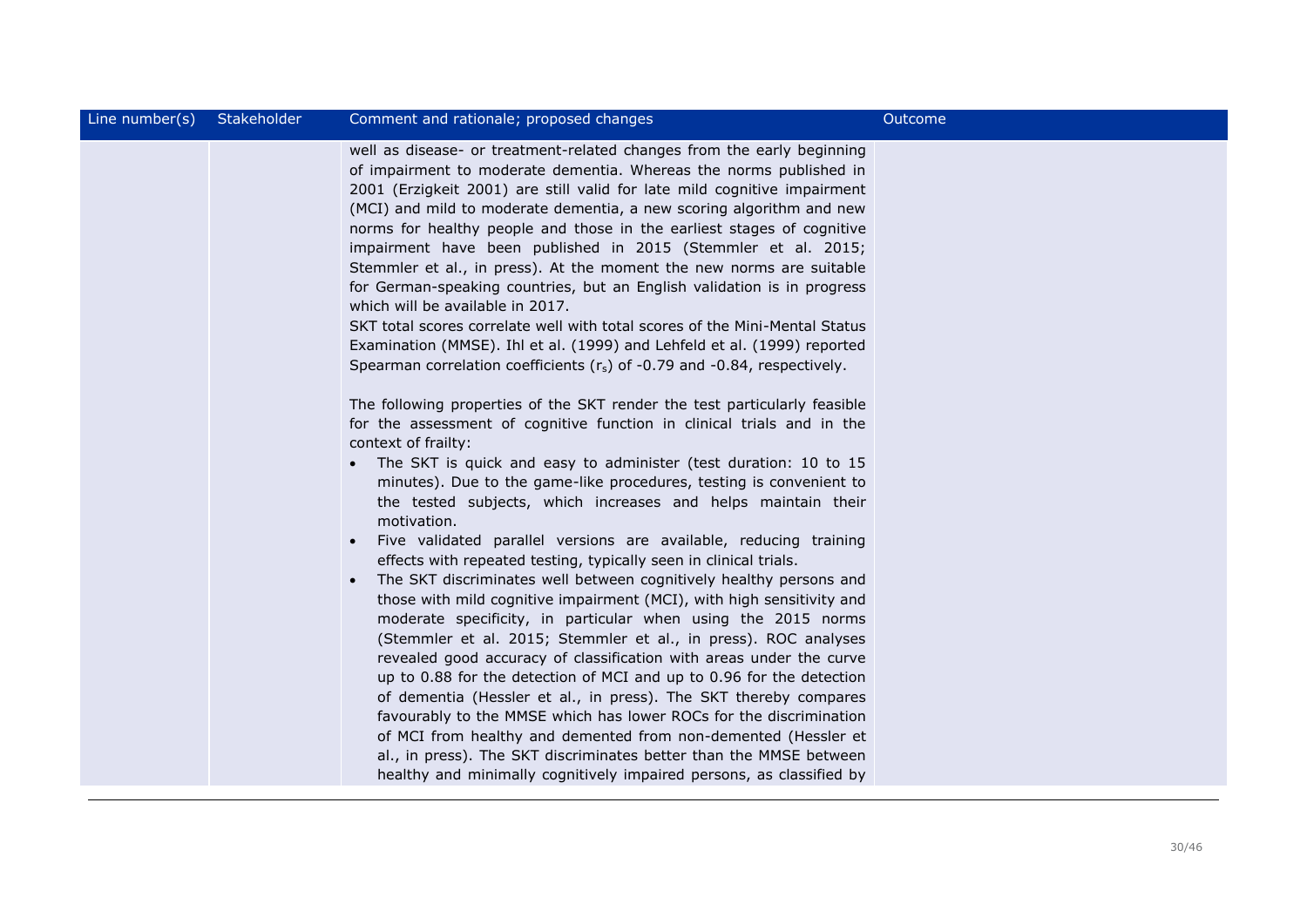| Line number(s) | Stakeholder | Comment and rationale; proposed changes                                                                                                                                                                                                                                                                                                                                                                                                                                                                                                                                                                                                                                                                                                                                                                                                                                                                                                                                                                                                                                                                                                                                                                                                                                                                                                                                                                                                                                                                                                                                                                                                                                                                                                                                                                                                                                                                                                                                                                                                                                                                                                                                                     | Outcome |
|----------------|-------------|---------------------------------------------------------------------------------------------------------------------------------------------------------------------------------------------------------------------------------------------------------------------------------------------------------------------------------------------------------------------------------------------------------------------------------------------------------------------------------------------------------------------------------------------------------------------------------------------------------------------------------------------------------------------------------------------------------------------------------------------------------------------------------------------------------------------------------------------------------------------------------------------------------------------------------------------------------------------------------------------------------------------------------------------------------------------------------------------------------------------------------------------------------------------------------------------------------------------------------------------------------------------------------------------------------------------------------------------------------------------------------------------------------------------------------------------------------------------------------------------------------------------------------------------------------------------------------------------------------------------------------------------------------------------------------------------------------------------------------------------------------------------------------------------------------------------------------------------------------------------------------------------------------------------------------------------------------------------------------------------------------------------------------------------------------------------------------------------------------------------------------------------------------------------------------------------|---------|
|                |             | stages I and II of the Global Deterioration Scale (Lehfeld et al.<br>1999). It is therefore particularly useful to detect mild or even subtle<br>cognitive deficits that are often present in pre-frail or frail persons<br>(Boyle et al. 2010, Clegg et al. 2013) and to assess cognitive decline<br>in frail persons who are prone to develop MCI and dementia.<br>Likewise, the SKT is feasible for the assessment of treatment effects<br>in clinical trials in patients with MCI or dementia.<br>SKT total scores and memory sub-scores at a certain point in time<br>$\bullet$<br>have high predictive values for further cognitive decline and for the<br>development of dementia with in the following years (Bickel et al.<br>2007)<br>Frailty refers to a pre-morbid physical condition (Fried et al. 2001)<br>$\bullet$<br>that may be associated with mild cognitive impairment (cognitive<br>frailty, Kelaiditi et al. 2013). A patient's abilities to cope with the<br>demands of daily living may be compromised by physical frailty as<br>well as by progressing cognitive impairment. It has been shown that<br>SKT scores correlate well with functional abilities during the stage of<br>MCI and in mild to moderate dementia (Lehfeld et al. 1997, Lehfeld<br>& Erzigkeit 2000, Reisberg et al. 2001, Lehfeld et al. 2014) which<br>seems to indicate that the cognitive functions measured by the SKT<br>are relevant to the activities of daily living.<br>The SKT is feasible for the assessment of cognitive abilities,<br>$\bullet$<br>impairment and decline in international and worldwide research<br>programs.<br>The test does not use written verbal material and does not<br>$\circ$<br>require the reading or writing of words or sentences; it is<br>therefore appropriate for use in samples that include pauci-<br>literate subjects. Even many illiterate subjects may be able<br>to read two letters as required by the reversal naming<br>subtest.<br>The SKT does not use word lists for memory testing. Word<br>$\circ$<br>lists do not only need translation in all languages in which<br>the test is administered, they also need linguistic and |         |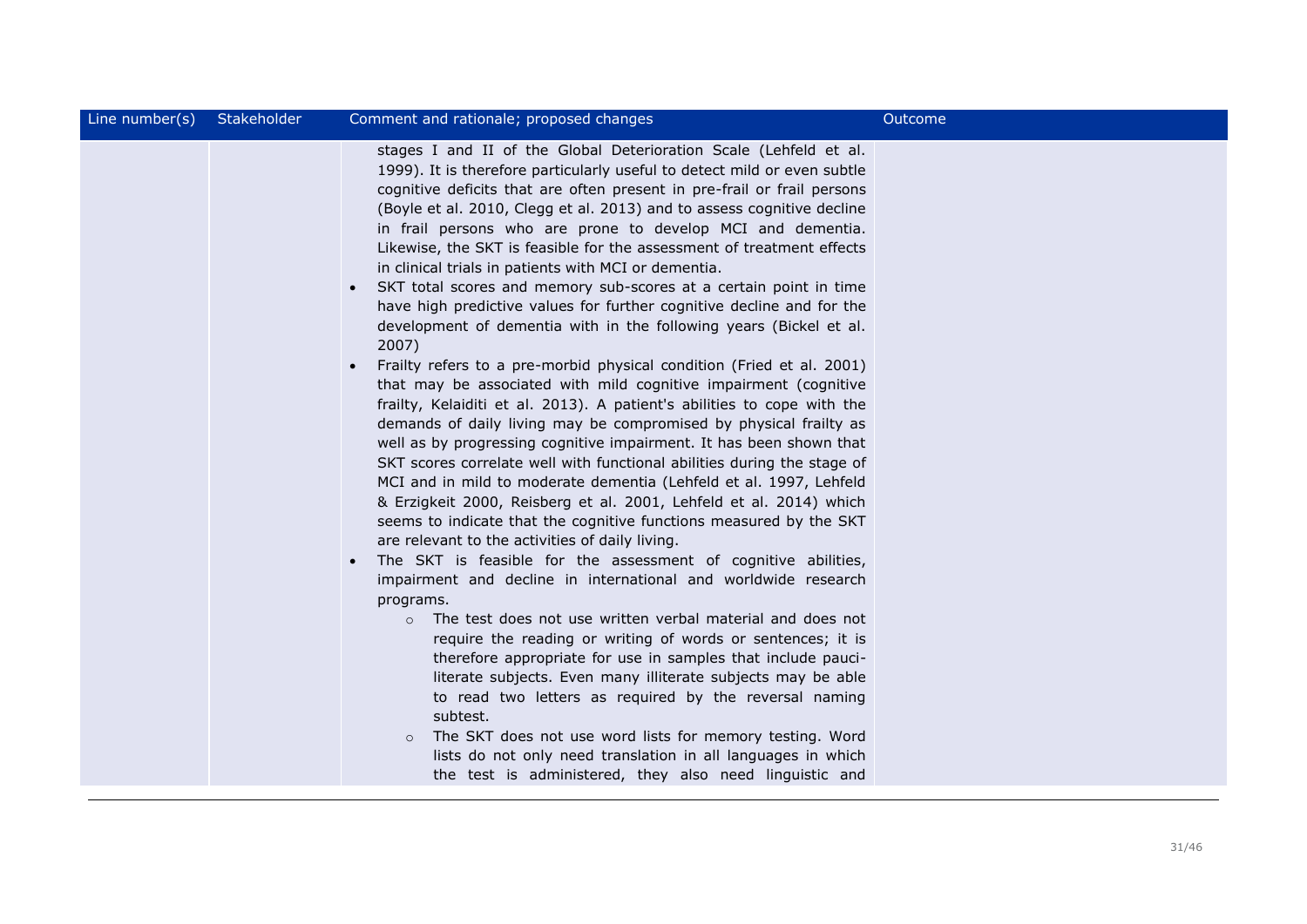| Line number(s) | Stakeholder  | Comment and rationale; proposed changes                                                                                                                                                                                                                                                                                                                                                                                                                                                                                                                                                                                                                                                                                                                                                                                                                                                                                              | Outcome                                                                 |
|----------------|--------------|--------------------------------------------------------------------------------------------------------------------------------------------------------------------------------------------------------------------------------------------------------------------------------------------------------------------------------------------------------------------------------------------------------------------------------------------------------------------------------------------------------------------------------------------------------------------------------------------------------------------------------------------------------------------------------------------------------------------------------------------------------------------------------------------------------------------------------------------------------------------------------------------------------------------------------------|-------------------------------------------------------------------------|
|                |              | cultural adaptation which usually is a difficult, time-<br>consuming and expensive thing. Only slight modifications of<br>the visual material used for memory subtests of the SKT<br>were found necessary and feasible for certain cultures (Latin<br>America, South East Asia).<br>The SKT has been validated in many countries in different<br>$\circ$<br>areas of the world: Germany (Erzigkeit 1986, Stemmler et<br>al. 2013), Sweden (Skjerve et al. 2008), the USA (Overall<br>and Schaltenbrand 1992, Kim et al. 1993), Mexico<br>(Ostrosky-Solís et al. 1999), Chile (Fornazzari et al. 2001),<br>Brazil (Flaks et al. 2004), Korea (Choi et al. 2004) as well as<br>in a multinational study carried out in Chile, Greece, Russia<br>and England (Lehfeld et al. 1997). The test proved to be<br>culture fair with a factorial structure remaining stable across<br>cultures and languages (Lehfeld et al. 1997, and 1998). |                                                                         |
| 271-277        | 13           | <b>Comment:</b><br>The choice of the instruments depends on the objectives of the<br>evaluation. For example, I would say that the ADAS-Cog is more final Reflection paper only deals with physical<br>complex than the MMSE, but surely more accurate.<br>In this context, I believe that the ADAS-Cog is even better accepted by<br>regulatory agencies than those listed here.                                                                                                                                                                                                                                                                                                                                                                                                                                                                                                                                                    | Comment noted.<br>To improve the focus of the document, the<br>frailty. |
| 288-289        | $\mathbf{1}$ | <b>Comment:</b><br>In lines 288-289, the document states: "The MMSE is effective as a<br>screening instrument to separate patients with cognitive impairment final Reflection paper only deals with physical<br>from those without it." However, in line 292, the document states:<br>"Further limitations of use [of the MMSE] are inability to detect focal<br>brain dysfunction or mild dementia." These two sentences appear to be<br>in conflict.<br><b>Proposed change:</b><br>Consider revising the sentence that reads, "The MMSE is effective as a<br>screening instrument to separate patients with cognitive impairment<br>from those without it", to read instead, "The MMSE is effective as a<br>screening instrument to screen for patients with moderate to severe                                                                                                                                                    | Comment noted.<br>To improve the focus of the document, the<br>frailty. |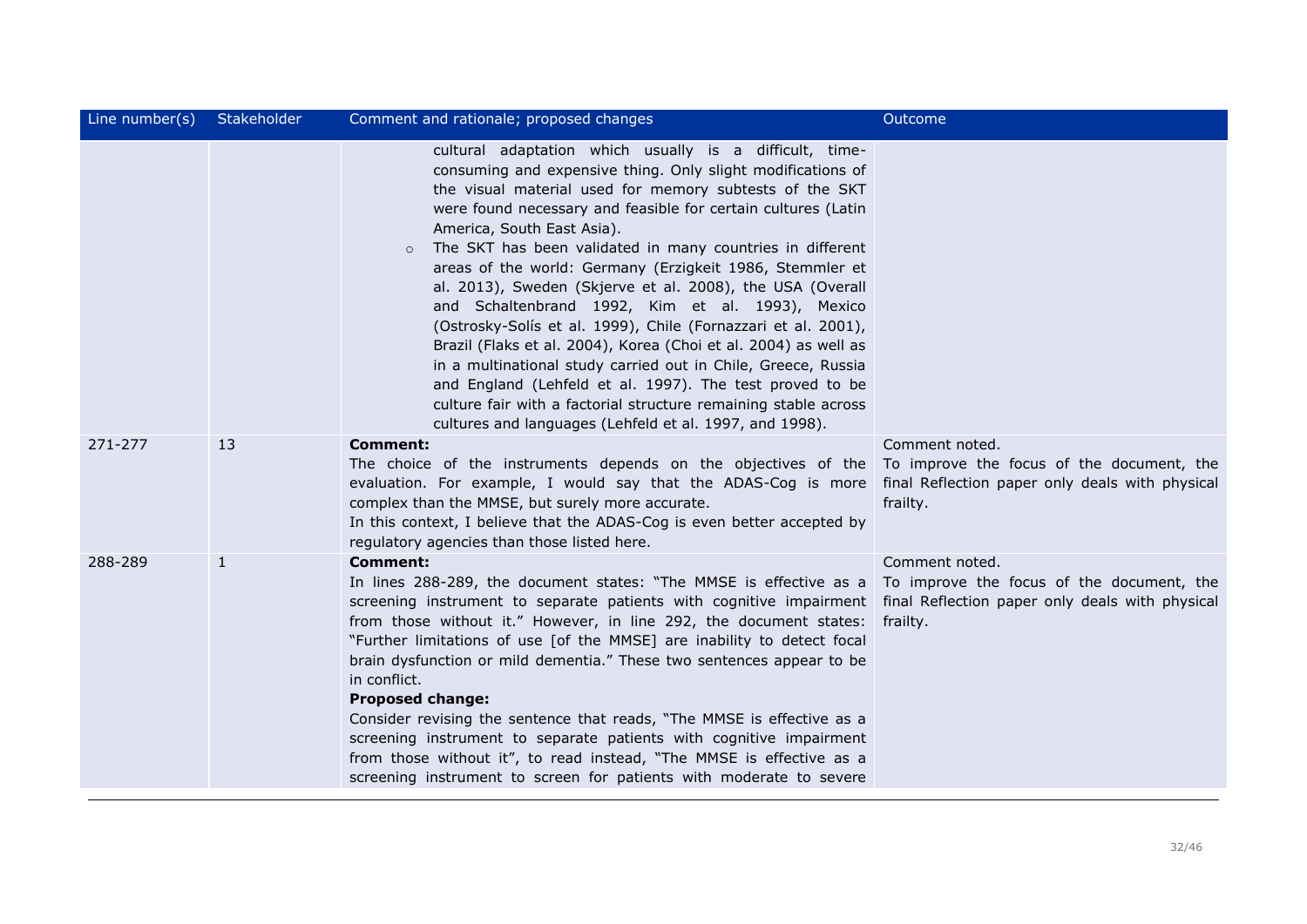| Line number(s)         | Stakeholder  | Comment and rationale; proposed changes                                                                                                                                                                                                                                                                                                                                                                                                                      | Outcome                                                                                                                    |
|------------------------|--------------|--------------------------------------------------------------------------------------------------------------------------------------------------------------------------------------------------------------------------------------------------------------------------------------------------------------------------------------------------------------------------------------------------------------------------------------------------------------|----------------------------------------------------------------------------------------------------------------------------|
|                        |              | cognitive impairment."                                                                                                                                                                                                                                                                                                                                                                                                                                       |                                                                                                                            |
| 306-310                | $\mathbf{1}$ | <b>Comment:</b><br>Section 6.2.1 includes a paragraph that lists the advantages of the<br>MMSE and that ends with the following sentence: "The time of the<br>assessment is short for both instruments." It is not clear which parts of<br>the paragraph apply to the MMSE and which apply to the 3MS test.<br><b>Proposed change:</b><br>Consider clarifying which parts of the paragraph apply to both<br>instruments and which apply only to the MMSE.    | Comment noted.<br>To improve the focus of the document, the<br>final Reflection paper only deals with physical<br>frailty. |
| 314-315 and<br>358-359 | $\mathbf{1}$ | <b>Comment:</b><br>Consider if these two sentences are in conflict.<br>In lines 314 to 315, the document states: "Neither the MMSE nor the<br>3MS have been designed primarily as a screening instrument for frailty.<br>dementia."<br>Lines 358-359 state: "Most instruments were either developed for<br>dementia screening or MCI screening,"                                                                                                             | Comment noted.<br>To improve the focus of the document, the<br>final Reflection paper only deals with physical             |
| 323                    | $\mathbf{1}$ | <b>Comment:</b><br>Section 6.2.1 lists the limitations of the MMSE and 3MS test, including<br>"High threshold for illiterate or pauci-literate patients." The term "High<br>threshold" may not be clear to all readers in this context.<br><b>Proposed change:</b><br>Consider revising to "May be inappropriate for illiterate or pauci-literate<br>patients."                                                                                              | Comment noted.<br>To improve the focus of the document, the<br>final Reflection paper only deals with physical<br>frailty. |
| 327-328                | 1            | <b>Comment:</b><br>Section 6.2.2 begins with the following sentence to describe the MoCA:<br>"Developed to identify early amnestic MCI, but including executive<br>functions particularly important when studying vascular disorders (55),<br>with patients at risk." Consider clarifying this sentence by explaining<br>why executive functions are particularly important when studying<br>vascular diseases and clarifying what patients are at risk for. | Comment noted.<br>To improve the focus of the document, the<br>final Reflection paper only deals with physical<br>frailty. |
| 331-335                | $\mathbf{1}$ | <b>Comment:</b><br>In lines 331 to 335, the document states: "In patients where cognition To improve the focus of the document, the<br>impairment is in the near dementia or dementia range, the Alzheimer's final Reflection paper only deals with physical                                                                                                                                                                                                 | Comment noted.                                                                                                             |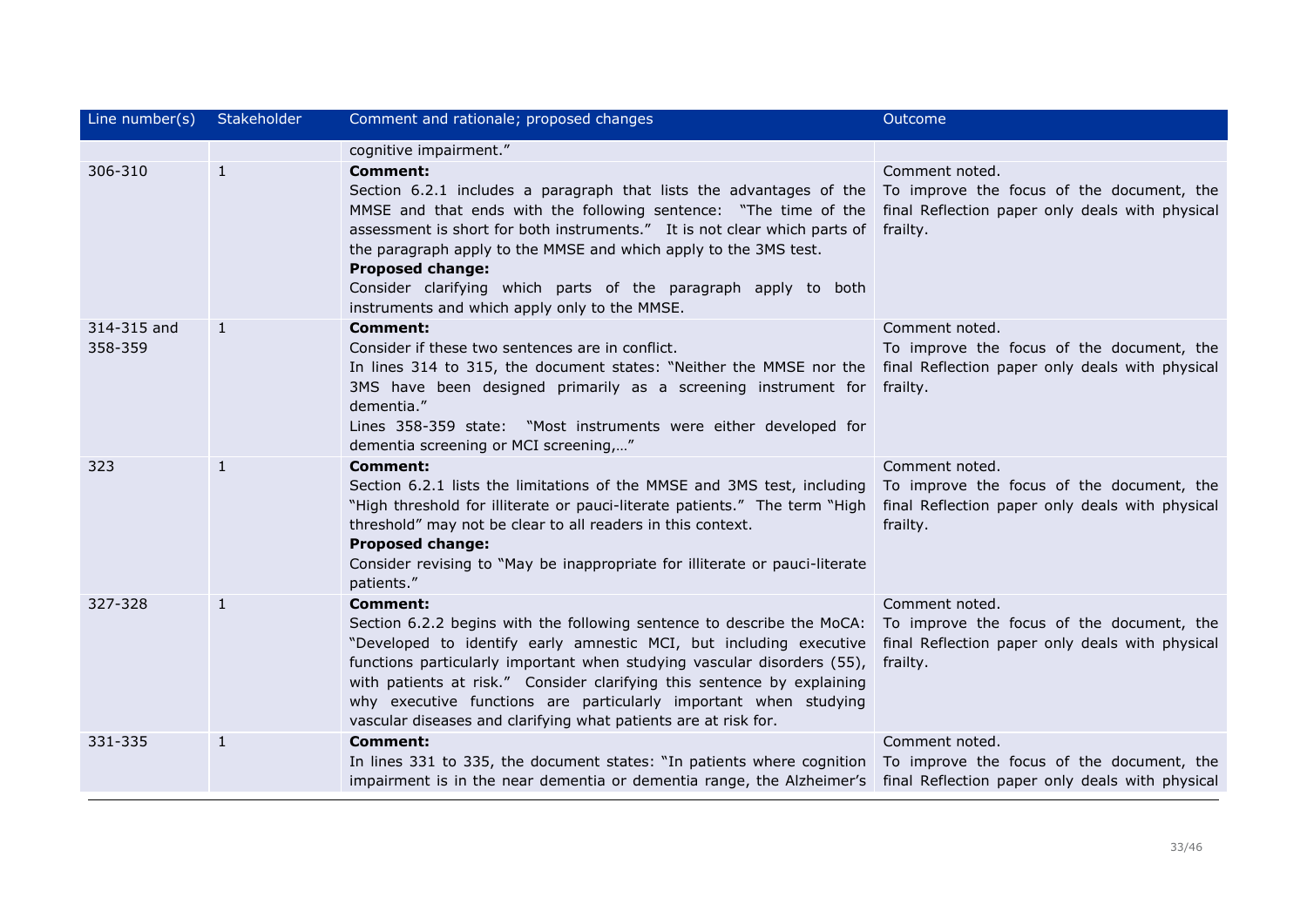| Line number(s)         | Stakeholder | Comment and rationale; proposed changes                                                                                                                                                                                                                                                                                                                                                                                                                                                                                                                                                                                                                                                                                                                    | Outcome                                                                                                                    |
|------------------------|-------------|------------------------------------------------------------------------------------------------------------------------------------------------------------------------------------------------------------------------------------------------------------------------------------------------------------------------------------------------------------------------------------------------------------------------------------------------------------------------------------------------------------------------------------------------------------------------------------------------------------------------------------------------------------------------------------------------------------------------------------------------------------|----------------------------------------------------------------------------------------------------------------------------|
|                        |             | Disease Assessment Scale - cognitive subscale (ADAS-cog) or Cognitive frailty.<br>Drug Research (CDR) could be used for classification of degree of<br>dementia, although there is evidence that the latter scale is less<br>sensitive to short-term change and may be complicated for use in clinical<br>practice (47, 56-58) (Refer to Guideline on Alzheimer Disease)." It is<br>unclear whether the Alzheimer's Disease Assessment Scale - cognitive<br>subscale and Cognitive Drug Research are components of the MoCA.<br>Consider clarifying this.                                                                                                                                                                                                  |                                                                                                                            |
| 235-245<br>Section 5.3 | 13          | <b>Comment:</b><br>I would talk (here and throughout the manuscript) of physical function<br>assessment or physical impairment rather than physical frailty.<br>The question is also: why are we going to assess physical frailty?<br>According to the answer, different instruments can be identified. In this<br>paragraph, there is the risk of mixing measures of physical performance<br>(SPPB), muscle strength (hand grip), vital status/wellbeing (gait speed),<br>and anthropometry (upper arm circumference).<br>Moreover, I do not understand the final part of the statement also<br>considering instruments for assessing sarcopenia (which are them, and<br>why can we consider them as equivalent to the others when this is not<br>true?). | Comment noted.<br>To improve the focus of the document, the<br>final Reflection paper only deals with physical<br>frailty. |
| 347                    | 1           | <b>Comment:</b><br>In line 347, the document states that the MoCA "has a low threshold for<br>illiterate or pauci-literate patients." The meaning of "has a low<br>threshold" may not be clear to all readers.<br><b>Proposed change:</b><br>Consider revising the sentence to state that the MoCA "may be<br>inappropriate for illiterate or pauci-literate patients."                                                                                                                                                                                                                                                                                                                                                                                    | Comment noted.<br>To improve the focus of the document, the<br>final Reflection paper only deals with physical<br>frailty. |
| 351-367<br>Section 6.3 | 11          | <b>Comment:</b><br>Cognitive impairment is relatively common in older patients and may<br>vary widely in terms of concerned domains, degree, and related<br>disability.<br>We agree that appropriate evaluation of cognitive status, ideally via a<br>multidomain tool like the MoCa, should be implemented in those clinical                                                                                                                                                                                                                                                                                                                                                                                                                              | Comment noted.<br>To improve the focus of the document, the<br>final Reflection paper only deals with physical<br>frailty. |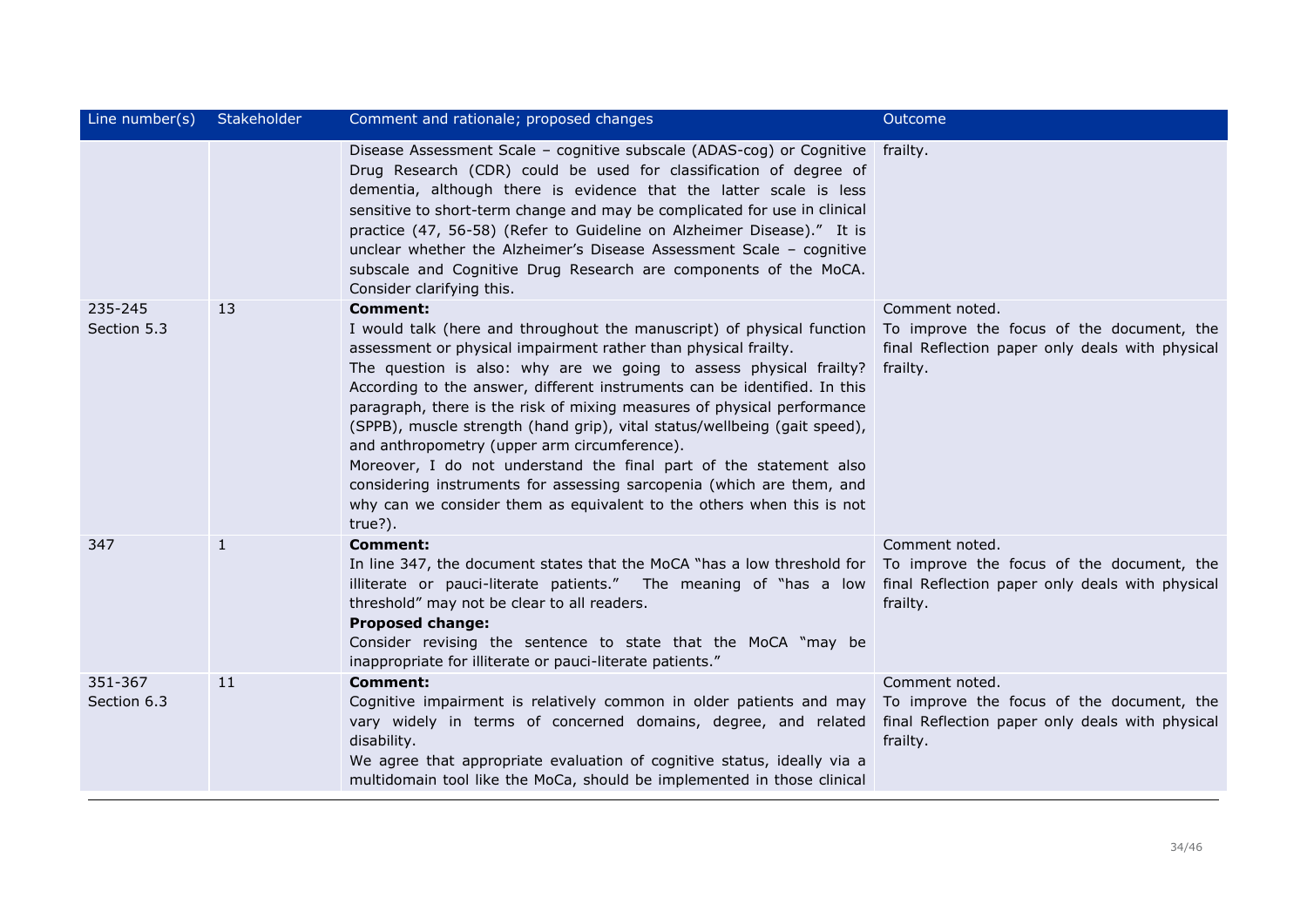| Line number(s)         | Stakeholder | Comment and rationale; proposed changes                                                                                                                                                                                                                                                                                                                                                                                                                                                                                                                                                                                                                                                                                                                                                                                                                                                                                                                                                                                                                                                                                                                                                                                                                                                                                                                                                                               | Outcome                                                                                                                    |
|------------------------|-------------|-----------------------------------------------------------------------------------------------------------------------------------------------------------------------------------------------------------------------------------------------------------------------------------------------------------------------------------------------------------------------------------------------------------------------------------------------------------------------------------------------------------------------------------------------------------------------------------------------------------------------------------------------------------------------------------------------------------------------------------------------------------------------------------------------------------------------------------------------------------------------------------------------------------------------------------------------------------------------------------------------------------------------------------------------------------------------------------------------------------------------------------------------------------------------------------------------------------------------------------------------------------------------------------------------------------------------------------------------------------------------------------------------------------------------|----------------------------------------------------------------------------------------------------------------------------|
|                        |             | trials where the pharmacodynamic effects of the investigational drug<br>may affect the Central Nervous System, or if a predefined degree of<br>cognitive impairment could meaningfully limit the actual participation to<br>the clinical trial. Cognitive impairment per se should not be considered<br>automatically an exclusion criterion in all other cases.<br><b>Proposed change:</b><br>"It is recommended that assessment of cognitive status is made at<br>baseline in clinical trials only in those situations where the<br>pharmacodynamic profile of a product (and the indication) indicates that<br>this is appropriate in order to characterize the cognitive aspects of frailty<br>of the older people included in these trials. Cognitive impairment per se<br>should not be considered automatically as an exclusion criterion.                                                                                                                                                                                                                                                                                                                                                                                                                                                                                                                                                                     |                                                                                                                            |
| 351-367<br>Section 6.3 | 3           | <b>Comment:</b><br>The recommendation should be modified to include the SKT Short<br>Cognitive Performance Test. The suggested modifications are set in bold<br>print in the proposed text below.<br>Proposed change: (indicated by italic print)<br>6.3. Recommendation: cognitive function scales in relation to frailty<br>It is recommended that assessment of cognitive status is made at<br>baseline in clinical trials in those situations where the pharmacodynamic<br>profile of a product (and the indication) indicates that this is appropriate<br>in order to characterize the cognitive aspects of frailty of the older<br>people included in these trials.<br>There is no optimal scale for assessment of the cognitive aspects of<br>frailty. Most instruments were either developed for dementia screening<br>or MCI screening, and thus excluding psychosocial frailty. The SKT was<br>developed for assessing cognitive impairment of memory and attention<br>in general. The ease and quickness of assessment should be very<br>important, if the scale is to be recommended for use in elderly clinical<br>trial patients. The SKT, the 3MS and the MoCA are the best positioned<br>instruments. MMSE (SKT and 3MS to a lesser extent) are more<br>widespread in clinical trials. SKT and MoCA identify MCI, include domains<br>not present in MMSE and are well validated. The SKT does not use | Comment noted.<br>To improve the focus of the document, the<br>final Reflection paper only deals with physical<br>frailty. |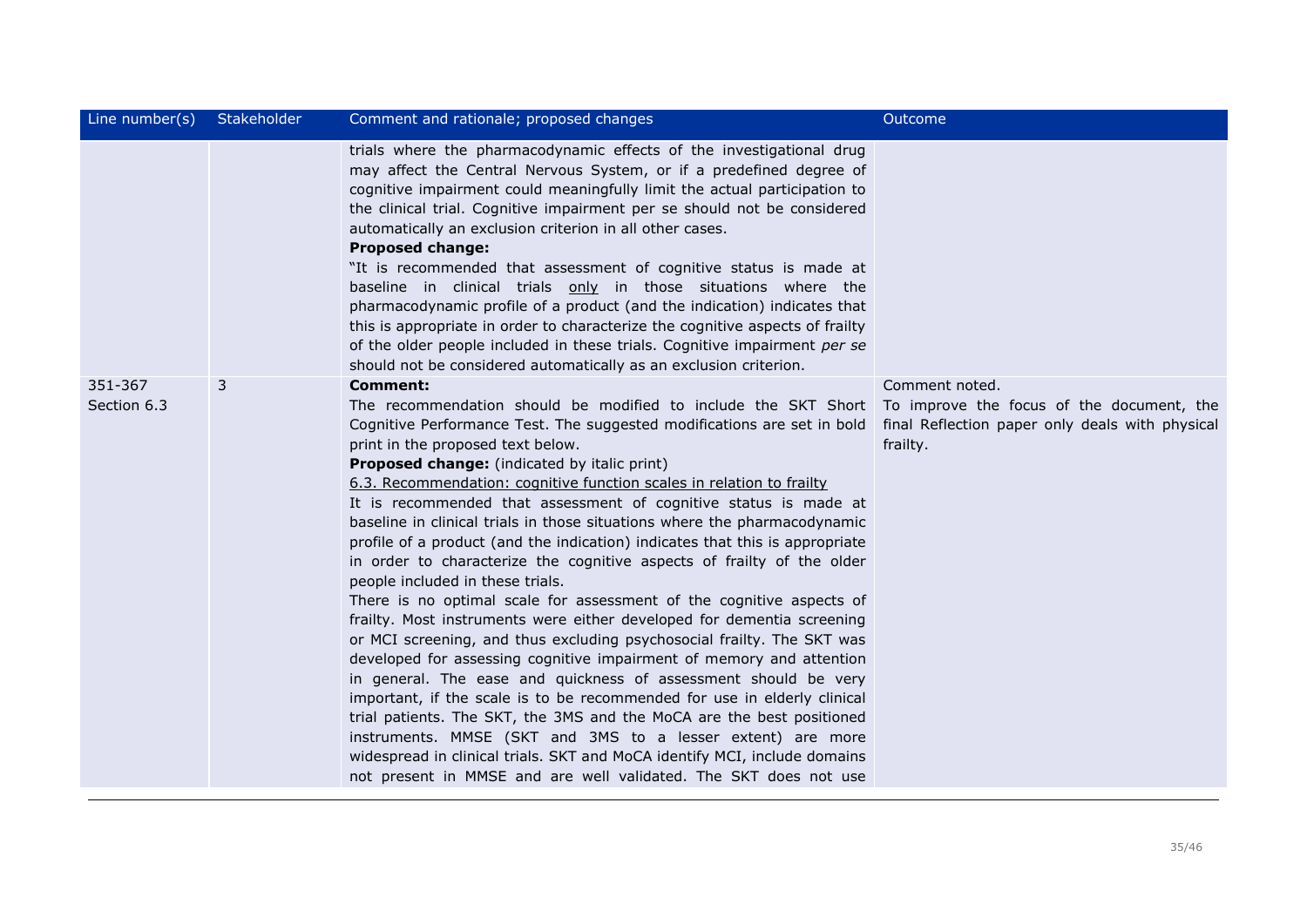| Line number(s)       | Stakeholder  | Comment and rationale; proposed changes                                                                                                                                                                                                                                                                                                                                                                                                                                                                                                                                                                                          | Outcome                                                                                                                    |
|----------------------|--------------|----------------------------------------------------------------------------------------------------------------------------------------------------------------------------------------------------------------------------------------------------------------------------------------------------------------------------------------------------------------------------------------------------------------------------------------------------------------------------------------------------------------------------------------------------------------------------------------------------------------------------------|----------------------------------------------------------------------------------------------------------------------------|
|                      |              | written verbal material, requiring less linguistic skills, and parallel<br>versions are available. The SKT and the MoCA may be considered to be<br>the preferred instruments for the characterization of the cognitive<br>function in clinical trials. They can be administered quickly and include<br>domains not present in MMSE.                                                                                                                                                                                                                                                                                              |                                                                                                                            |
| 358                  | 13           | <b>Comment:</b><br>I do not believe that a frail person may require specific cognitive<br>function tools (as suggested by this sentence). I would reword it as well<br>as the following sentences.<br>The assessment of cognition (as of any other domain) should be<br>conducted using validated tests independently of the frailty status, as a<br>physical function instrument can be administered independently of the<br>syndrome of interest. Of course, taking into account the strengths and<br>weaknesses of the instrument is important (in order to exclude<br>ceiling/floor effects and guarantee accurate results). | Comment noted.<br>To improve the focus of the document, the<br>final Reflection paper only deals with physical<br>frailty. |
| 365-367              | 13           | <b>Comment:</b><br>Not sure whether it should be mentioned that the MMSE is protected by<br>copyright (and a fee is due for its use).                                                                                                                                                                                                                                                                                                                                                                                                                                                                                            | Comment noted.                                                                                                             |
| 369-409<br>Section 7 | $\mathbf{1}$ | <b>Comment:</b><br>Section 7 discusses frailty and malnutrition. MNA-SF is a validated<br>instrument with sensitivity between 85.6 to 100% and specificity 37.8 to<br>100% (10). Therefore, EMA's suggestion of its use for baseline<br>nutritional assessment in clinical investigations where the effects of the<br>investigational product calls for such an assessment is reasonable. The<br>prevalence of malnutrition in community-living older adults in the US is<br>estimated at 5-10% (11); therefore, routine nutritional screening in<br>clinical investigations is likely to be of low yield.                       | Comment noted.<br>To improve the focus of the document, the<br>final Reflection paper only deals with physical<br>frailty. |
| 378-380              | $\mathbf{1}$ | <b>Comment:</b><br>In lines 378 to 380, the document states: "The effect of malnutrition is<br>rarely considered in studies on drug dosing or drug use (62) and has<br>ramifications such as the poor precision of renal function estimation by<br>creatinine clearance with low body weight." Consider clarifying this                                                                                                                                                                                                                                                                                                          | Comment noted.<br>To improve the focus of the document, the<br>final Reflection paper only deals with physical<br>frailty. |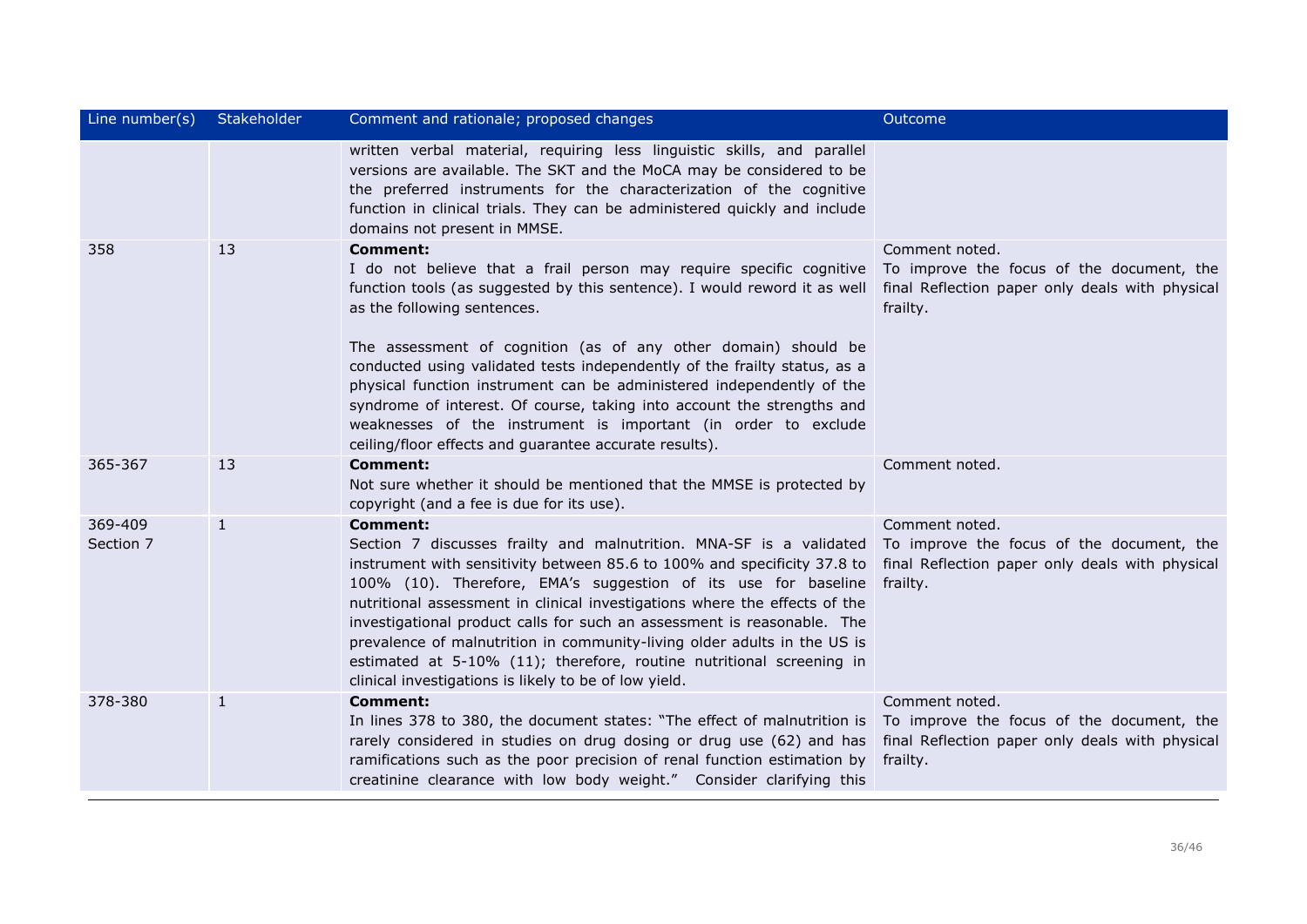| Line number(s)         | Stakeholder | Comment and rationale; proposed changes                                                                                                                                                                                                                                                                                                                                                                                                                                                                                                                                                                                                                                                                                                                                                                                                                                                                                                                                                                                                                                                                                                                                                                                                                                                                                                                                                                                     | Outcome                                                                                                                    |
|------------------------|-------------|-----------------------------------------------------------------------------------------------------------------------------------------------------------------------------------------------------------------------------------------------------------------------------------------------------------------------------------------------------------------------------------------------------------------------------------------------------------------------------------------------------------------------------------------------------------------------------------------------------------------------------------------------------------------------------------------------------------------------------------------------------------------------------------------------------------------------------------------------------------------------------------------------------------------------------------------------------------------------------------------------------------------------------------------------------------------------------------------------------------------------------------------------------------------------------------------------------------------------------------------------------------------------------------------------------------------------------------------------------------------------------------------------------------------------------|----------------------------------------------------------------------------------------------------------------------------|
|                        |             | sentence.<br><b>Proposed change:</b><br>Consider replacing the clause "such as the poor precision of renal<br>function estimation by creatinine clearance with low body weight" with<br>"such as inaccurate estimation of renal function due to reduced muscle<br>mass and/or decreased protein intake."                                                                                                                                                                                                                                                                                                                                                                                                                                                                                                                                                                                                                                                                                                                                                                                                                                                                                                                                                                                                                                                                                                                    |                                                                                                                            |
| 389-402<br>Section 7.2 | 11          | <b>Comment:</b><br>We found very interesting and also very important the point 7, i.e.<br>nutrition, in particular the section 7.2 "nutritional status assessment".<br>Malnutrition is both a risk factor and a marker for mortality. Intensive<br>care unit patients with a low albumin are the ones with the highest risk<br>of dying in the hospital. A recent publication also showed that the<br>quantity of protein ingested has a direct impact on the chair stand up<br>test. So, malnutrition is also intricately interwoven with the assessment<br>of the short physical performance battery. What is important about this<br>is that malnutrition in the elderly is often correlated with a poor dental<br>status. So, old people actually starve in their homes, because they<br>cannot chew adequately, just restricting themselves to the consumption<br>of soups.<br>It should be emphasized that nutritional status has substantial<br>repercussions, not systematically taken into consideration in routine<br>medical practice, and not to be underestimated in clinical research.<br>Therefore, we welcome the use of the MNA-SF as a baseline instrument<br>in all these situations (the majority) where malnutrition in older age may<br>act as a prognostic factor, in order to correct it and make the patient<br>aware of possible quantitative or qualitative deficiencies of nutrients<br>intake. | Comment noted.<br>To improve the focus of the document, the<br>final Reflection paper only deals with physical<br>frailty. |
| 389-402<br>Section 7.2 | 5           | <b>Comment:</b><br>Abbott Nutrition would like to propose two points to consider for this<br>paper:<br>1. There are many validated screening and assessment tools available<br>for use in addition to the MNA-SF<br>2. Nutrition screening and nutrition assessment are often done at                                                                                                                                                                                                                                                                                                                                                                                                                                                                                                                                                                                                                                                                                                                                                                                                                                                                                                                                                                                                                                                                                                                                       | Comment noted.<br>To improve the focus of the document, the<br>final Reflection paper only deals with physical<br>frailty. |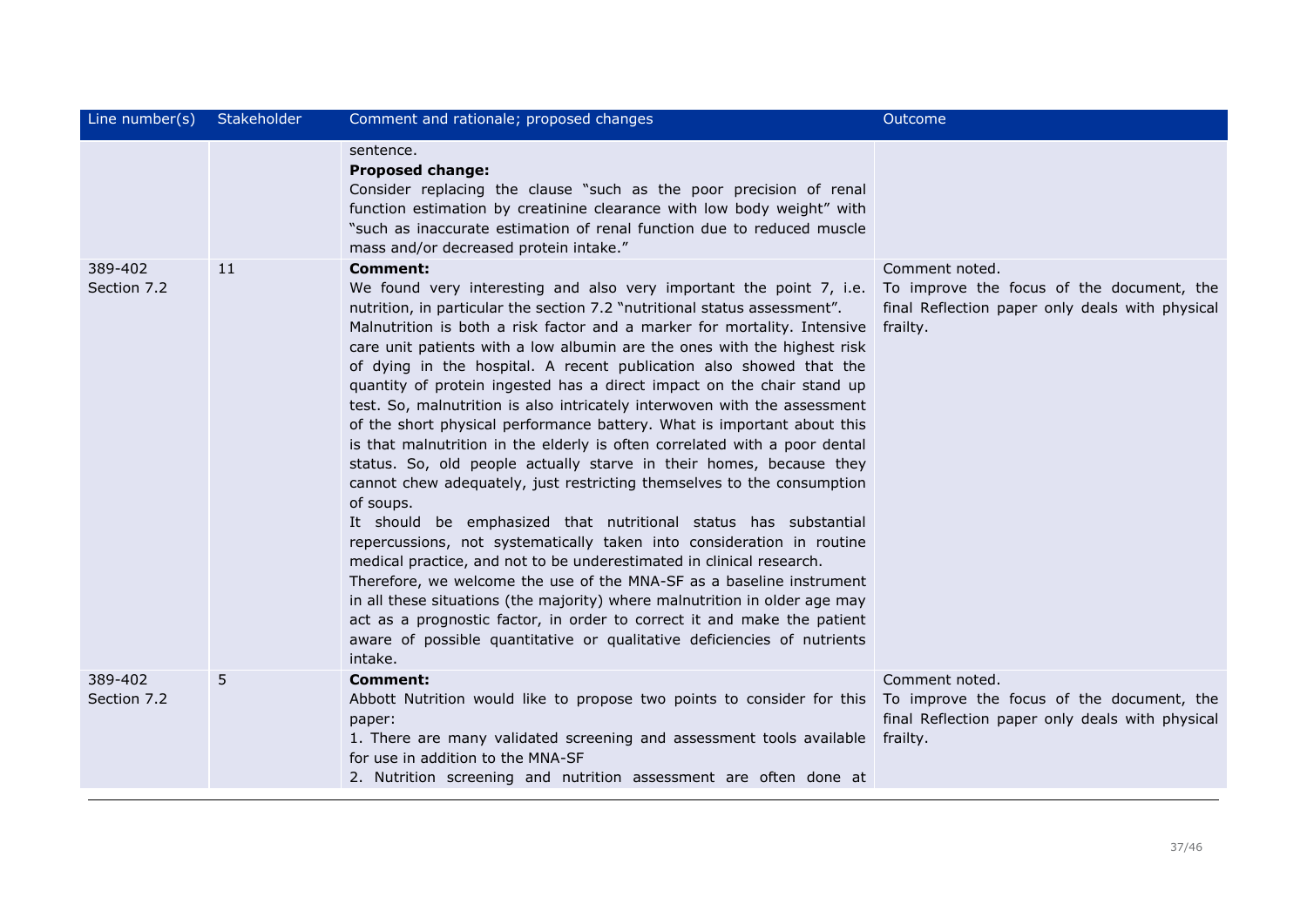| Line number( $s$ ) | Stakeholder | Comment and rationale; proposed changes                                                                                                                                                                                                                                                                                                                                                                                                                                                                                                                                                                                                                                                                                                                                                                                                                                                                                                                                                                                                                                                                                                                                                                                                                                                                                                                                                                                                                                                                                                                                                                                                                                                                                                                                                                                                                                                                                                                                                                                                                                                                                                                                                                     | Outcome |
|--------------------|-------------|-------------------------------------------------------------------------------------------------------------------------------------------------------------------------------------------------------------------------------------------------------------------------------------------------------------------------------------------------------------------------------------------------------------------------------------------------------------------------------------------------------------------------------------------------------------------------------------------------------------------------------------------------------------------------------------------------------------------------------------------------------------------------------------------------------------------------------------------------------------------------------------------------------------------------------------------------------------------------------------------------------------------------------------------------------------------------------------------------------------------------------------------------------------------------------------------------------------------------------------------------------------------------------------------------------------------------------------------------------------------------------------------------------------------------------------------------------------------------------------------------------------------------------------------------------------------------------------------------------------------------------------------------------------------------------------------------------------------------------------------------------------------------------------------------------------------------------------------------------------------------------------------------------------------------------------------------------------------------------------------------------------------------------------------------------------------------------------------------------------------------------------------------------------------------------------------------------------|---------|
|                    |             | different time points, by different clinicians and with different tools.<br>Nutrition screening is the primary mechanism for patients to be referred<br>to a registered dietitian nutritionist (RDN) for further nutrition<br>assessment, diagnosis, and intervention (1). Valid and reliable nutrition<br>screening tools are needed to ensure that referrals and subsequent care<br>is appropriate and targeting the right patients within the hospital setting.<br>However, many hospitals do not utilize readily available valid and<br>reliable screening tools but rather utilize facility-specific, lengthy<br>nutrition screening tools, which have not been tested for reliability,<br>validity or accuracy (2). In 2012, the Academy of Nutrition and Dietetics<br>(AND) conducted an evidence analysis project to identify the most valid<br>and reliable nutrition screening tools for use in acute care and hospital-<br>based ambulatory care settings (3). Only one tool, the NRS-2002,<br>received a grade I (3). Four tools, the Simple Two-Part Tool, the Mini-<br>Nutritional Assessment-Short Form (MNA-SF), the Malnutrition Screening<br>Tool (MST), and the Malnutrition Universal Screening Tool (MUST),<br>received a grade II (3). Further, only the MST was shown to be both<br>valid and reliable for identifying 'undernutrition' in the settings studied<br>Nutrition screening tools that are simple, quick and easily<br>(3).<br>completed by non-professionally trained staff are preferred over tools<br>requiring calculations such as body mass index (3).<br>In 2002, ESPEN published guidelines for nutrition screening and<br>recommended the following various screening tools based on healthcare<br>setting - MUST for community adults, NRS-2002 for hospital patients,<br>and MNA for the elderly (4). Further, according to a 2015 ESPEN<br>consensus statement on malnutrition, the major use of these tools is to<br>screen for malnutrition risk, and the subsequent clinical actions should<br>implemented based on assessment of underlying mechanisms and type<br>of nutritional problems, in order to design personalized nutritional<br>therapies (5). |         |
|                    |             |                                                                                                                                                                                                                                                                                                                                                                                                                                                                                                                                                                                                                                                                                                                                                                                                                                                                                                                                                                                                                                                                                                                                                                                                                                                                                                                                                                                                                                                                                                                                                                                                                                                                                                                                                                                                                                                                                                                                                                                                                                                                                                                                                                                                             |         |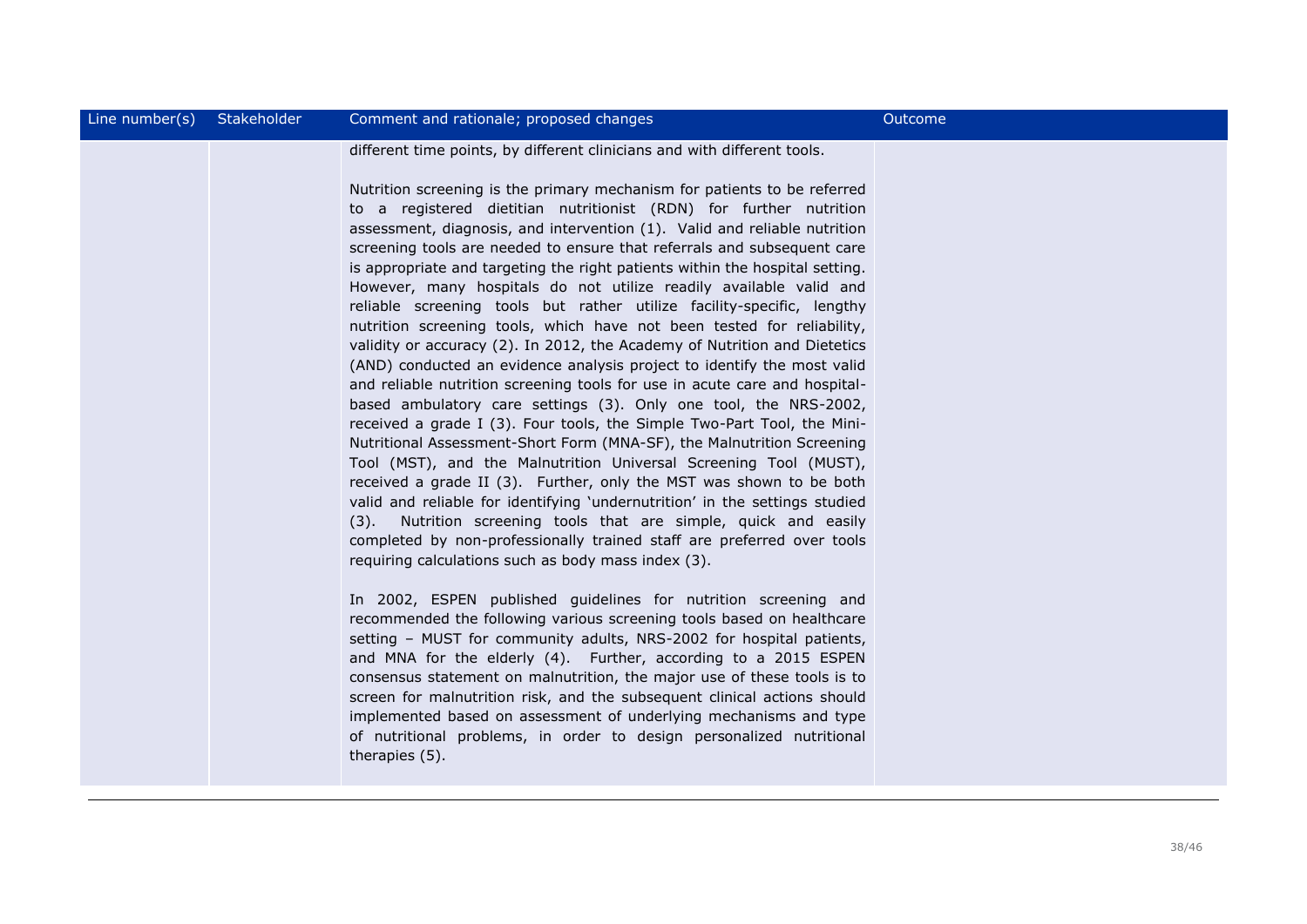| Line number(s) | Stakeholder | Comment and rationale; proposed changes                                                                                                                                                                                                                                                                                                                                                                                                                                                                                                                                                                                                                                                                                                                                                                                                                                                                                                                                                                                                                                                                                                                                                                                                                                                                                                                                                                                                                                                                                                                                                                                                                                                                                                                                                                                                                                                                                                                                                                                                                                                            | Outcome                                                                                                                    |
|----------------|-------------|----------------------------------------------------------------------------------------------------------------------------------------------------------------------------------------------------------------------------------------------------------------------------------------------------------------------------------------------------------------------------------------------------------------------------------------------------------------------------------------------------------------------------------------------------------------------------------------------------------------------------------------------------------------------------------------------------------------------------------------------------------------------------------------------------------------------------------------------------------------------------------------------------------------------------------------------------------------------------------------------------------------------------------------------------------------------------------------------------------------------------------------------------------------------------------------------------------------------------------------------------------------------------------------------------------------------------------------------------------------------------------------------------------------------------------------------------------------------------------------------------------------------------------------------------------------------------------------------------------------------------------------------------------------------------------------------------------------------------------------------------------------------------------------------------------------------------------------------------------------------------------------------------------------------------------------------------------------------------------------------------------------------------------------------------------------------------------------------------|----------------------------------------------------------------------------------------------------------------------------|
|                |             | Nutrition assessment follows nutrition screening for at-risk patients.<br>This step is often completed by a RDN who is skilled in the assessment<br>of an individual's nutritional status. In addition, other tools such as<br>Subjective Global Assessment (SGA) are used for this assessment. The<br>Academy of Nutrition and Dietetics has established the Nutrition Care<br>Process (NCP), which is a systematic approach to providing high-quality<br>nutrition care (6). It provides a framework to individualize care, taking<br>into account the patient/client's needs and values and using the best<br>evidence available to make decisions (6). Other disciplines in healthcare,<br>including nurses, physical therapists and occupational therapists have<br>adopted care processes specific to their discipline. The Nutrition Care<br>Process consists of distinct, interrelated steps including nutrition<br>assessment, diagnosis, intervention, and monitoring/evaluation (6). A<br>similar process is recommended by BAPEN, where it is stated that<br>"nutritional assessment is the systematic process of collecting and<br>interpreting information in order to make decisions about the nature and<br>cause of nutrition-related health issues that affect an individual (British<br>Dietetic Association (BDA), 2012) (7)". BAPEN also states that this<br>differs from nutritional screening which is a brief risk assessment which<br>can be carried out by any healthcare professional and which may lead to<br>a nutritional assessment by a dietician, and that following a structured<br>assessment path enables health professionals to carry out a quality<br>nutritional assessment in order to identify those who need nutritional<br>intervention, and to improve clinical decision making using a person<br>centred approach (7).<br><b>Proposed change:</b><br>Abbott's recommendation is to include other validated nutrition<br>screening tools such as NRS-2002, MST or MUST as part of the paper's<br>recommendation for screening for nutritional status. |                                                                                                                            |
| 396-397        | 1           | <b>Comment:</b><br>In lines 396 to 397, the document describes the MNA-SF, stating: "It is<br>accurate to detect under-nutrition, able to detect significant changes,<br>and has the ability to detect risk of malnutrition." Consider defining                                                                                                                                                                                                                                                                                                                                                                                                                                                                                                                                                                                                                                                                                                                                                                                                                                                                                                                                                                                                                                                                                                                                                                                                                                                                                                                                                                                                                                                                                                                                                                                                                                                                                                                                                                                                                                                    | Comment noted.<br>To improve the focus of the document, the<br>final Reflection paper only deals with physical<br>frailty. |
|                |             |                                                                                                                                                                                                                                                                                                                                                                                                                                                                                                                                                                                                                                                                                                                                                                                                                                                                                                                                                                                                                                                                                                                                                                                                                                                                                                                                                                                                                                                                                                                                                                                                                                                                                                                                                                                                                                                                                                                                                                                                                                                                                                    |                                                                                                                            |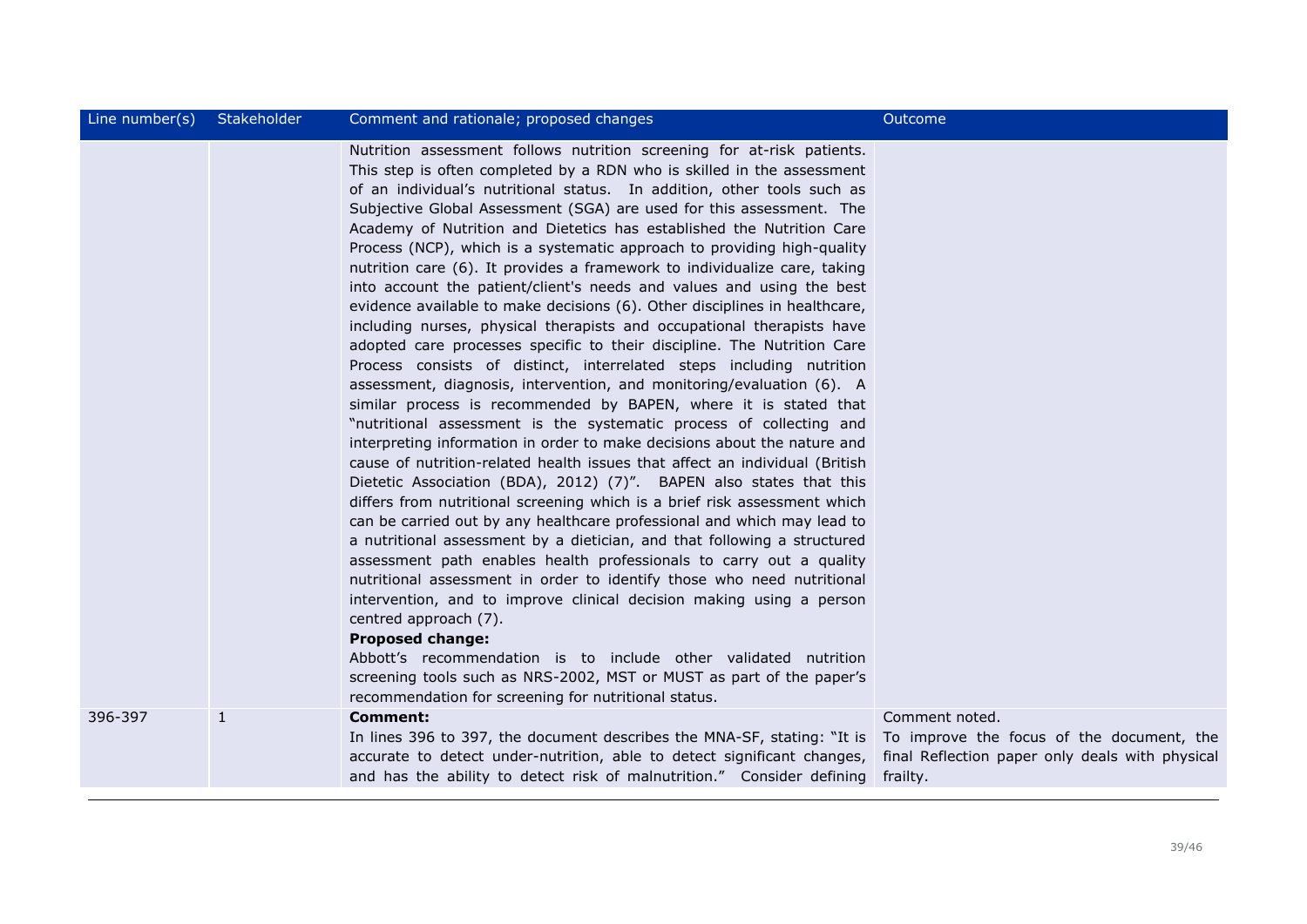| Line number(s)         | Stakeholder  | Comment and rationale; proposed changes                                                                                                                                                                                                                                                                                                                                                                                                                                                                                                                                                                                                                                                                                                                                                                                                                                                                                                                                     | Outcome                                                                                                                    |
|------------------------|--------------|-----------------------------------------------------------------------------------------------------------------------------------------------------------------------------------------------------------------------------------------------------------------------------------------------------------------------------------------------------------------------------------------------------------------------------------------------------------------------------------------------------------------------------------------------------------------------------------------------------------------------------------------------------------------------------------------------------------------------------------------------------------------------------------------------------------------------------------------------------------------------------------------------------------------------------------------------------------------------------|----------------------------------------------------------------------------------------------------------------------------|
|                        |              | malnutrition versus under-nutrition (as under-nutrition is used earlier in<br>the sentence).                                                                                                                                                                                                                                                                                                                                                                                                                                                                                                                                                                                                                                                                                                                                                                                                                                                                                |                                                                                                                            |
| 399-402                | 13           | <b>Comment:</b><br>The MNA (or MNA-SF) is sometimes considered as a frailty instrument To improve the focus of the document, the<br>because contains several items that are more related to the health<br>status of the subject rather than on his/her nutritional status.<br>Taking into account the heterogeneity of the populations and the limits<br>of the available instruments, can we indeed exclude the presence of food<br>frequency questionnaires from this paragraph?<br>Even in this case, it is important to understand why we measure the<br>nutritional status. If it is simply to have an idea of the risk of<br>malnutrition presented by the participant, the MNA (or even the MNA-<br>SF) would be fine. Nevertheless, in a trial including an intervention with<br>potential direct or indirect effects on nutrition, I would expect something<br>more than this.<br>Similarly, what about anthropometric data (even mentioned above in the<br>text)? | Comment noted.<br>final Reflection paper only deals with physical<br>frailty.                                              |
| 401-402                | $\mathbf{1}$ | <b>Comment:</b><br>In lines 401-402, the document states: "A self-MNA that can be filled by<br>the patient/research subject may simplify its use in most settings." It is<br>not clear what is meant by "self-MNA." Consider clarifying.                                                                                                                                                                                                                                                                                                                                                                                                                                                                                                                                                                                                                                                                                                                                    | Comment noted.                                                                                                             |
| 406-409<br>Section 7.3 | $\mathbf{1}$ | <b>Comment:</b><br>Section 7.3 provides recommendations with respect to nutritional<br>assessment. Although we do not disagree with the recommended<br>preferred tool, the prevalence of malnutrition in community-living older<br>adults in the US is estimated at 5-10%; therefore, routine nutritional<br>screening in clinical investigations is likely to be of low yield. Routine<br>nutritional screening in geriatric clinical investigations, in the absence of<br>potential effects of the investigational product on nutrition, should be<br>discouraged.                                                                                                                                                                                                                                                                                                                                                                                                        | Comment noted.<br>To improve the focus of the document, the<br>final Reflection paper only deals with physical<br>frailty. |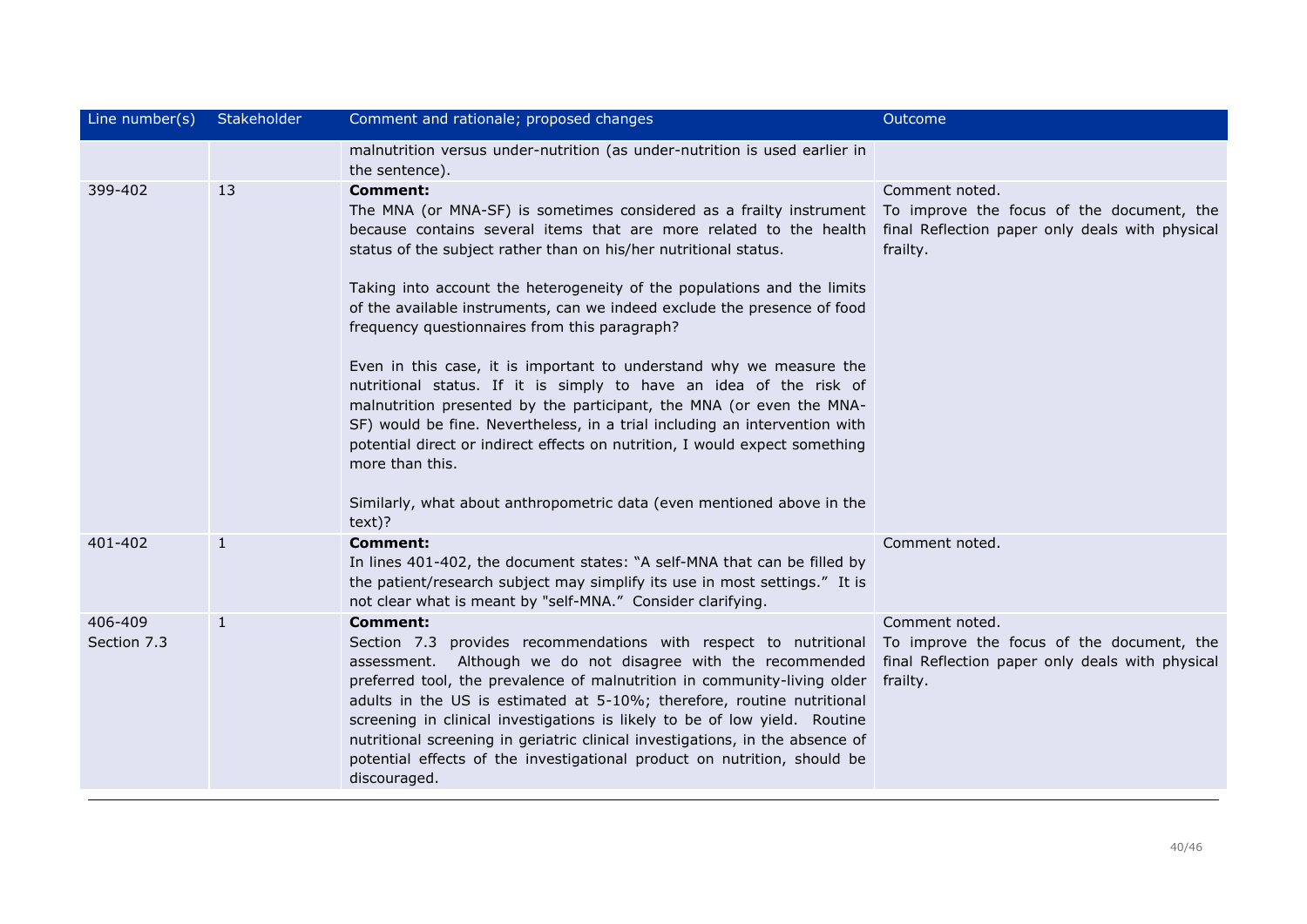| Line number(s)       | Stakeholder  | Comment and rationale; proposed changes                                                                                                                                                                                                                                                                                                                                                                                                                                                                                                                                                                | Outcome        |
|----------------------|--------------|--------------------------------------------------------------------------------------------------------------------------------------------------------------------------------------------------------------------------------------------------------------------------------------------------------------------------------------------------------------------------------------------------------------------------------------------------------------------------------------------------------------------------------------------------------------------------------------------------------|----------------|
| 411-476<br>Section 8 | $\mathbf{1}$ | <b>Comment:</b><br>Section 8 discusses frailty and multimorbidity. CIRS-G is a validated<br>instrument; as a result, the recommendation of the EMA for its use in<br>geriatric clinical investigations is not objectionable. Although CIRS-G<br>may provide a better estimate for the disease burden of an older adult<br>than merely counting their comorbidities,<br>and such accurate<br>measurement of disease burden may be advantageous for control of<br>confounding or achieving balance during randomization, its added value<br>after the typical exclusion criteria are applied is unclear. | Comment noted. |
| 430-431              | 1            | <b>Comment:</b><br>In lines 430-431, the document states: "Two main aspects need to be<br>considered in the relationship between frailty and multimorbidity (also<br>called comorbidity when referred to an index disease)." Consider<br>clarifying the clause "when referred to an index disease."<br><b>Proposed change:</b><br>Consider replacing "when referred to an index disease" with "in the<br>context of an index disease."                                                                                                                                                                 | Comment noted. |
| 448-454              | 13           | <b>Comment:</b><br>What about the simple count of diseases?                                                                                                                                                                                                                                                                                                                                                                                                                                                                                                                                            | Comment noted. |
| 469                  | 13           | <b>Comment:</b><br>The Geriatric Index of Comorbidity is not widely known (in particular if<br>compared to the CIRD or the Charlson). It seems weird to have it<br>recommended here.                                                                                                                                                                                                                                                                                                                                                                                                                   | Comment noted. |
| 473-476              | 1            | Comment:<br>Section 8.3 provides recommendations with respect to multimorbidity<br>assessment. Measurement of baseline multimorbidity with instruments<br>such as CIRS-G will be valuable where exclusion criteria are minimal.<br>Otherwise, the added value of CIRS-G is uncertain if clinical<br>investigations continue to exclude older adults with morbidities.                                                                                                                                                                                                                                  | Comment noted. |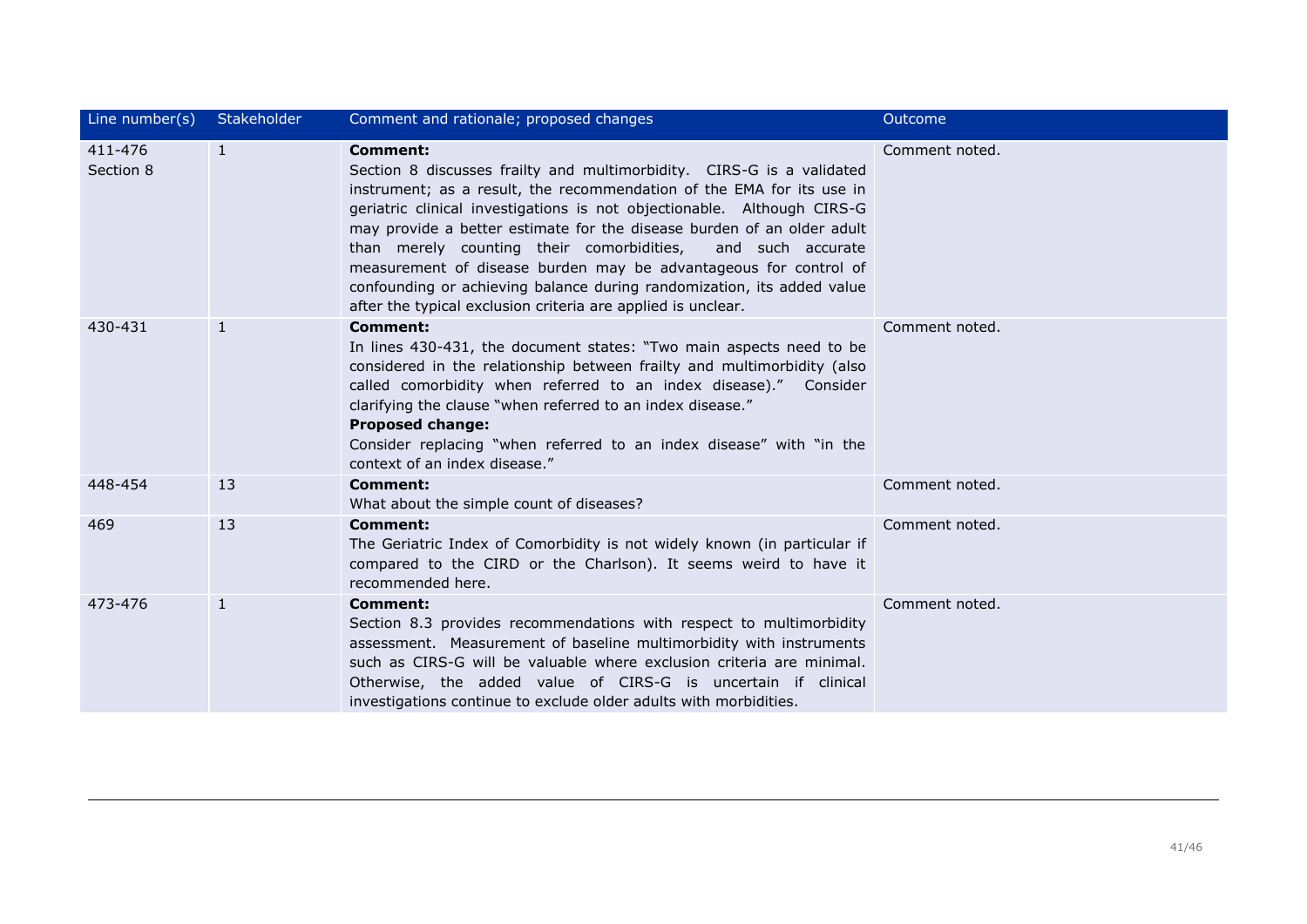| Line number(s)         | Stakeholder  | Comment and rationale; proposed changes                                                                                                                                                                                                                                                                                                                                                                                                                                                                                                                                                                                                                                                                                                                                                                                                                                                                                                                                                                                                                                                                                                                                                                                                                                                                                                                                                                                                                                                                                                                        | Outcome                                  |
|------------------------|--------------|----------------------------------------------------------------------------------------------------------------------------------------------------------------------------------------------------------------------------------------------------------------------------------------------------------------------------------------------------------------------------------------------------------------------------------------------------------------------------------------------------------------------------------------------------------------------------------------------------------------------------------------------------------------------------------------------------------------------------------------------------------------------------------------------------------------------------------------------------------------------------------------------------------------------------------------------------------------------------------------------------------------------------------------------------------------------------------------------------------------------------------------------------------------------------------------------------------------------------------------------------------------------------------------------------------------------------------------------------------------------------------------------------------------------------------------------------------------------------------------------------------------------------------------------------------------|------------------------------------------|
| 478-489                | 13           | <b>Comment:</b><br>This is arguable. Physical frailty seems more important simply because it<br>is more studied and there are more interests around it (e.g. sarcopenia,<br>nutrition). I think that social, behavioural, or cognitive aspects of frailty<br>are equally predictive of negative outcomes.<br>Again, the focus on an instrument or a specific aspect of frailty is related<br>to the research question. I do not believe that it is possible (at least to<br>date) to definitively state that one aspect (or instrument) is more<br>relevant than others.                                                                                                                                                                                                                                                                                                                                                                                                                                                                                                                                                                                                                                                                                                                                                                                                                                                                                                                                                                                       | Comment noted.                           |
| 488-489 and<br>148-149 | $\mathbf{1}$ | <b>Comment:</b><br>In lines 488-489, the document states "where appropriate, to consider<br>post-authorization studies to include a frail population characterized at<br>baseline." Additionally, in lines 148-149, the document states that "the<br>screening instruments will at least be able to capture baseline frailty<br>characteristics for a clinical trial population."<br>However, it would be ideal to continue to focus on the functioning of the<br>frail throughout a clinical trial, to look beyond static trial outcomes that<br>might be related to aging and frailty, and to look at the dynamic<br>relationship between functional status and the morbidity and mortality<br>seen in older patients. In other words, in addition to studying primary<br>outcomes for frail individuals who happen to be enrolled in clinical trials,<br>it would be worthwhile to study the effect of an intervention on frailty<br>itself.<br>It follows that it would be important to look at so-called "pre-frail" older<br>individuals, one consideration being that a particular intervention may<br>have the effect of preventing the development of frailty. The elderly<br>transition between frailty states, which can be related to an acute<br>medical event or a psychosocial stressor. It would be of interest to see<br>whether a given intervention, no matter the intended disease target, is<br>able to reduce the impact of potential stressors, and thus reduce the risk<br>of becoming frail-or more frail.<br><b>Proposed change:</b> | Comment accepted. Text has been revised. |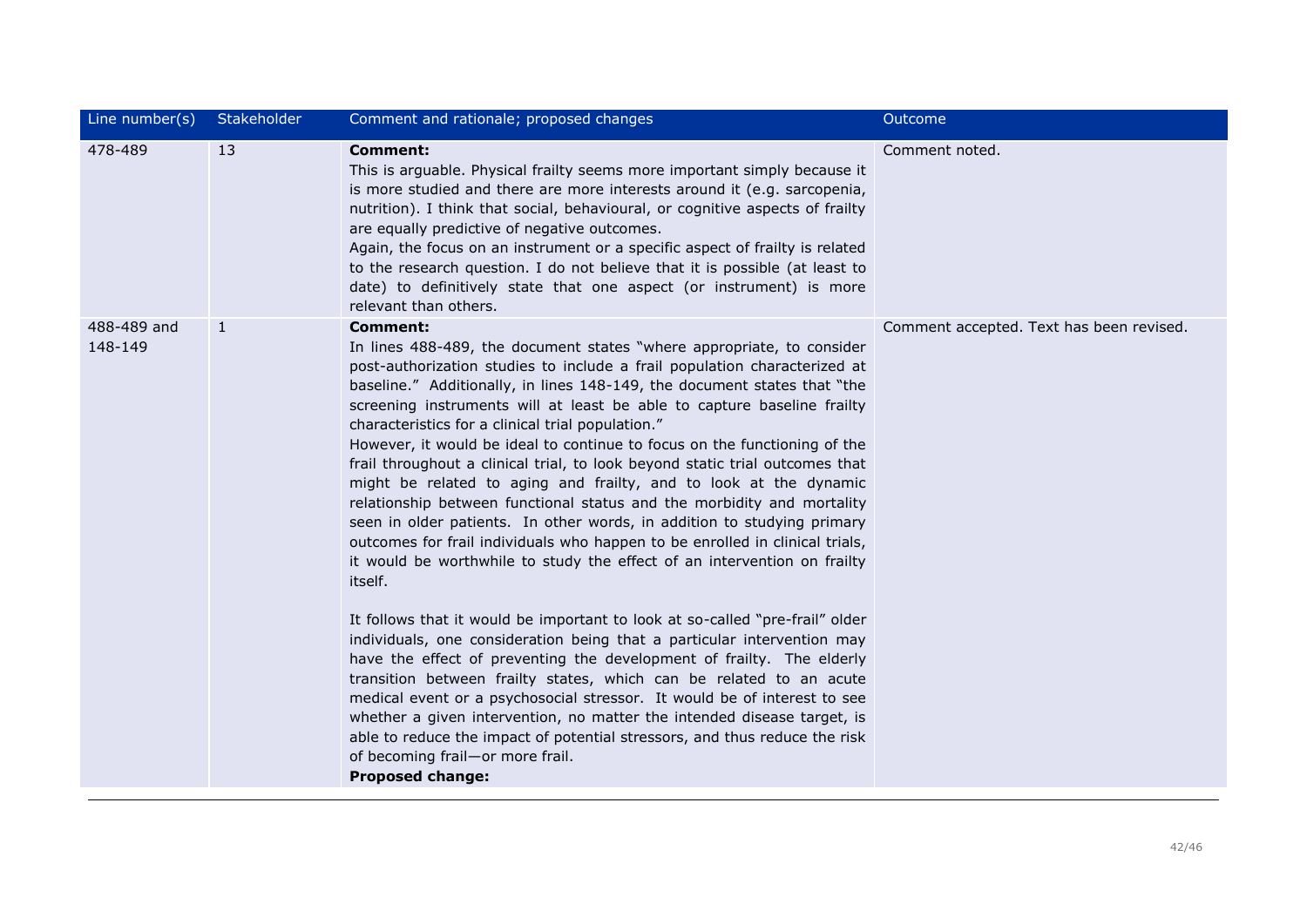| Line number(s) Stakeholder | Comment and rationale; proposed changes                                                                                                                                                                             | Outcome |
|----------------------------|---------------------------------------------------------------------------------------------------------------------------------------------------------------------------------------------------------------------|---------|
|                            | We recommend that the EMA study (and maybe define) the degrees of<br>frailty, as this might allow for a more precise determination of the<br>effects of medical intervention on the elderly, and the elderly frail. |         |

# **3. References**

**FDA** (Stakeholder number 1)

- 1. Fried LP et al. (2004): Untangling the concepts of disability, frailty, and comorbidity: implications for improved targeting and care. J. Gerontol. A Biol. Sci. Med. Sci., 59 (2004), pp. 255–263
- 2. Morley JE et al. (2012): A simple frailty questionnaire (FRAIL) predicts outcomes in middle aged African Americans. J Nutr Health Aging. 2012 Jul;16 (7):601-8.
- 3. Bouillon K et al. (2013): Measures of frailty in population-based studies: an overview. BMC Geriatrics, 13:64
- 4. Morley JE et al. (2013): Frailty Consensus: A Call to Action. J Am Med Dir Assoc. 14 (6): 392–397
- 5. J Am Geriatr Soc. 1991 Feb;39(2):142-8.The timed "Up & Go": a test of basic functional mobility for frail elderly persons. Podsiadlo D1, Richardson S.
- 6. Ann Intern Med. 2012 Oct 16;157(8):JC4-8. doi: 10.7326/0003-4819-157-8-201210160-02008. ACP Journal Club. Hirsch C.
- 7. Clegg A, Rogers L, and Young J (2015): Diagnostic test accuracy of simple instruments for identifying frailty in community-dwelling older people: a systematic review. Age and Ageing. 44:148-152
- 8. Buchman AS et al. (2007): Frailty is associated with incident Alzheimer's disease and cognitive decline in the elderly. Psychosomatic Medicine 69:483-489
- 9. Nasreddine Z et al. (2005): The Montreal Cognitive Assessment, MoCA: A brief screening tool for mild cognitive impairment. JAGS 53: 695-699
- 10. Secher et al. (2007): The Mini Nutritional Assessment (MNA) after 20 years of research and clinical practice. Reviews in Clinical Gerontology; 17:293-310
- 11. Maher D, Eliadi C (2013): Malnutrition in the elderly: An unrecognized health issue. Journal of Nursing.

# **Mark Stemmler** (Stakeholder number 3)

- 1. Erzigkeit H. SKT: Kurztest zur Erfassung von Gedächtnis- und Aufmerksamkeitsstörungen. Manual. Erlangen: Geromed, 2001.
- 2. Hessler JB, Stemmler M, Bickel H. Cross-validation of the SKT for the detection of MCI and dementia. Journal of Gerontopsychology and Geriatric Psychiatry, (in press).
- 1. Ihl R, Grass-Kapanke B, Jänner M, Weyer G.
- 2. Neuropsychometric tests in cross sectional and longitudinal studies a regression analysis of ADAS-cog, SKT and MMSE. Pharmacopsychiatry 1999;32:248- 254.
- 3. Lehfeld H, Rudinger G, Rietz C, Heinrich C, Wied V, Fornazzari L, Pittas J, Hindmarch I, Erzigkeit, H. Evidence of the cross-cultural stability of the factor structure of the SKT short test for assessing deficits of memory and attention. International Psychogeriatrics1997;9:139-153.
- 4. Overall JE, Schaltenbrand R. The SKT neuropsychological test battery. Journal of Geriatric Psychiatry and Neurology 1992;5:220-227.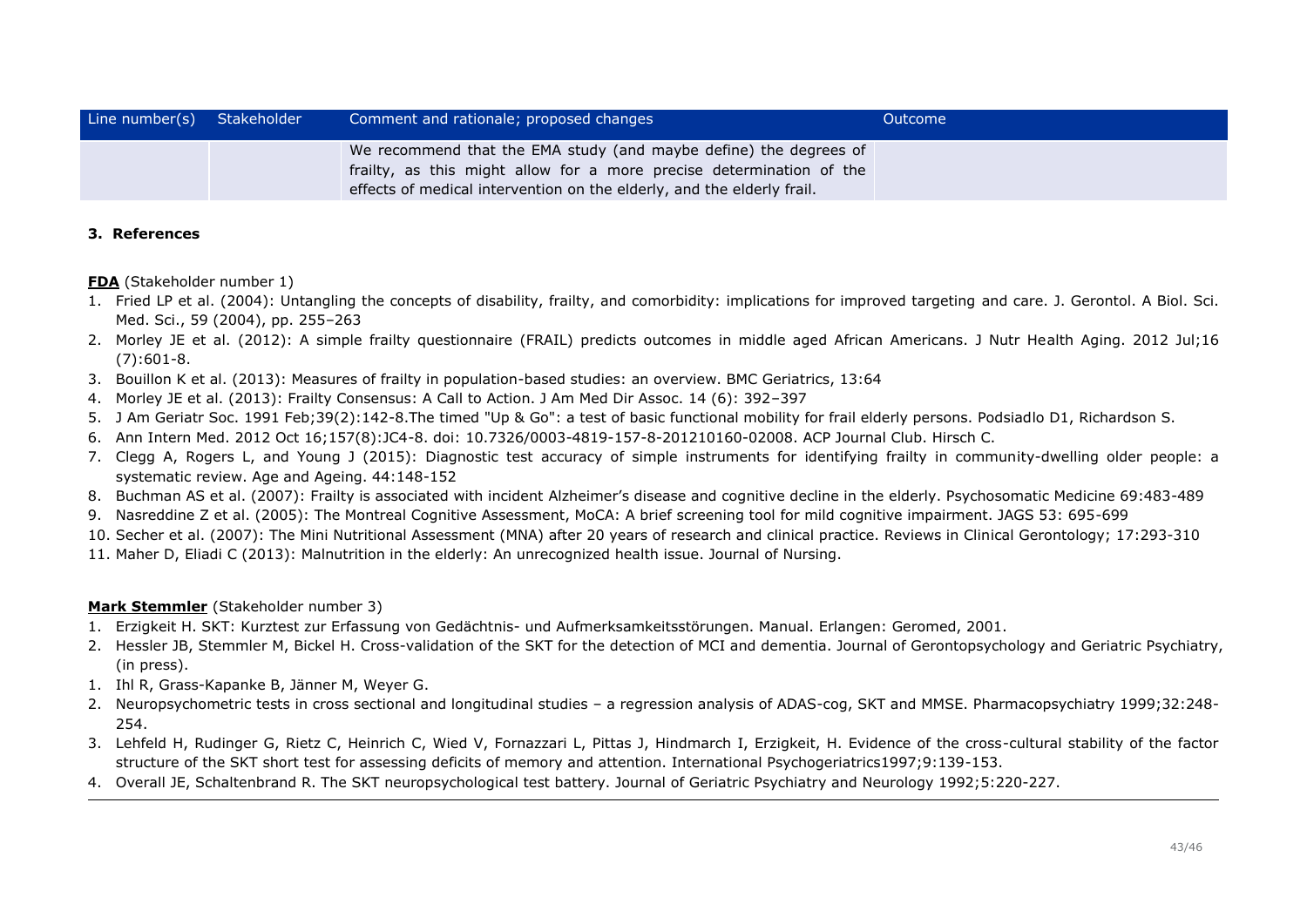- 5. Stemmler M, Lehfeld H, Horn R. SKT nach Erzigkeit. SKT Manual Edition 2015. Spardorf: Geromed, 2015.
- 6. Stemmler, M., Lehfeld, H., Siebert, J.,, Horn, R. Ein kurzer Leistungstest zur Erfassung von Störungen des Gedächtnisse und der Aufmerksamkeit SKT Manual Edition 2015 - und der regressionsbasierte Ansatz [A short performance test for the assessment of impairments in cognitive performance and information processing - SKT Manual Edition 2015 - and the continuous norming approach]. Diagnostica, (in press).

*Further references (mentioned above, but not necessarily for inclusion into the points to consider):*

- 7. Bickel H, Mösch E, Förstl H. Prediction of dementia. A prospective longitudinal study with the SKT short test [Vorhersage von Demenzerkrankungen mit dem Syndrom-Kurztest (SKT)]. Zeitschrift für Gerontopsychologie & -psychiatrie 2007;20:7-16.
- 8. Boyle PA, Buchman AS, Wilson RS, Leurgans SE, Bennett DA. Physical frailty is associated with incident mild cognitive impairment in community-based older persons. Journal of the American Geriatrics Society 2010;58:248-255.
- 9. Choi SH, Lee BH, Hahm DS, Jeong JH, Ha CK, Han SH, Erzigkeit H, Na DL. Validation of the Korean version of the Syndrom Kurztest (SKT): a short test for the assessment of memory and attention. Human Psychopharmacology Clinical and Experimental 2004;19:495-501.
- 10. Clegg A, Young J, Iliffe S, Rikkert MO, Rockwood K. Frailty in older people. Lancet 2013;381:752-762.
- 11. Erzigkeit H. Manual zum SKT Formen A-E. Ein Kurztest zur Erfassung von Aufmerksamkeits- und Gedächtnisstörungen. Ebersberg: Vless-Verlag, 1986.
- 12. Flaks MK, Regina ACB, Cid CG, Yassuda MS, Camargo CHP, Forlenza OV. The Short Cognitive Test (SKT) a transcultural test for early detection and discrimination of dementia: a preliminary study in Brazil. Neurobiology of Aging 2004;25(Suppl 2):113.
- 13. Fried LP, Tangen CM, Walston J, Newman AB, Hirsch C, Gottdiener J, Seeman T, Tracy R, Kop WJ, Burke G, McBurnie MA, for the Cardiovascular Health Study Collaborative Research Group. Frailty in older adults: Evidence for a phenotype. Journal of Gerontology 2001;56A;M146-M156.
- 14. Fornazzari L, Cumsille F, Quevedo F, Quiroga P, Rioseco P, Klaasen G, Martinez CG, Rhode G, Sacks C, Rivera E, Gassic I, Hammersley F, Hoppe A, Arriagada P, Flaskamp, R. Spanish validation of the Syndrom Kurztest (SKT). Alzheimer Disease and Associated Disorders 2001;15:211-215.
- 15. Kelaiditi E, Cesari M, Canevelli M, Abellan van Kan G, Ousset PJ, Gillette-Guyonnet S, Ritz P, Duveau F, Soto ME, Provencher V, Nourhashemi F, Salva A, Robert P, Andrieu S, Rolland Y, Touchon J, Fitten JL, Vellas B. Cognitive frailty: Rational and definition from an (I.A.N.A./I.A.G.G.) international consensus group. Journal of Nutrition, Health & Aging 2013;17:726-734.
- 16. Kim YS, Nibbelink DW, Overall JE. Factor structure and scoring of the SKT test battery. Journal of Clinical Psychology 1993;49:61-71.
- 17. Lehfeld H, Reisberg B, Finkel S, Kanowski S, Wied V, Pittas J, Tsolaki M, Robert PH, Hulla F, Heininger K, Erzigkeit H. Informant-rated Activities-of-Daily-Living (ADL) assessments: Results of a study of 141 items in the U.S.A., Germany, Russia, and Greece from the International ADL Scale Development Project. Alzheimer Disease and Associated Disorders 1997;11(Suppl 4):S39-S44.
- 18. Lehfeld H, Wied V, Heinrich C, Kabanov M, Moesler T, Erzigkeit H. On the international validity of the SKT: A comparison of German and Russian test results in elderly patients with cognitive impairment [Zur internationalen Validität des SKT: Ein Vergleich von deutschen und russischen Untersuchungsergebnissen bei älteren Patienten mit kognitiven Beeinträchtigungen]. In: Gegenwärtige Probleme der russischen Psychiatrie. Ministerium für Gesundheitswesen und Medizinische Industrie Russlands / Psychoneurologisches Wissenschaftliches Forschungsinstitut W. M. Bechterew, St. Petersburg, 1998.
- 19. Lehfeld H, Ihl R, Schweizer A, Steinwachs K, Frölich L, Gutzmann H, Blaha L, et al. Psychometrische Schweregradbeurteilung bei dementiellen Erkrankungen: ein Vergleich von MMST, ADAS, BCRS und SKT. [Psychometric assessment of dementia severity: a comparison between MMSE, ADAS, BCRS and SKT.] Zeitschrift für Neuropsychologie 1999;10:187-202.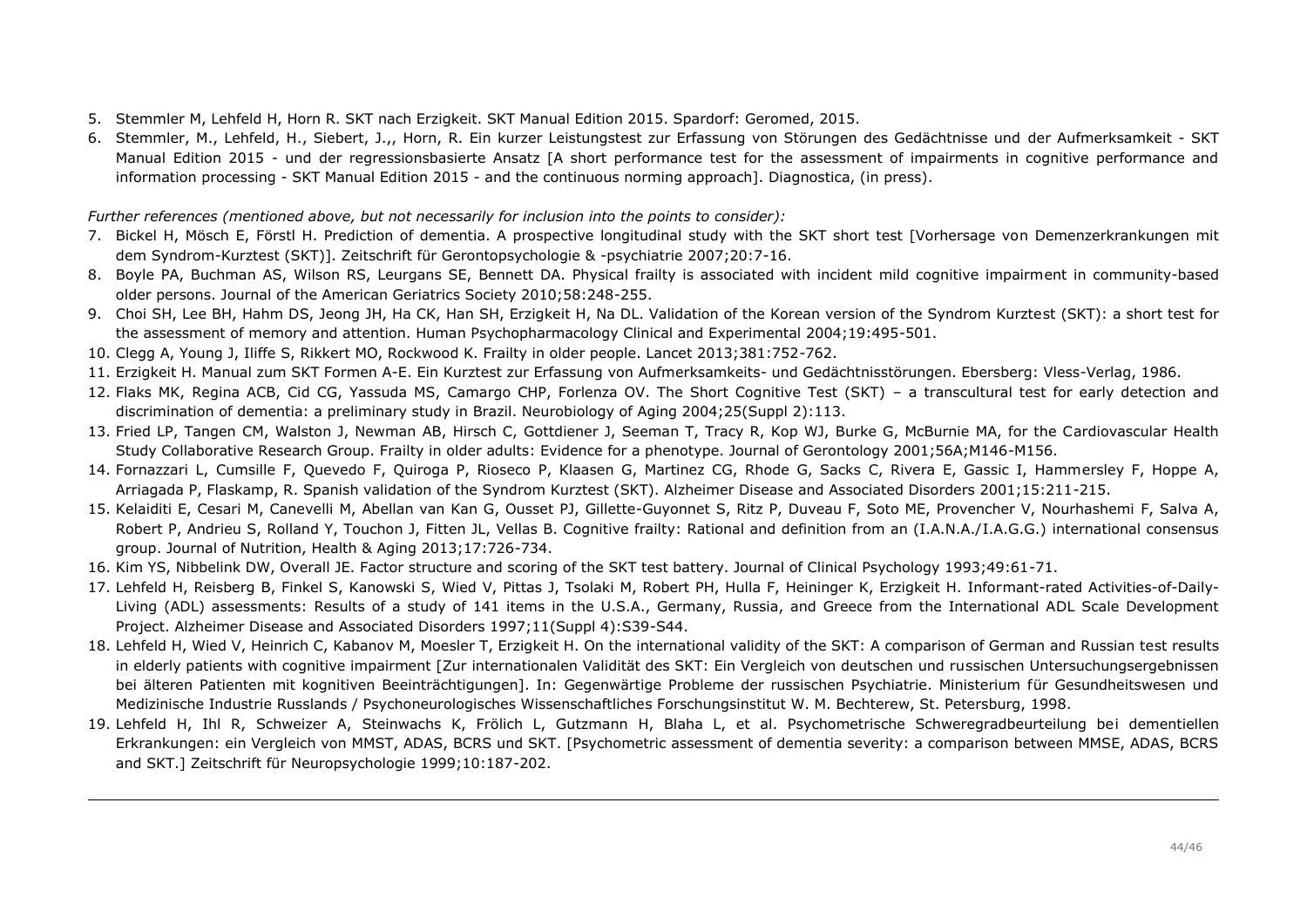- 20. Lehfeld H, Erzigkeit H. Loss of activities of daily living function (ADL) and cognitive impairment in various stages of dementia. A comparison of ADL informant ratings, ADL self ratings and psychometric test results [Beeinträchtigungen der Alltagsaktivitäten (ADL) und der kognitiven Leistungsfähigkeit in unterschiedlichen Demenzstadien]. Fortschritte der Neurologie - Psychiatrie 2000;69:262-269.
- 21. Lehfeld H, Schläfke S, Hoerr R, Stemmler M. SKT Short Cognitive Performance Test and activities of daily living in dementia. GeroPsych 2014;27:75-80.
- 22. Ostrosky-Solís F, Dávila G, Ortiz X, Vega F, Ramos GG, de Celis M, Dávila L, Gómez C, Jiménez S, Juárez S, Corte G, Molina B. Determination of normative criteria and validation of the SKT for use in Spanish-speaking populations. International Psychogeriatrics 1999;11:171-180.
- 23. Reisberg B, Finkel S, Overall J, Schmidt-Gollas N, Kanowski S, Lehfeld H, Hulla F, Sclan SG, Wilms HU, Heininger K, Hindmarch I, Stemmler M, Poon L, Kluger A, Cooler C, Bergener M, Hugonot-Diener L, Robert PH, Erzigkeit H. The Alzheimer's Disease Activities of Daily Living International Scale (ADL-IS). International Psychogeriatrics 2001;13:163-181.
- 24. Skjerve A, Nordhus IH, Engedal K, Braekhus A, Nygaard HA, , Pallesen S, Haugen PK. Validation of the Seven Minute Screen and Syndrom Kurztest among elderly Norwegian outpatients. International Psychogeriatrics 2008;20:807-814.

# **Abbott Nutrition** (Stakeholder number 5)

- 1. Writing Group of the Nutrition Care Process/Standardized Language Committee. Nutrition care process and model part I: the 2008 update. J Am Diet Assoc 2008; 108: 1113-1118.
- 2. Chima CS et al. Nutrition risk screening in acute care: a survey of practice. Nutr Clin Pract 2008; 23: 417-423.
- 3. Skipper A et al. Nutrition screening tools: An analysis of the evidence. JPEN J Parenter Enteral Nutr 2012; 36: 292-298.
- 4. Kondrup J et al. ESPEN guidelines for nutrition screening 2002. Clin Nutr 2003; 22: 415-421.
- 5. Cederholm T et al. Diagnostic criteria for malnutrition: an ESPEN consensus statement. Clin Nutr 2015; 34: 335-340.
- 6. The Academy of Nutrition and Dietetics. [http://www.eatrightpro.org/resources/practice/nutrition-care-process;](http://www.eatrightpro.org/resources/practice/nutrition-care-process) accessed May 31, 2016.
- 7. The British Association for Parenteral and Enteral Nutrition. [http://www.bapen.org.uk/nutrition-support/assessment-and-planning/nutritional-assessment;](http://www.bapen.org.uk/nutrition-support/assessment-and-planning/nutritional-assessment) accessed May 31, 2016.

# **SPRINTT Consortium** (Stakeholder number 11)

- 1. Fried LP, Tangen CM, Walston J et al. Frailty in older adults: evidence for a phenotype. J Gerontol A Biol Sci Med Sci 2001;56: M146-M156.
- 2. Gill TM, Gahbauer EA, Han L, and Allore HG. Trajectories of Disability in the Last Year of Life. N Engl J Med 2010; 362:1173-1180 April 1, 2010 DOI: 10.1056/NEJMoa0909087
- 3. Macklai NS, Spagnoli J, Junod J, Santos-Eggimann B. Prospective association of the SHARE-operationalized frailty phenotype with adverse health outcomes: evidence from 60+ community-dwelling Europeans living in 11 countries. BMC Geriatrics. 2013;13:3. doi:10.1186/1471-2318-13-3.
- 4. AT J, Bryce R, Prina M, et al. Frailty and the prediction of dependence and mortality in low- and middle-income countries: a 10/66 population-based cohort study. BMC Medicine. 2015;13:138. doi:10.1186/s12916-015-0378-
- 5. Roubenoff R. Sarcopenia: a major modifiable cause of frailty in the elderly. J Nutr Health Aging. 2000;4(3):140-2.
- 6. Evans W. Functional and metabolic consequences of sarcopenia. J Nutr. 1997 May;127(5 Suppl):998S-1003S.